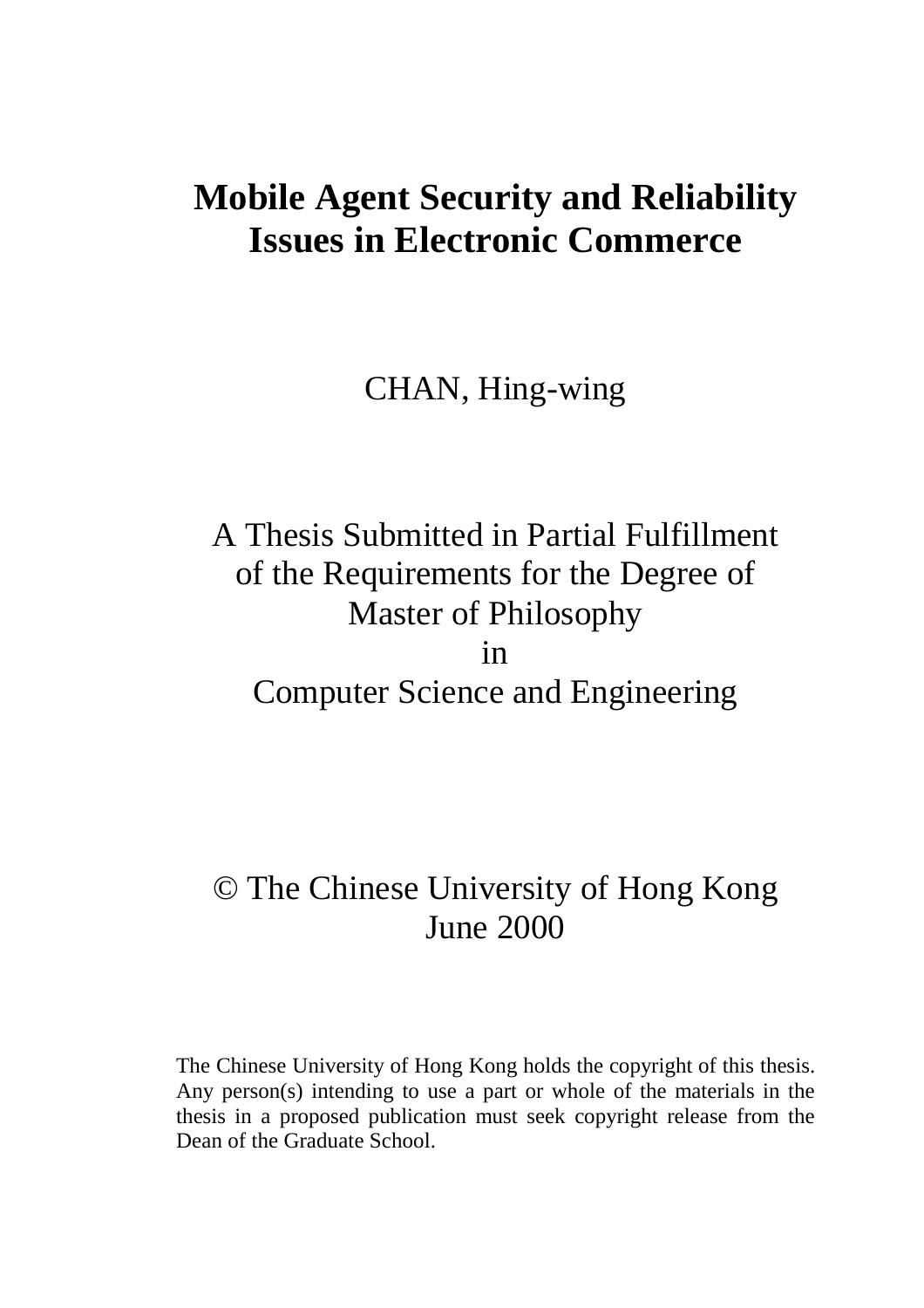# ABSTRACT of thesis entitled:

# Mobile Agent Security and Reliability Issues in Electronic Commerce

## Submitted by CHAN, Hing-wing

For the degree of Master of Philosophy in Computer Science and Engineering

At The Chinese University of Hong Kong in June 2000

Mobile software agents are emerging as a major trend of distributed systems in the near future. Different mobile agent frameworks are being actively developed in the research community. Looking forward, electronic commerce and information retrieval are two prospective directions for application of mobile agents. Nevertheless, security and reliability are two crucial concerns for such systems, especially when they are to be used to deal with money transaction. In spite of some more classical reliability and security problems, attacks to agents by malicious hosts are a new and the most challenging part of the problem unsolved. In this thesis, security and reliability issues of mobile agents, particularly in an electronic environment, are discussed. Models for mobile agent security and reliability have been developed, and a *Shopping Information Agent System (SIAS)* is built based as an experimental mobile agent application. Possible security attacks by malicious hosts to agents in the system are discussed, and specific solutions to prevent these attacks are devised. Security of the solutions is analyzed, and the performance overhead introduced is measured. Reliability problems of the system have been identified, and solutions implemented. The reliability improvement gained by the solutions is evaluated according to the reliability model developed in this thesis.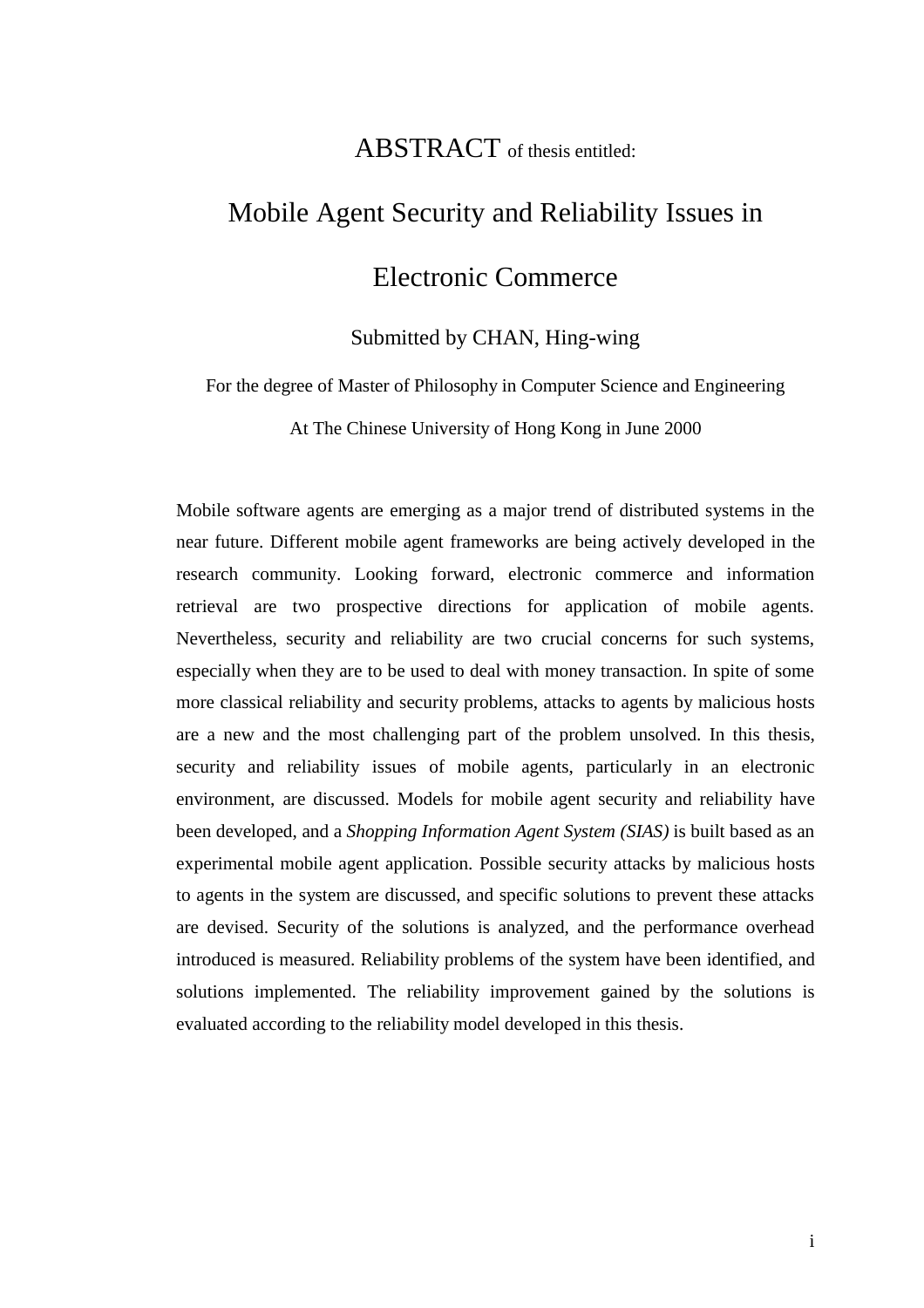論文摘要

論文題目: 流動軟體代理在電子商業中的安全性與可靠性研究

論文作者: 陳興榮

作為香港中文大學計算機科學及工程學學系

哲學碩士之畢業論文

日期: 2000年8月

流動軟體代理可能是未來分散式系統的主流之一。在世界各地的研究機構,也有不同的流動軟 體代理架構在發展中。展望將來,此技術主要的應用將是電子商業及資料提取。然而,安全性 與可靠性實為此技術重要之考慮,尤其它要被應用作金錢交易之工具。除了傳統的安全性及可 靠性問題外,流動軟體代理在不知名的機器上運作,如何保護它免受有惡意的主機侵襲,是一 個最新和最重要的問題。

在本論文中,我們正是要討論流動軟體代理在電子商業中的安全性與可靠性的問題。我們為流 動 軟 體 代 理 發 展 出 新 的 安 全 性 及 可 靠 性 模 型 。 我 們 亦 已 實 施 一 個 購 物 資 訊 代 理 系 統 (SIAS), 作為一個研究的實驗系統。我們討論 SIAS 個別的安全性及可靠性問題, 並針對這 些問題,發展出個別的解決方法。最後,我們檢討這些解決方法,並衡量它們的利弊,包括時 間上的阻延。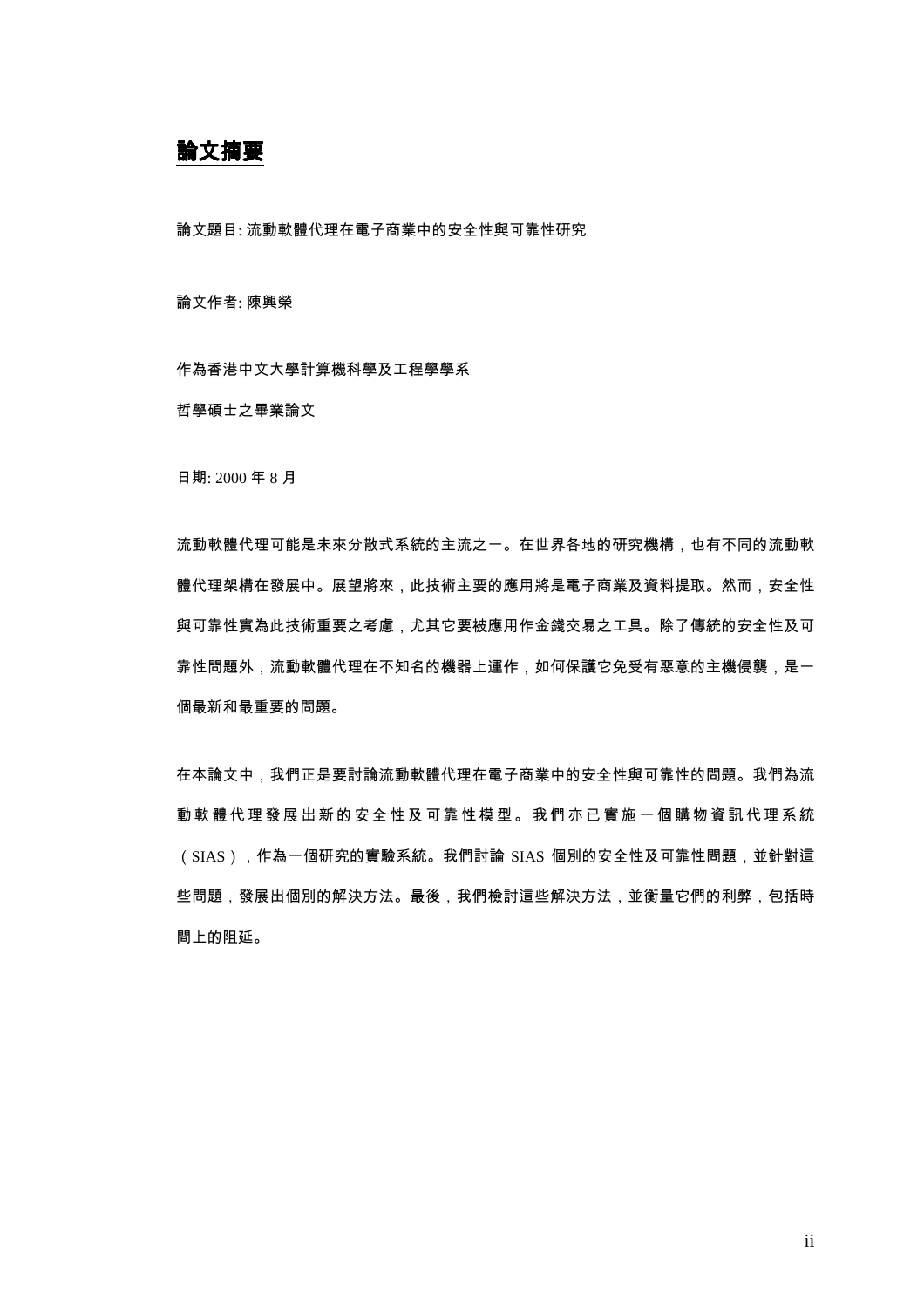# **Acknowledgements**

In completing the work reported in this thesis, I am most grateful to my thesis advisor, Dr. Michael Lyu, who has been giving continuous support and guidance to me throughout the past two years.

Thanks to Tsz-Yeung Wong and Caris Ka-Ming Wong for helping the work of implementing SIAS and taking the measurements for the security and reliability experiments.

I am also obliged to my colleagues, namely Wing-Kai Lam, Steve Ka-Lung Chong, Sam Ka-Po Ma, Chris Ting-On Lee, Kwong-Wai Chen, Wai-Chiu Wong, Wai-Ching Wong, Po-Shan Kam, Yin-Hung Kuo, and Clara Tsui-ying Law, in the Department of Computer Science and Engineering. Without them, the life of my Master studies would lose a lot of fun.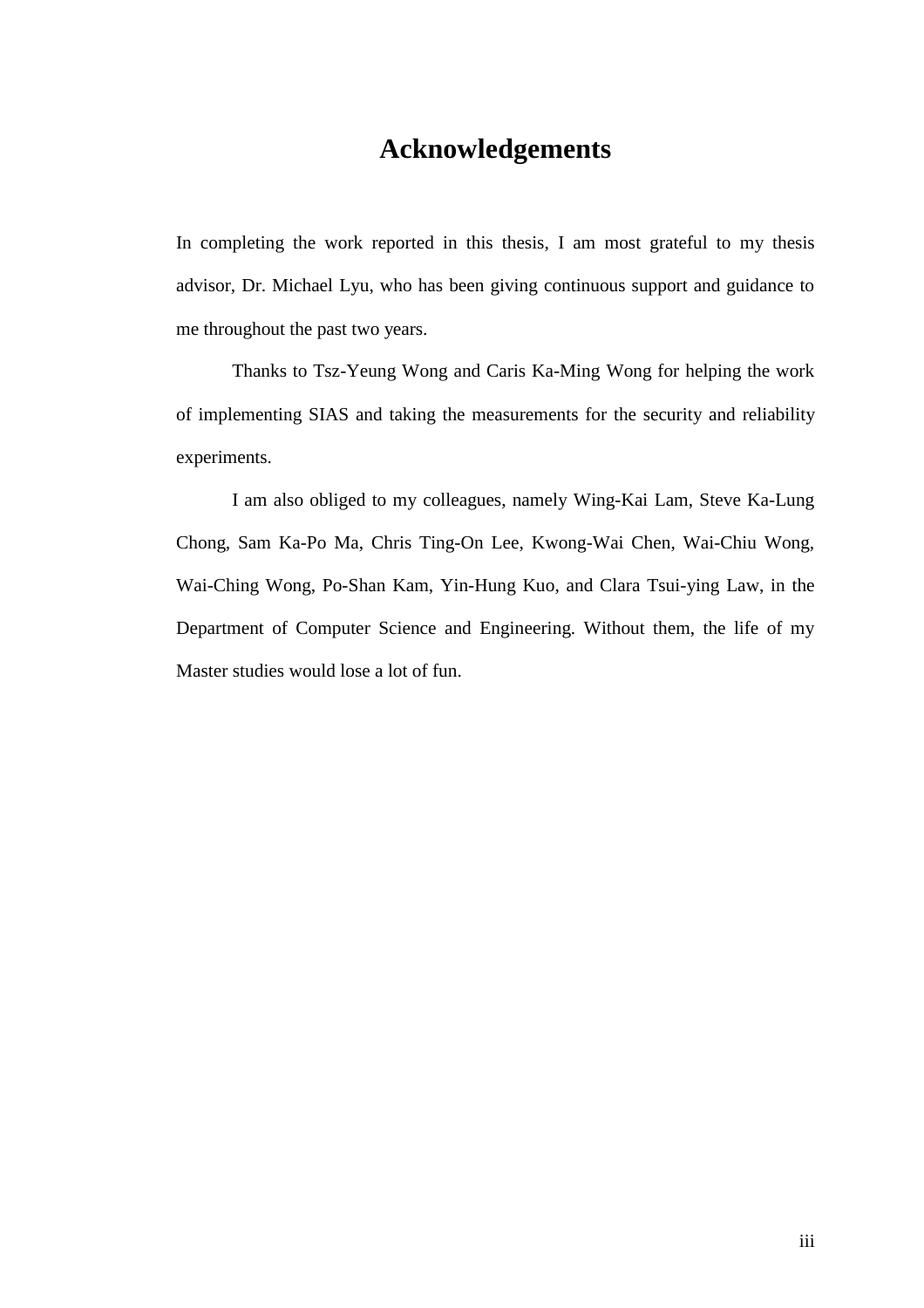# **Contents**

| <b>Abstract</b>                                         | $\mathbf{i}$ |
|---------------------------------------------------------|--------------|
| <b>Abstract (Chinese)</b>                               | ii           |
| <b>Acknowledgements</b>                                 | iii          |
| <b>Contents</b>                                         | iv           |
| <b>List of Figures</b>                                  | vii          |
| <b>List of Tables</b>                                   | viii         |
| <b>Chapter 1. Introduction</b>                          | 1            |
| 1.1. Mobile Agents and the Problems                     | $\mathbf{1}$ |
| 1.2. Contributions                                      | 3            |
| 1.3. Organization of This Thesis                        | 4            |
| <b>Chapter 2. The Mobile Code Paradigm</b>              | 6            |
| 2.1. Mobile Code: an Alternative to Client/Servers      | 6            |
| 2.1.1. Classification of Mobile Codes                   | 8            |
| 2.1.2. Applications of Mobile Code Paradigms            | 10           |
| 2.1.3. Supporting Implementation Technologies           | 11           |
| 2.2. The Problems of Mobile Code                        | 13           |
| 2.2.1. Security Issues in Distributed Systems           | 13           |
| 2.2.2. Security Concerns of Mobile Code Paradigms       | 15           |
| 2.2.2.1. Security Attacks                               | 15           |
| 2.2.2.2. Security Mechanisms                            | 17           |
| 2.2.2.3. A Security Comparison between Paradigms        | 20           |
| 2.2.3. Security Features of Implementation Technologies | 20           |
| 2.2.3.1. Security Services of Message-based Technology  | 21           |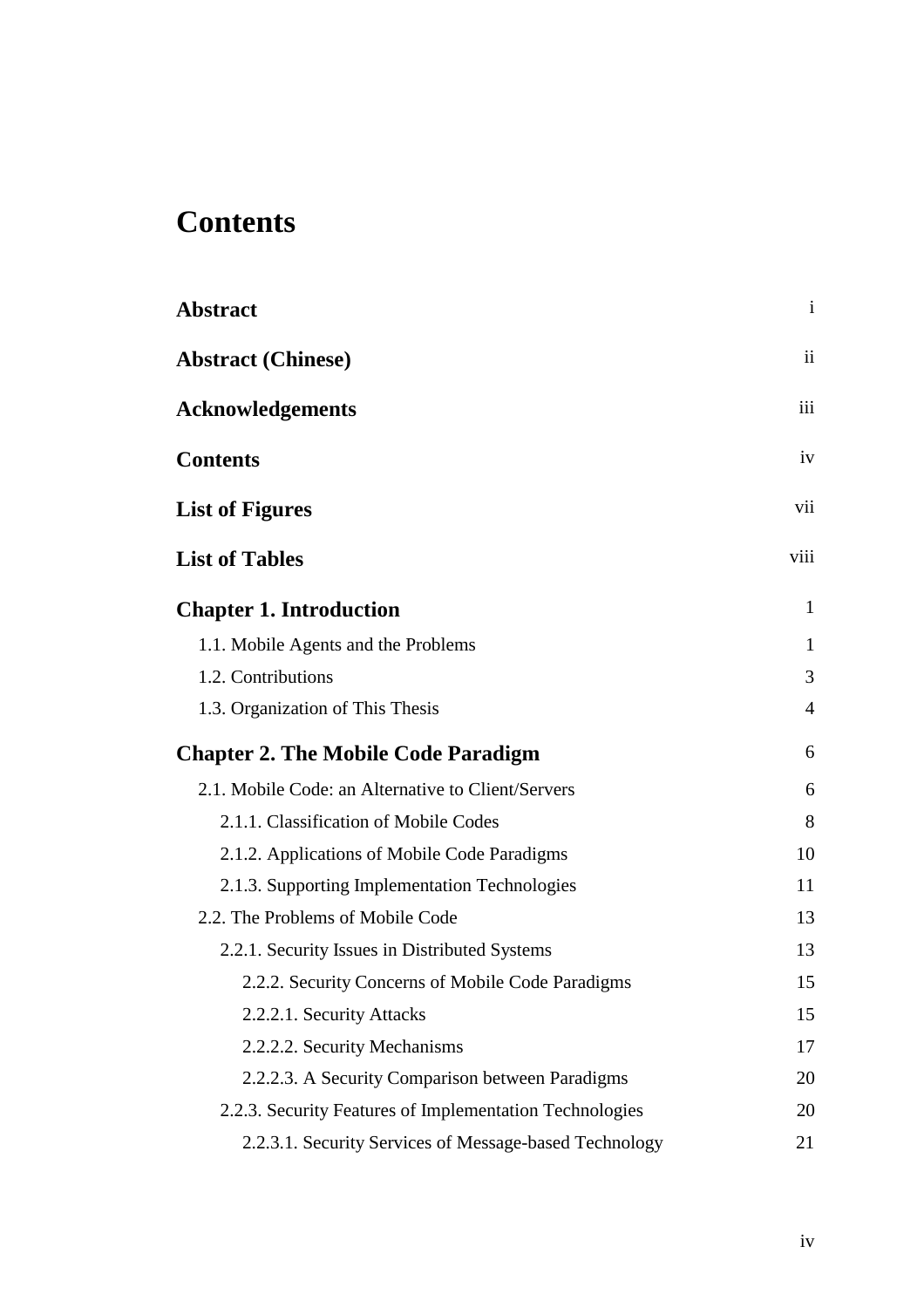| 2.2.3.2. Security Services of Object-based Technology                | 21 |
|----------------------------------------------------------------------|----|
| 2.2.3.3. Security Services of Mobile Technology                      | 22 |
| 2.2.3.4. A Comparison of Technologies on Security Services           | 22 |
| 2.3. Chapter Summary                                                 | 23 |
| <b>Chapter 3. Mobile Agents, Its Security and Reliability Issues</b> | 24 |
| 3.1. Advantages and Applications of Mobile Agents                    | 24 |
| 3.2. Security Concerns of Mobile Agents                              | 26 |
| 3.2.1. Host Security                                                 | 27 |
| 3.2.2. Agent Security                                                | 27 |
| 3.3. Techniques to Protect Mobile Agents                             | 29 |
| 3.3.1. Protected Agent States                                        | 29 |
| 3.3.2. Mobile Cryptography                                           | 30 |
| 3.4. Reliability Concerns of Mobile Agents                           | 31 |
| <b>Chapter 4. Security and Reliability Modeling for Mobile</b>       | 32 |
| <b>Agents</b>                                                        |    |
| 4.1. Attack Model and Scenarios                                      | 33 |
| 4.2. General Security Models                                         | 34 |
| 4.2.1. Security and Reliability                                      | 34 |
| 4.2.2. Deriving Security Models                                      | 36 |
| 4.2.3. The Time-to-Effort Function                                   | 38 |
| 4.3. A Security Model for Mobile Agents                              | 40 |
| 4.4. Discussion of the Proposed Model                                | 42 |
| 4.5. A Reliability Model for Mobile Agents                           | 43 |
| <b>Chapter 5. The Concordia Mobile Agent Platform</b>                | 46 |
| 5.1. Overview                                                        | 46 |
| 5.2. Special Features                                                | 47 |
| <b>Chapter 6. SIAS: A Shopping Information Agent System</b>          | 49 |
| 6.1. What the System Does                                            | 49 |
| 6.2. System Design                                                   | 50 |
| 6.2.1. Object Description                                            | 50 |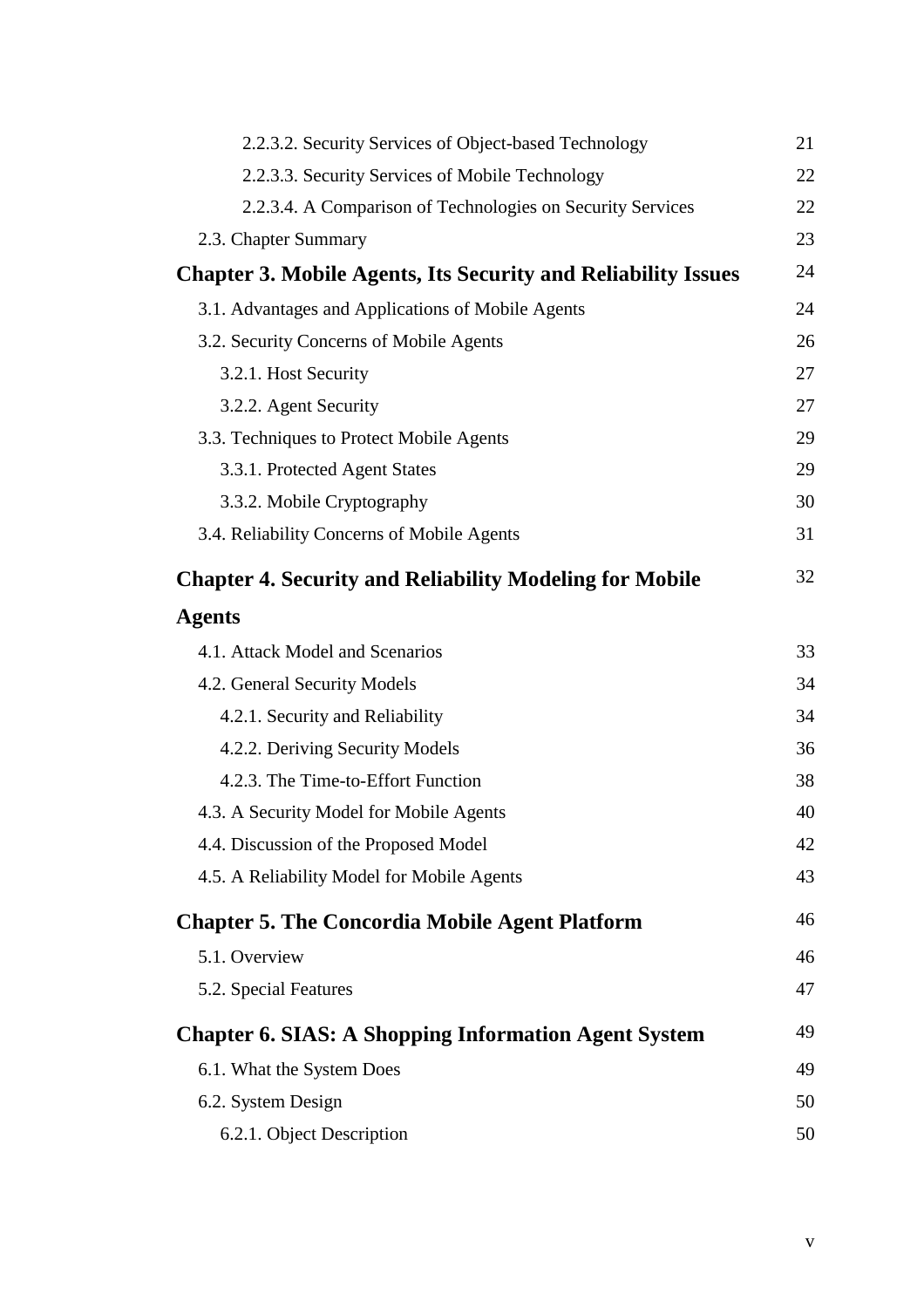| 6.2.2. Flow Description                       | 52 |
|-----------------------------------------------|----|
| 6.3. Implementation                           | 53 |
| 6.3.1. Choice of Programming Language         | 53 |
| 6.3.2. Choice of Mobile Agent Platform        | 53 |
| 6.3.3. Other Implementation Details           | 54 |
| 6.4. Snapshots                                | 54 |
| 6.5. Security Design of SIAS                  | 57 |
| 6.5.1. Security Problems of SIAS              | 58 |
| 6.5.2. Our Solutions to the Problems          | 60 |
| 6.5.3. Evaluation of the Secure SIAS          | 64 |
| 6.5.3.1. Security Analysis                    | 64 |
| 6.5.3.2. Performance Vs Query Size            | 65 |
| 6.5.3.3. Performance Vs Number of Hosts       | 67 |
| 6.6. Reliability Design of SIAS               | 69 |
| 6.6.1. Reliability Problems of SIAS           | 69 |
| 6.6.2. Our Solutions to the Problems          | 70 |
| 6.6.3. Evaluation of the Reliable SIAS        | 71 |
| <b>Chapter 7. Conclusions and Future Work</b> | 73 |
| <b>Bibliography</b>                           | 76 |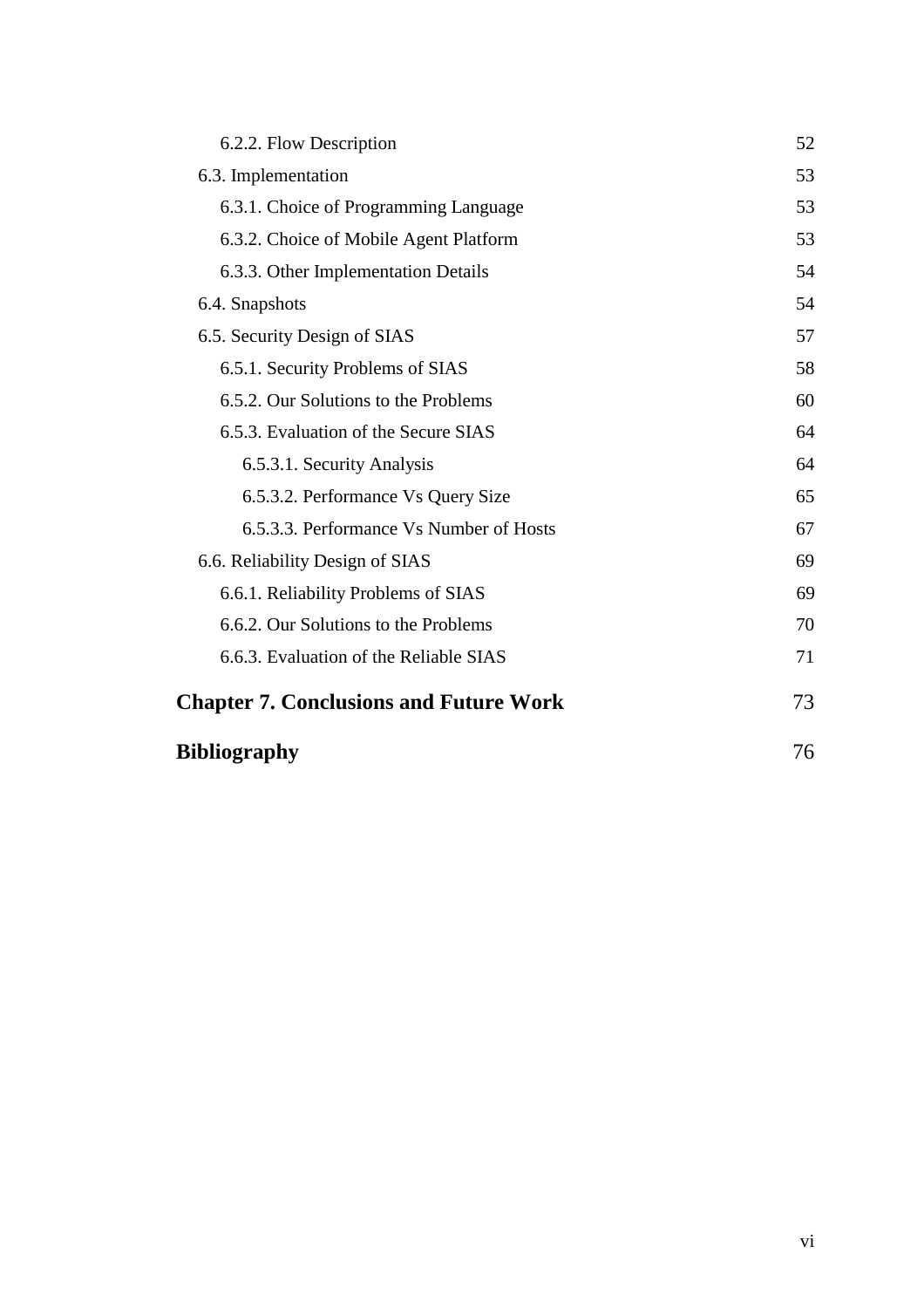# **List of Figures**

| 2.1. Security trend of mobile code paradigms                                 | 20 |
|------------------------------------------------------------------------------|----|
| 2.2. Security services of different implementation technologies              | 22 |
| 3.1. Mobile agent against client/servers                                     | 25 |
| 4.1. Attack model of malicious hosts against mobile agents                   | 34 |
| 4.2. Number of successful attacks against time devoted to attack             | 37 |
| 4.3. Number of breaches against time for attack, without learning            | 37 |
| 4.4. Number of breaches against working time of an attacker                  | 38 |
| 4.5. Different time-to-effort functions and breach-to-time relationship      | 40 |
| 4.6. An mobile agent traveling along n hosts                                 | 40 |
| 4.7. Failure rate of mobile agent system Vs number of hosts                  | 44 |
| 6.1. Object details of Agent                                                 | 51 |
| 6.2. Object details of Launch Server                                         | 51 |
| 6.3. Object details of Database Server                                       | 51 |
| 6.4. Control flow of SIAS                                                    | 52 |
| 6.5. The starting page of SIAS                                               | 54 |
| 6.6. The login window                                                        | 55 |
| 6.7. The system starts up, showing the user interface of the system          | 55 |
| 6.8. User is choosing products                                               | 56 |
| 6.9. The system reports the query result in the Price Window                 | 57 |
| 6.10. Changes introduced to secure SIAS                                      | 62 |
| 6.11. Control flow of security-enhanced SIAS                                 | 63 |
| 6.12. RTT measurements for an agent in SIAS                                  | 66 |
| 6.13. RTT of an agent against different number of hosts in SIAS              | 68 |
| 6.14. Reliability curves of SIAS with and without reliability implementation | 72 |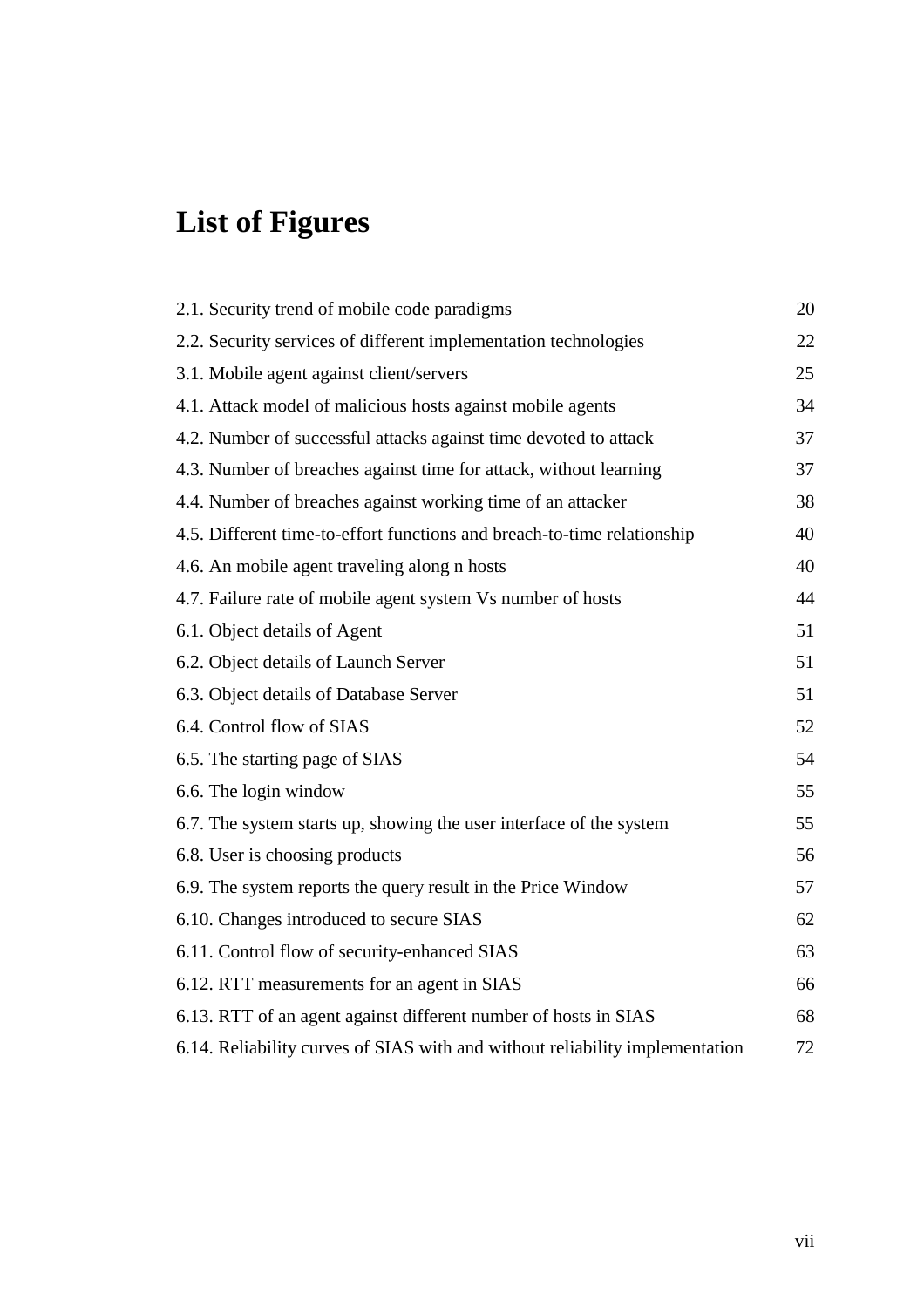# **List of Tables**

| 2.1. Ghezzi and Vigna's classification of mobile code paradigms |     |
|-----------------------------------------------------------------|-----|
| 2.2. Mobile code paradigm in a two-hop application              | 10. |
| 4.1. Reliability analogy for security                           | 35  |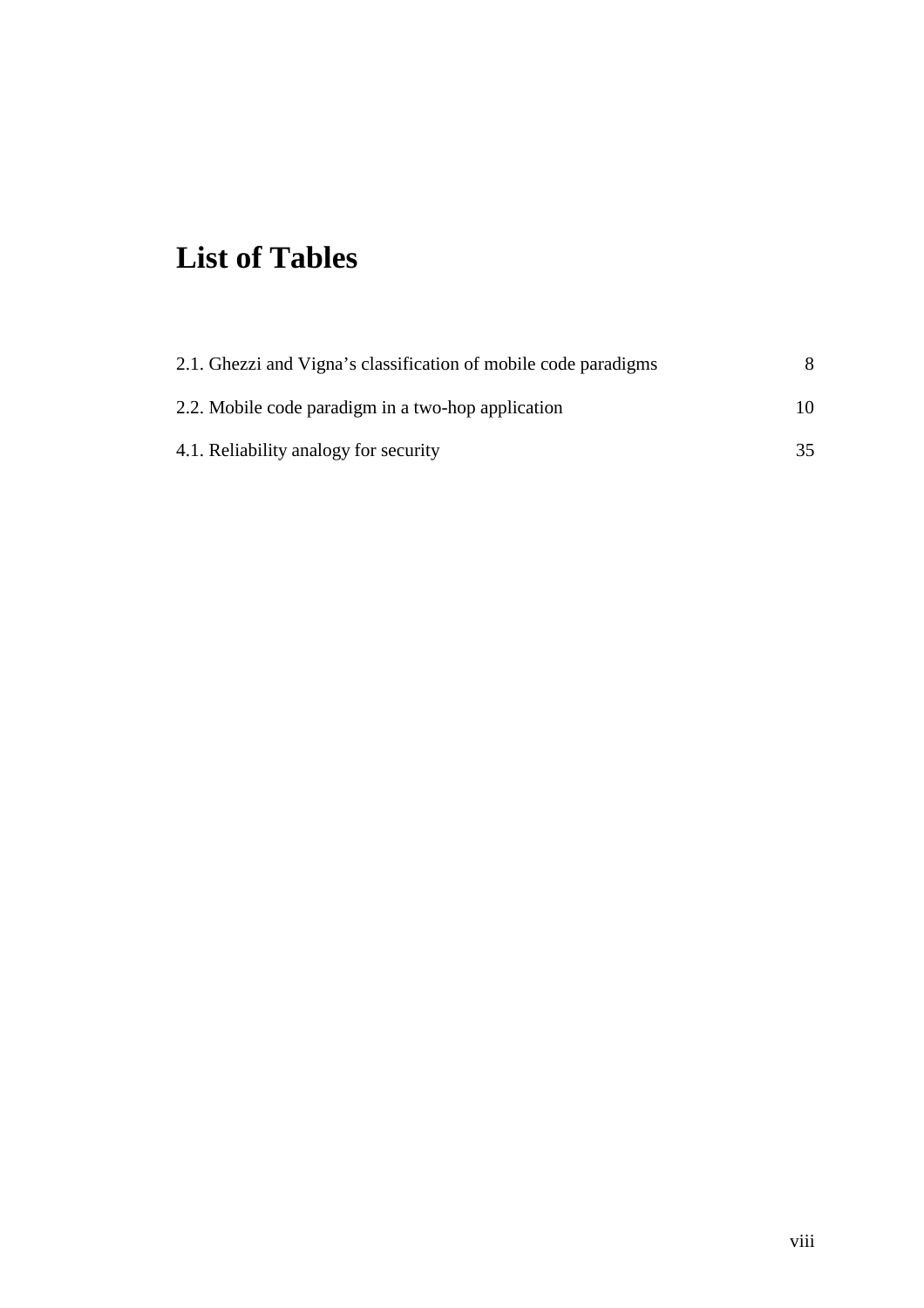# **Chapter 1**

# **Introduction**

## **1.1 Mobile Agents and the Problems**

Mobile agents are autonomous software agents that travel in a computer network to execute and perform tasks on different hosts for their owners. It can be classified as a branch of mobile code, including also remote evaluation, code-on-demand, which is an emerging trend for distributed systems.

Autonomous mobile agents not only benefit users by allowing delegation of tasks, like what other autonomous agents do, but also bring practical advantages such as reduced network communication costs for distributed tasks. A lot of mobile agent platforms have been developed around the world, such as Aglets [IBM99] from IBM, Concordia [Mit99a] from Mitsubishi, and the Mole [IPV98] from University of Stuttgart. Prospective applications of mobile agents include electronic commerce, information retrieval and network management.

Nevertheless, security is one of the blocking factors of the development of these systems. The problem of mobile agent security can be divided into two parts. One of them is the protection of hosts against agents. This is similar to protecting hosts from being attacked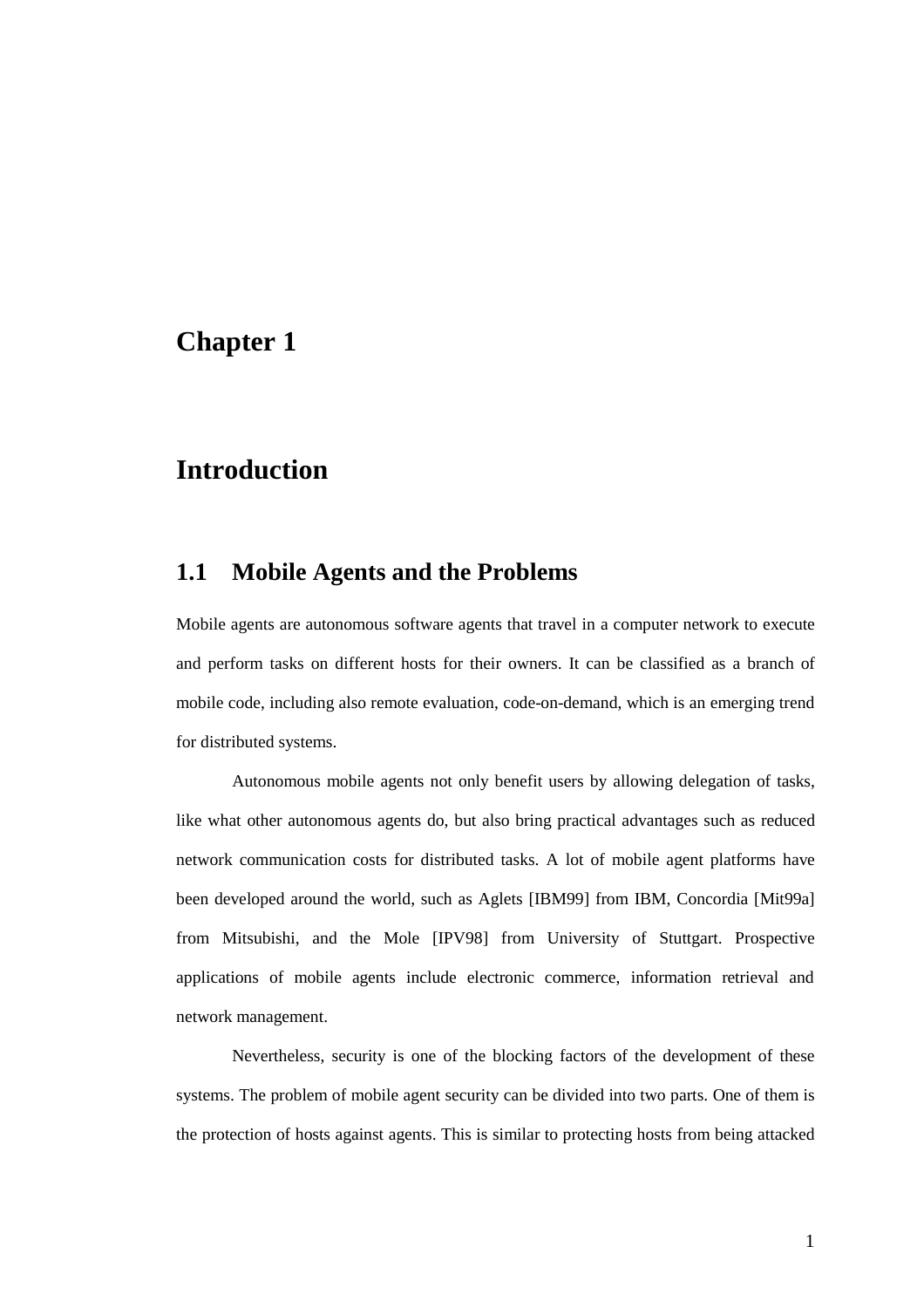by incoming Java applets, which may be malicious. The other one is the protection of agents against hosts. This is the main unsolved security problem for mobile agents, because the possible existence of malicious hosts that can manipulate the execution and data of agents [Hoh98b] and the lack of a trustworthy computing base [ST98] add new complexities to the problem.

On the other hand, despite the growing efforts being invested on the development of mobile agent systems, these systems have not proved to be reliable. Problems such as host failure, communication failure, and loss of agent and/or their states exist as they similarly do in other distributed systems. Solutions such as replication, consensus protocols, agent rerouting, and agent persistence are yet to develop, though there are already some work done [WPW98].

As an alternative for distributed system development, mobile agent systems must be sufficiently secure and reliable; otherwise it is unlikely that application developers would switch to mobile agents from the existing, more secure and reliable, technologies, for example, client-servers.

This thesis examines both security and reliability issues for mobile agents, particularly in an electronic commerce environment. It is obvious that in such an environment, security and reliability of mobile agents become extra-important, because money transaction is involved.

Although both security and reliability are important, the primary interest of the work reported in this thesis, when it first began in 1998, was on security only. The work on reliability reported in this thesis did not start until early 2000, when it was found that the mobile agent system described in this thesis did not prove to be reliable. Only since then we realized that there should be more work on mobile agent reliability. Therefore, the weights of security and reliability issues in this thesis are not equal, with security being heavier.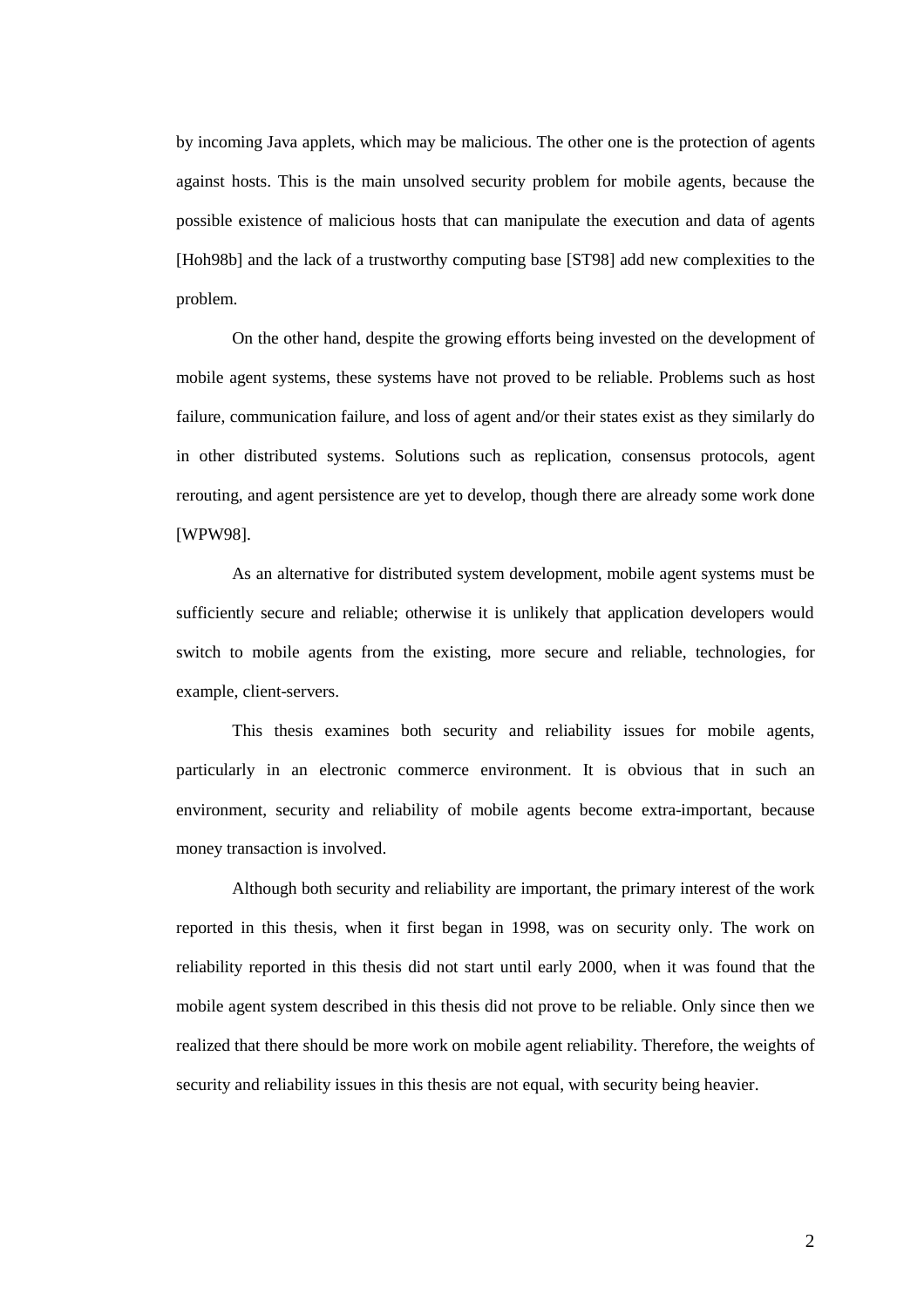## **1.2 Contributions**

This thesis makes three contributions:

- ?? It gives a survey on the security and reliability issues of mobile agent systems;
- ?? It defines a new model for evaluating the security of mobile agent systems quantitatively; and
- ?? It develops the Shopping Information Agent System (SIAS), based on the Concordia mobile agent platform, on which some security and reliability experiments have been done.

Although mobile agent technology has been developing for more than a decade, and is gaining increasing attention from the general research community, its security and reliability issues are still new, especially on the security challenge to protect mobile agents against malicious hosts, to many researchers. Therefore, it justifies to survey on these issues before digging into the problems.

After attaining some knowledge about the problems, solutions to the problems are sought. In observing the analogy between security and reliability, a novel, quantitative, model for evaluating security of mobile agent systems is developed. This model may be used for deciding how trustworthy a mobile agent system can be, given the time an agent spends on each host, possibly malicious. Conversely, it may be used to decide how long an agent should stay on a host such that it can be safe.

Finally, to experiment with mobile agent technology, a system named *Shopping Information Agent System (SIAS)* is built using the Concordia architecture. This is an experimental system of mobile agent application in electronic commerce. The system is useful to collect and compare the prices of a set of products specified by users from different seller hosts in an electronic market. Security and reliability issues of the system are addressed. Possible attacks by malicious to the system, and solutions to protect the system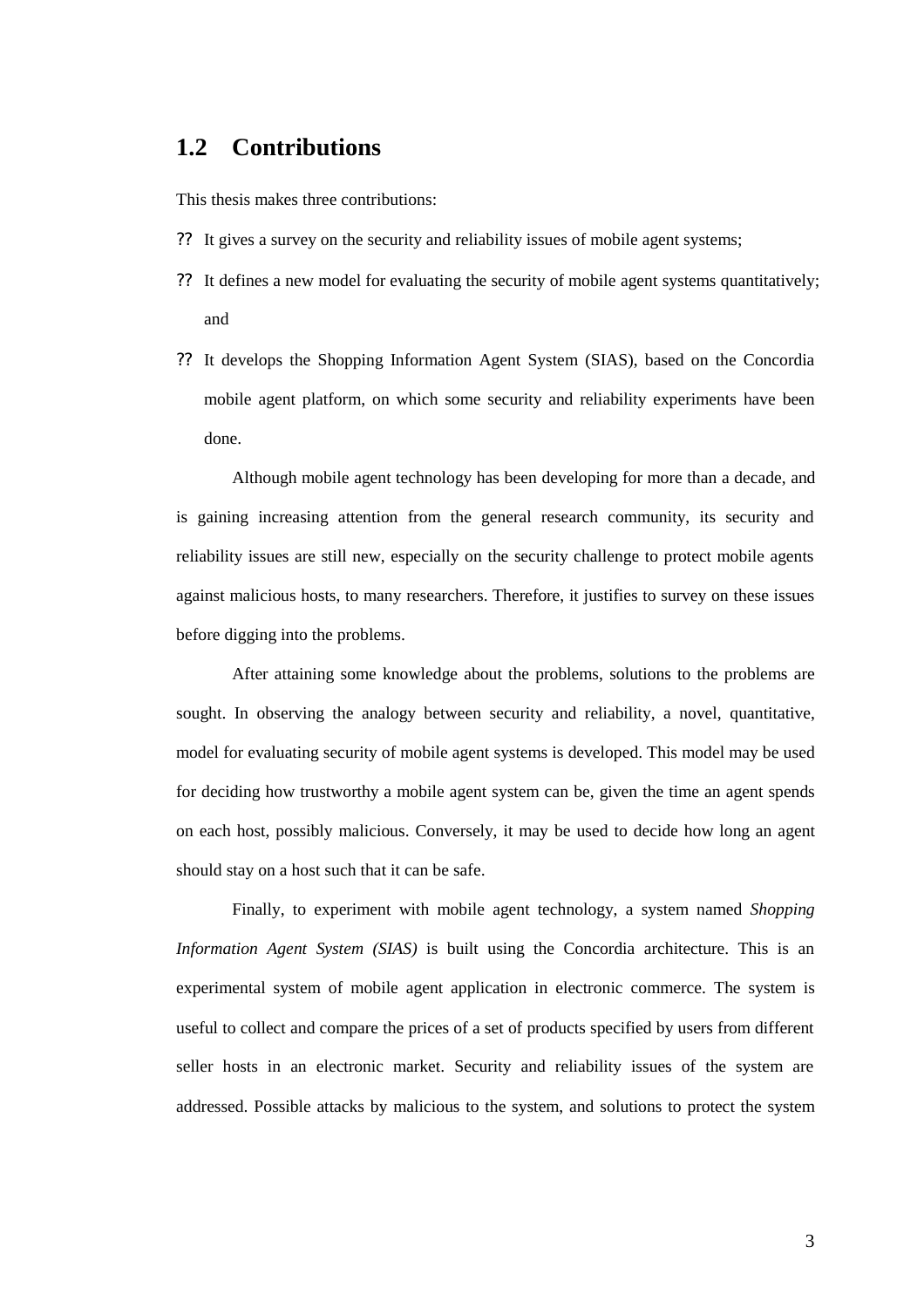against these attacks are devised and implemented. Possible failures of the system are also discussed, and some fault-tolerance measures are implemented.

## **1.3 Organization of This Thesis**

The thesis is organized in the following way:

- ?? Chapter 1 (this chapter) is an introduction of the thesis. It gives a brief description of mobile agent technology and the security and reliability problems, and outlines the contributions and organization of this thesis.
- ?? Chapter 2 gives an overview of the evolution of the mobile code paradigm. Mobile agents are really one kind of mobile code. To understand mobile agents and their values, it is worth knowing different mobile codes, namely remote evaluation, code-on-demand, and mobile agents, as a whole, and making a comparison between them and the alreadyin-use client/server paradigm.
- ?? Chapter 3 gives a more focused discussion of the security and reliability issues of mobile agent systems. It states some security and reliability problems specific to mobile agents, and reviews the current solutions to these problems. This discussion has first been presented in [CL00].
- ?? Chapter 4 introduces a security model of mobile agents against malicious hosts based on reliability theory. The model is developed by applying reliability modeling technique to mobile agent systems, assuming the model of attack described in [Hoh98b]. This idea first originally published in [CL99]. Furthermore, a simple reliability model for mobile agent system is also derived.
- ?? Chapter 5 describes the Concordia mobile agent platform. This deserves a chapter of discussion because in the next chapter, a mobile agent application will be developed based on this platform. The materials mainly come from [Mit99a], they are restated here to make this thesis more complete.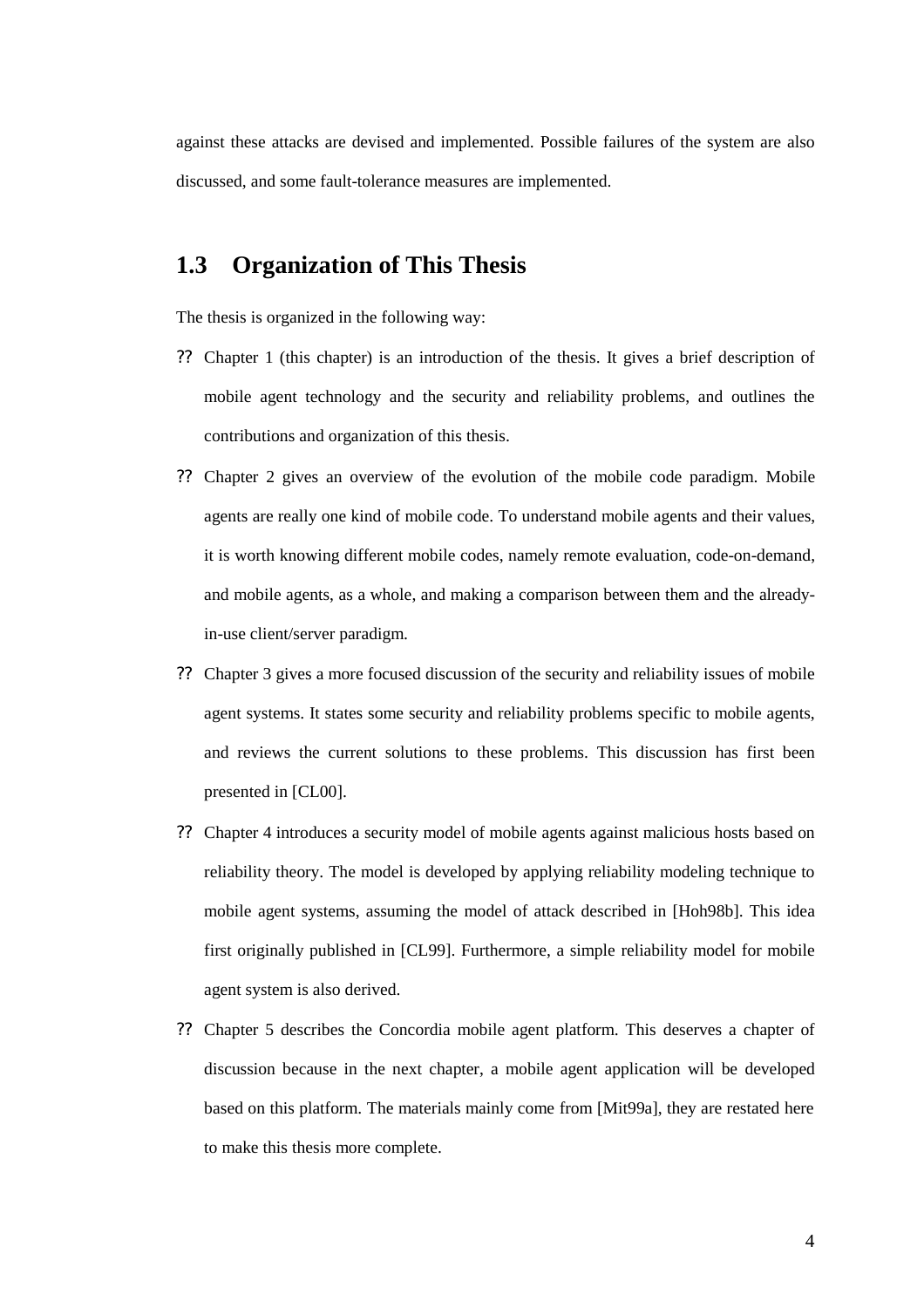- ?? Chapter 6 gives an overview of SIAS, the mobile agent application implemented for security and reliability experiments. The security and reliability problems and solutions of SIAS are addressed, and then an evaluation of the respective solutions for SIAS is presented.
- ?? Finally, Chapter 7 concludes the paper and suggests some directions for future work.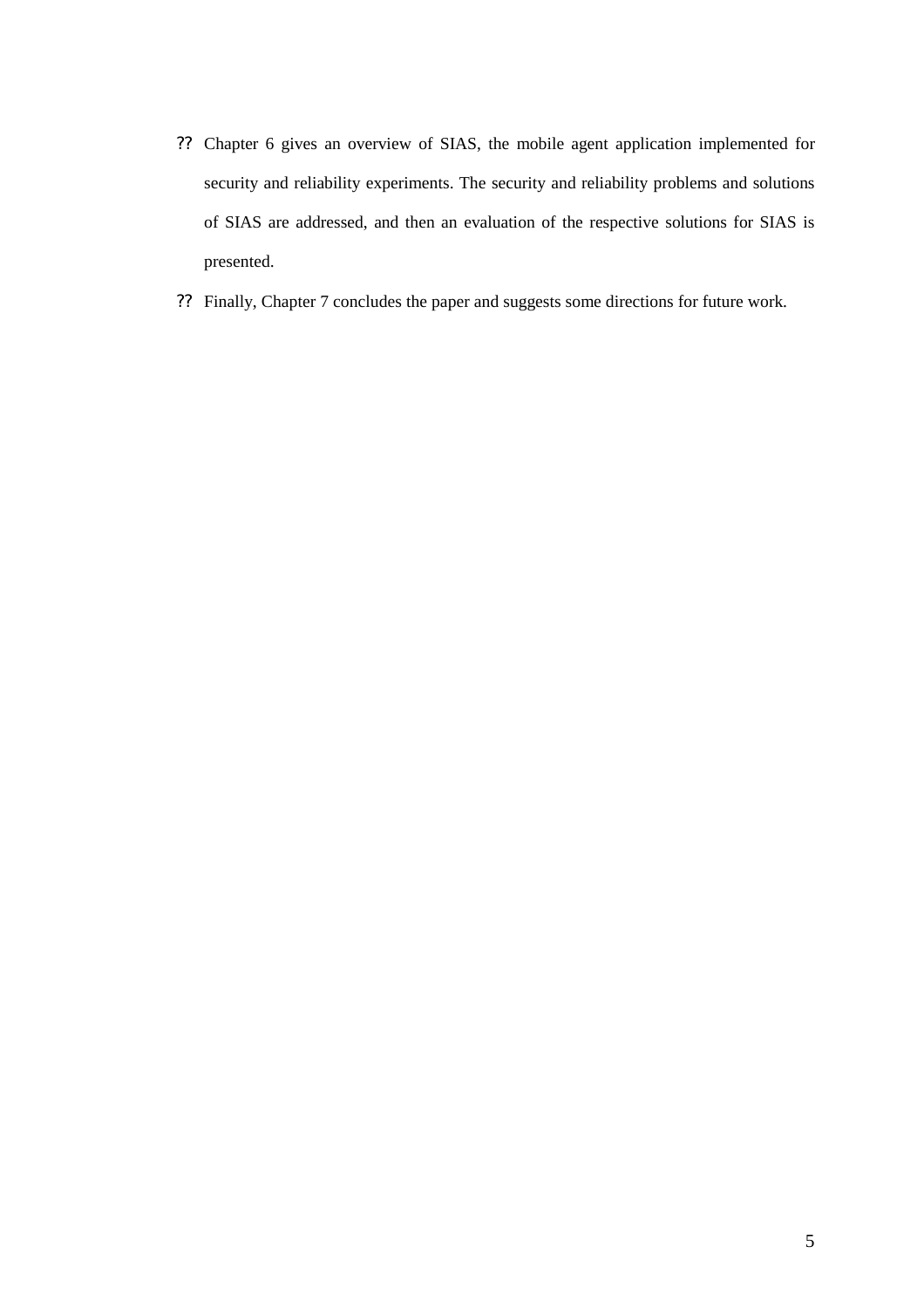## **Chapter 2**

# **The Mobile Code Paradigm**

Mobile agents can be classified as one category of the broader class of *mobile codes*, which is an aggregation of the *remote evaluation*, *code on demand*, and *mobile agent* paradigms. The mobile code paradigm is an emerging programming paradigm that complements the conventional client/server paradigm, by reducing network usage. To understand mobile agents better, it is a good idea to know how the mobile code paradigm evolves. This chapter describes a classification of these three types of mobile codes, which are easily confused with each other, points out the additional sophistication of mobile agents compared with others, and describes some applications and implementations of the paradigms.

## **2.1 Mobile Code: an Alternative to Client/Servers**

*Distributed applications* are applications that involve the coordination of two or more computers, geographically apart and connected by a physical network. Most distributed applications we see today, such as email, network news, file transfer, and Web browsing, are deploying the *client/server paradigm*. In the client/server paradigm, an application is divided into two processes, a client process running locally that asks for services and a server process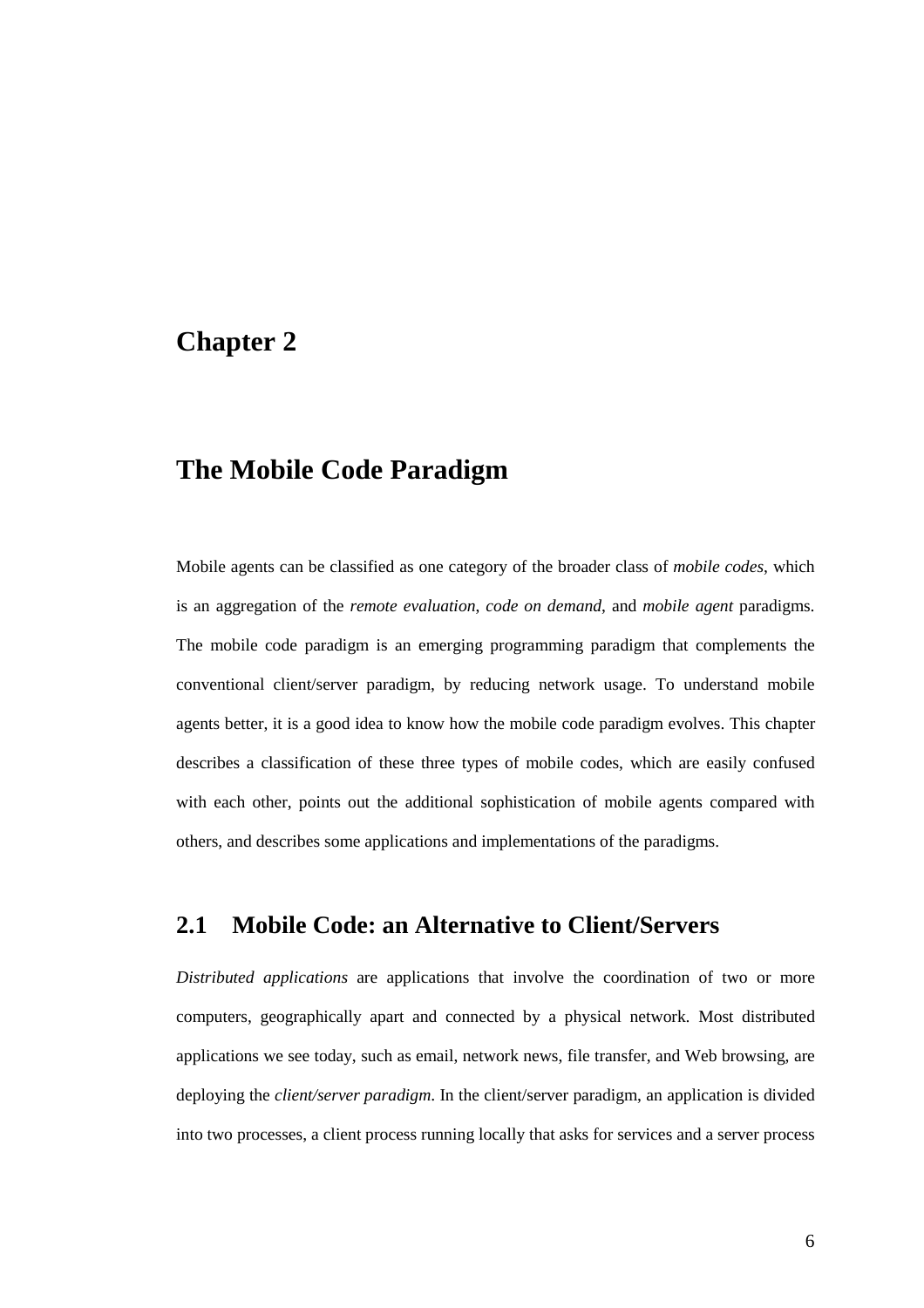on a remote site that gives services to the client. The client and server processes must communicate with each other in order to carry out their tasks successfully. Communication is done by means of message exchange. There are at least two problems with the client/server paradigm:

- ?? It has a high network bandwidth requirement due to the large number of messages exchanged.
- ?? It usually requires users to response to computation results interactively, under different situations. Neither the client nor server would make decisions for users autonomously.

In view of the deficiencies of the client/server paradigm, *the mobile code paradigm* has been developed as an alternative approach for distributed application design. In the client/server paradigm, programs are geographically stationary, meaning that they do not move to another machine, and only run on the machines they reside on. (Therefore, the two processes must communicate continuously.) The mobile code paradigm, on the other hand, allows programs to be transferred among and executed on different computers. By allowing code to move between hosts, programs can interact on the same computer instead of over the network. Therefore, communication cost can be reduced.

Besides, the mobile programs can be designed to work on behalf of users autonomously. In this case, the mobile programs are called *mobile agents* [Whi98]. The autonomy of mobile agents allows the users to delegate their tasks to the mobile agents, and not to stay continuously in front of the computer terminal.

The promises of the mobile code paradigm bring about active research in its realization. Supporting mobile code technology is also fast developing. Experimental mobile code systems that allow programs to move on a computer network have become available for download on the Internet [AS98]. However, these systems are not yet popular. Neither is the mobile code paradigm commonly adopted. Most researchers agree that the hurdle is security concerns [GBH98]. To gain general acceptance of the mobile code paradigm and systems, especially from *application developers*, there must be strong evidences for a certain security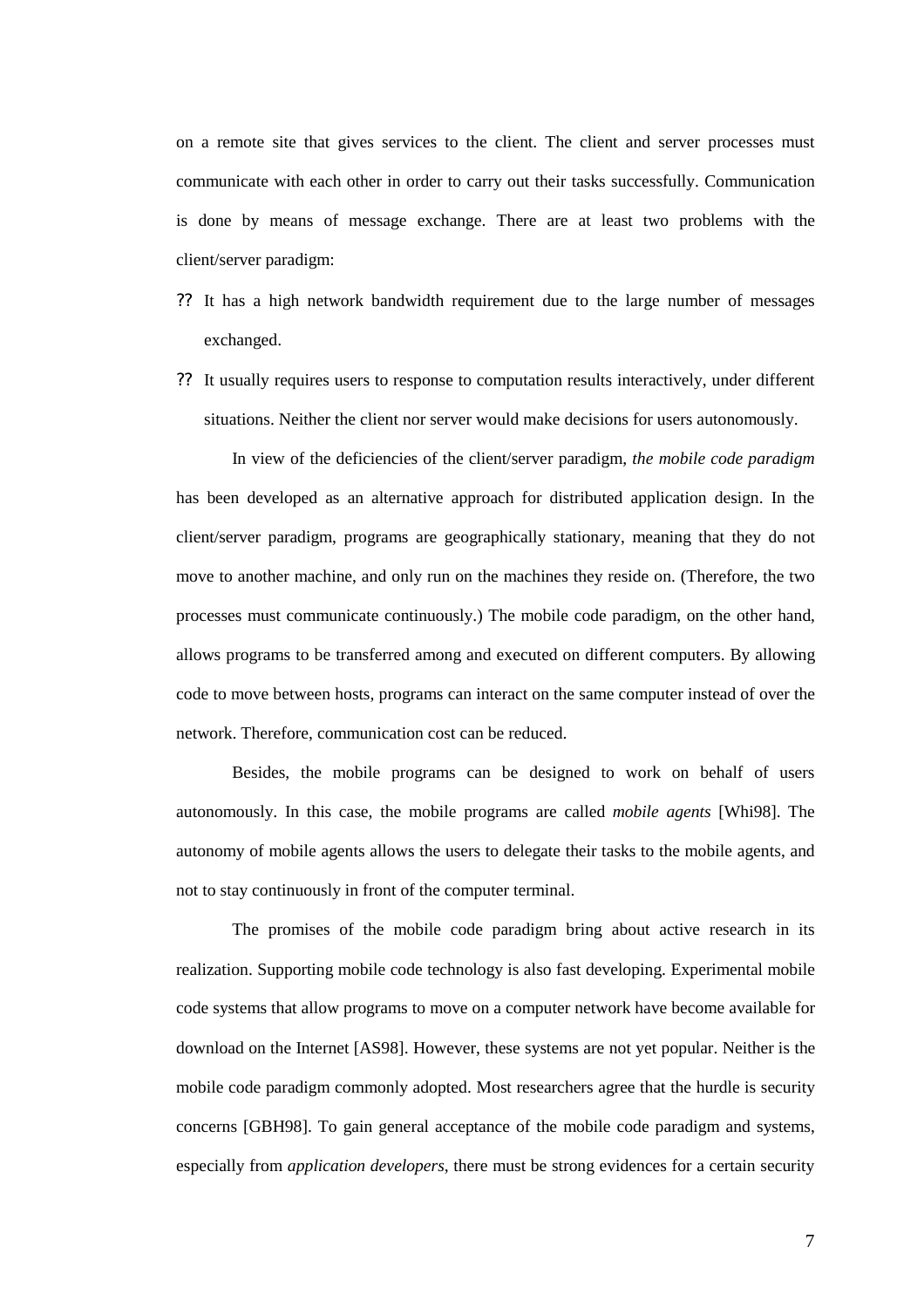level for applications developed using such paradigm and systems. As this chapter proceeds, we will see some of these security guarantees are becoming evident, while some others not.

### **2.1.1 Classification of Mobile Codes**

The mobile code paradigm is actually a collective term, applicable wherever there is mobility of code. There are different classes of code mobility. In essence, Ghezzi and Vigna identified three of them, namely *remote evaluation*, *code on demand* and *mobile agent* [GV97]. The classification, together with the client/server paradigm, is summarized in Table 2.1.

| Paradigm      |                       | Local side | Remote side | Computation takes |
|---------------|-----------------------|------------|-------------|-------------------|
|               |                       |            |             | place at          |
| Client/server |                       |            | Know-how    | Remote side       |
|               |                       |            | Processor   |                   |
|               |                       |            | Resources   |                   |
|               | Remote                | Know-how   |             | Remote side       |
| Mobile        | evaluation            |            | Processor   |                   |
| code          |                       |            | Resources   |                   |
|               | Code<br><sub>on</sub> |            | Know-how    | Local side        |
|               | demand                | Processor  |             |                   |
|               |                       | Resources  |             |                   |
|               | Mobile                | Know-how   |             | Remote side       |
|               | agent                 | Processor  |             |                   |
|               |                       |            | Resources   |                   |

**Table 2.1.** Ghezzi and Vigna's classification of mobile code paradigms.

In particular, the *know-ho*w in the figure represents the code that is to be executed to accomplish the specific task. In the mobile code paradigms (remote evaluation, code on demand, and mobile agent), the know-how moves from one side to another side, where the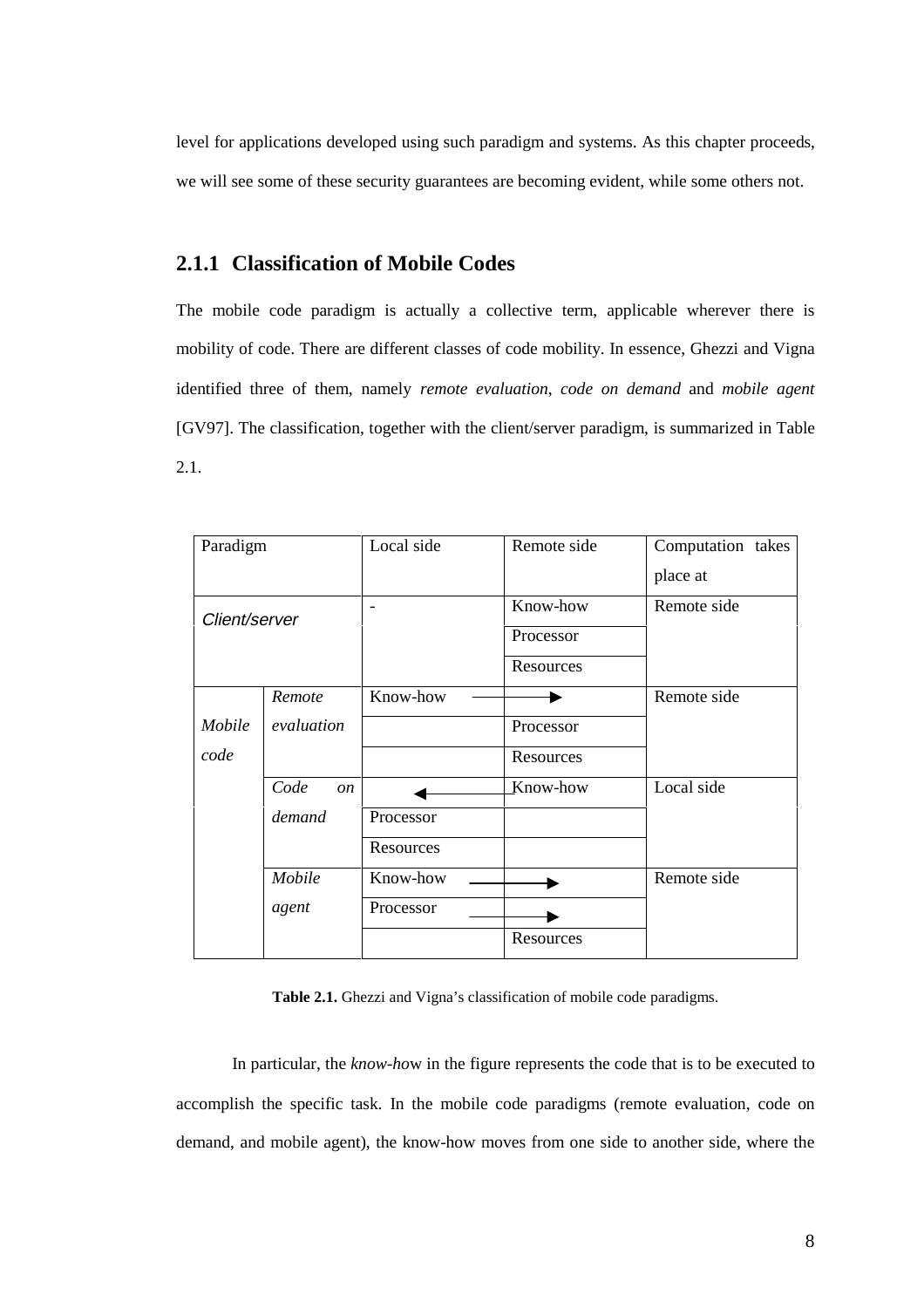computation takes place; while in the client/server paradigm, the know-how is geographically stationary on the remote (server) side. *Resources* are the input and output for the code; *processor* is the abstract machine that carries out and holds the state of the computation. The arrows represent the directions in which the specific item should move before the required task is carried out.

Remote evaluation has the know-how on the local side, but the resources and processor on the remote side. The know-how is to be moved from the local side to the remote side for computation to carry out. The opposite happens for code on demand where the resources and processor reside on the local side, but not the know-how.

The mobile agent paradigm adds complexity to the remote evaluation paradigm by allowing also the processor to move around with the know-how. More clearly speaking, the code moves from the local side to the remote side together with the processor that holds the state of execution of the code. For a single-hop application (in which the code has only one destination), this could be in effect equivalent to remote evaluation, because we can always modify the initial state of the code to that of the mobile agent. However, the merit of the mobile agent approach over the remote evaluation is that it allows multi-hop applications (in which the code has more than one destinations) to be developed. The know-how carries its own processor (and thus the state of execution) throughout the journey, and therefore can make different execution decisions according to different execution results on previous destinations. This idea is actually an extension of the intelligent agent concept applied in a distributed execution environment [RN95]. Table 2.2 visualizes the behavior of different mobile code paradigms in a two-hop application. Notice that, however, there are seldom multi-hop applications for remote evaluation and code on demand.

Ghezzi and Vigna's classification is found to be comprehensive and representative of most existing mobile code paradigms, and we will base the following discussion on this classification.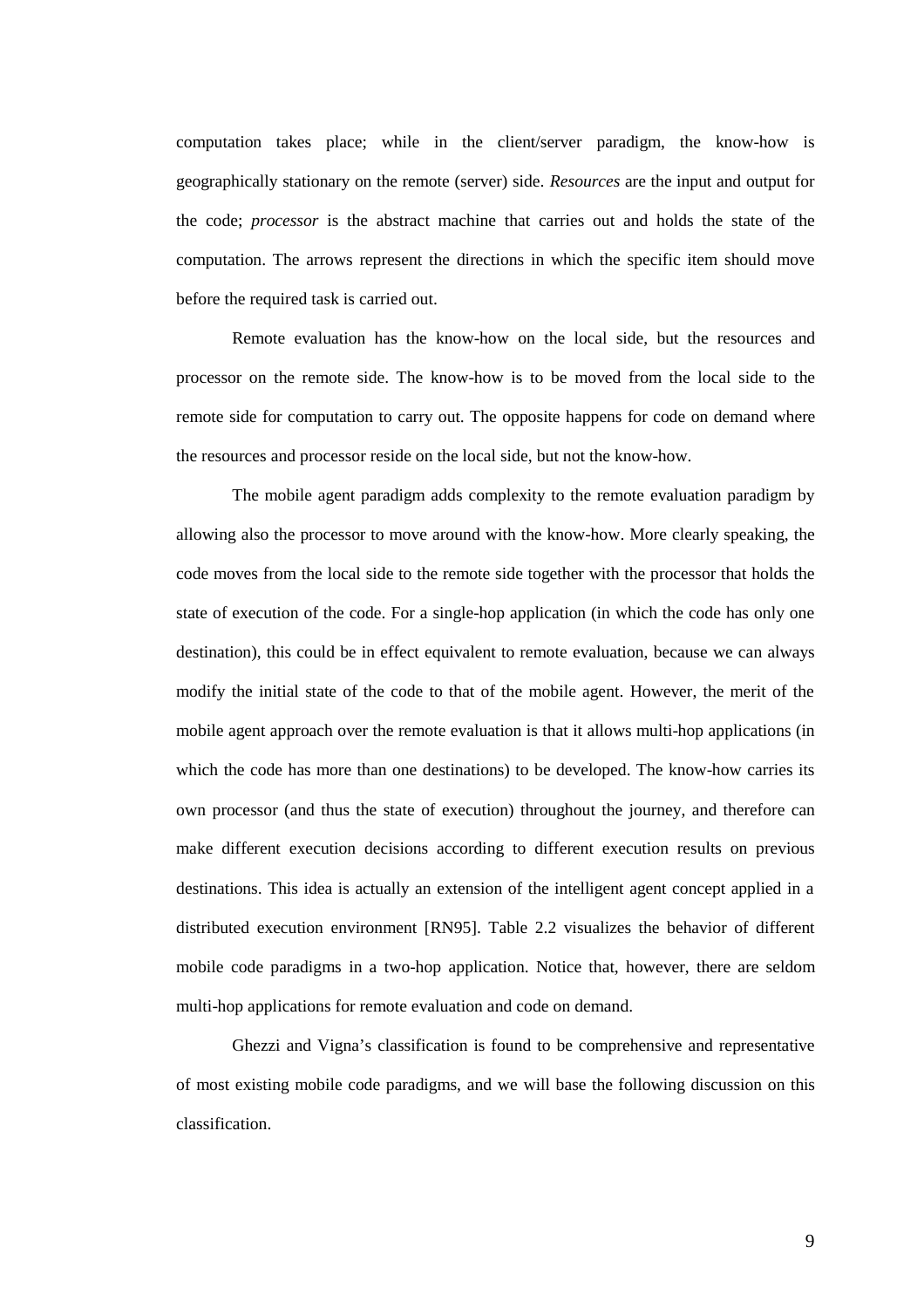| Paradigm |                       | Local side | Remote side 1 | Remote side 2 |
|----------|-----------------------|------------|---------------|---------------|
|          | Remote                | Know-how   |               |               |
| Mobile   | evaluation            |            | Processor     | Processor     |
| code     |                       |            | Resources     | Resources     |
|          | Code<br><sub>on</sub> |            |               | Know-how      |
|          | demand                | Processor  | Processor     |               |
|          |                       | Resources  | Resources     |               |
|          | Mobile                | Know-how   |               |               |
|          | agent                 | Processor  |               |               |
|          |                       |            | Resources     | Resources     |

**Table 2.2.** Mobile code paradigms in a two-hop application.

### **2.1.2 Applications of Mobile Code Paradigms**

While the mobile code paradigm is not common among application developers, it is already implicitly used in quite many common applications. For example, when you use the Unix rsh utility to, say, remove (rm) a file in a file system mounted on the remote host, you are actually sending a code (the "rm" command) from the local side to the remote side. Meanwhile, the processor (the remote-side command interpreter, or Unix shell) and the resources (the file) resides on the remote side. This is in effect equivalent to remote evaluation.

The Java programming language has provided a big step for the code on demand paradigm. When a Web browser downloads a Java applet (code) from a remote host, and run the applet on the local Java virtual machine (processor), with for example, local file inputs (resources), he/she is actually running code on demand.

The more complex mobile agent paradigm, however, is less commonly applied in distributed applications. In spite of this, the enlightening idea of code autonomy in a decentralized system has directed researchers to increasing efforts of making the paradigm realistic. [Whi98] suggested many mobile agent applications in everyday life. One pro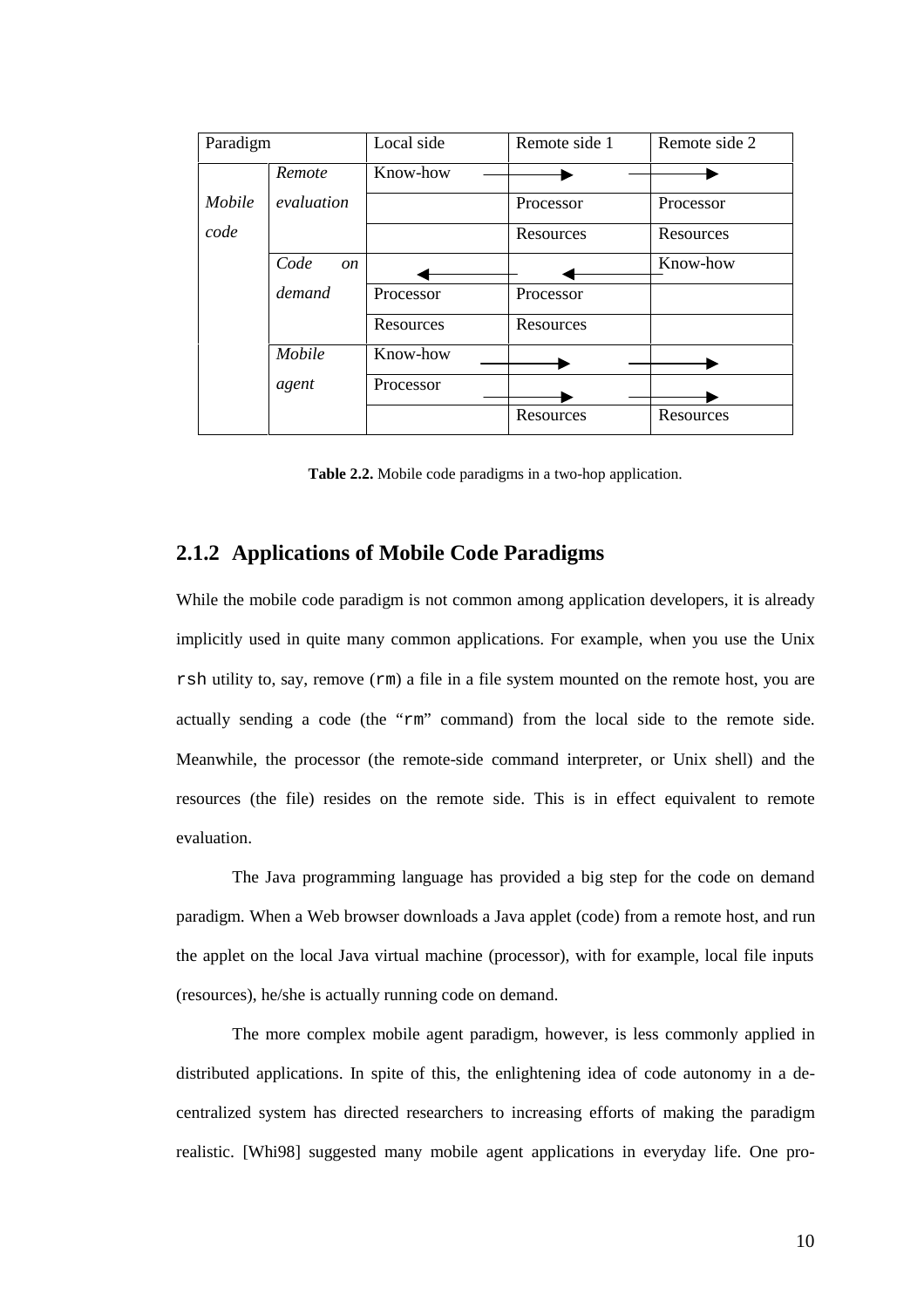classical example in electronic commerce is autonomous bargaining and shopping. Besides, the mobile agent concept is being used heavily in telecommunication architectures [PK98]. It is also possible to use mobile agents for network management [BGP97], QoS implementation [OOC97], and dynamic distributed service trading [BP98].

No matter which category of mobile code paradigms is employed in application, users are always specifically reminded of the underneath security risks. The .rhosts is commonly regarded as a security hazard in many systems, and some system administrators simply ban the use of the rsh facility; browsers pop up warning messages when a Java applet is downloaded from an anonymous site; and agent tampering is being the hindering stone of exercising mobile agents in the world of electronic commerce. In the coming sections, we will have a closer examination of security concerns for the mobile code paradigms.

### **2.1.3 Supporting Implementation Technologies**

A paradigm (both mobile code and client/server) would be merely a matter of talk if there were no implementation technology that supports its realization. Fortunately, active research has been taking place to realize the client/server paradigm since the past few decades, and these few years for the mobile code paradigm [AS98].

Together with the classification of mobile code paradigms discussed in Section 2.1.1, Ghezzi and Vigna also gave a classification of the supporting implementation technologies into message-based, weakly mobile and strongly mobile technologies [GV97]. Example of message-based technology are Remote Procedure Calls (RPC); weakly mobile technology the rsh facility, Obliq and Mole; and strongly mobile technology Telescript and Agent Tcl (which is now called the D'Agents). However, we feel this classification inadequate because it does not cover the already-popular object-based technology, namely the Common Object Request Broker Architecture (CORBA). Moreover, there seems no sharp cut-off between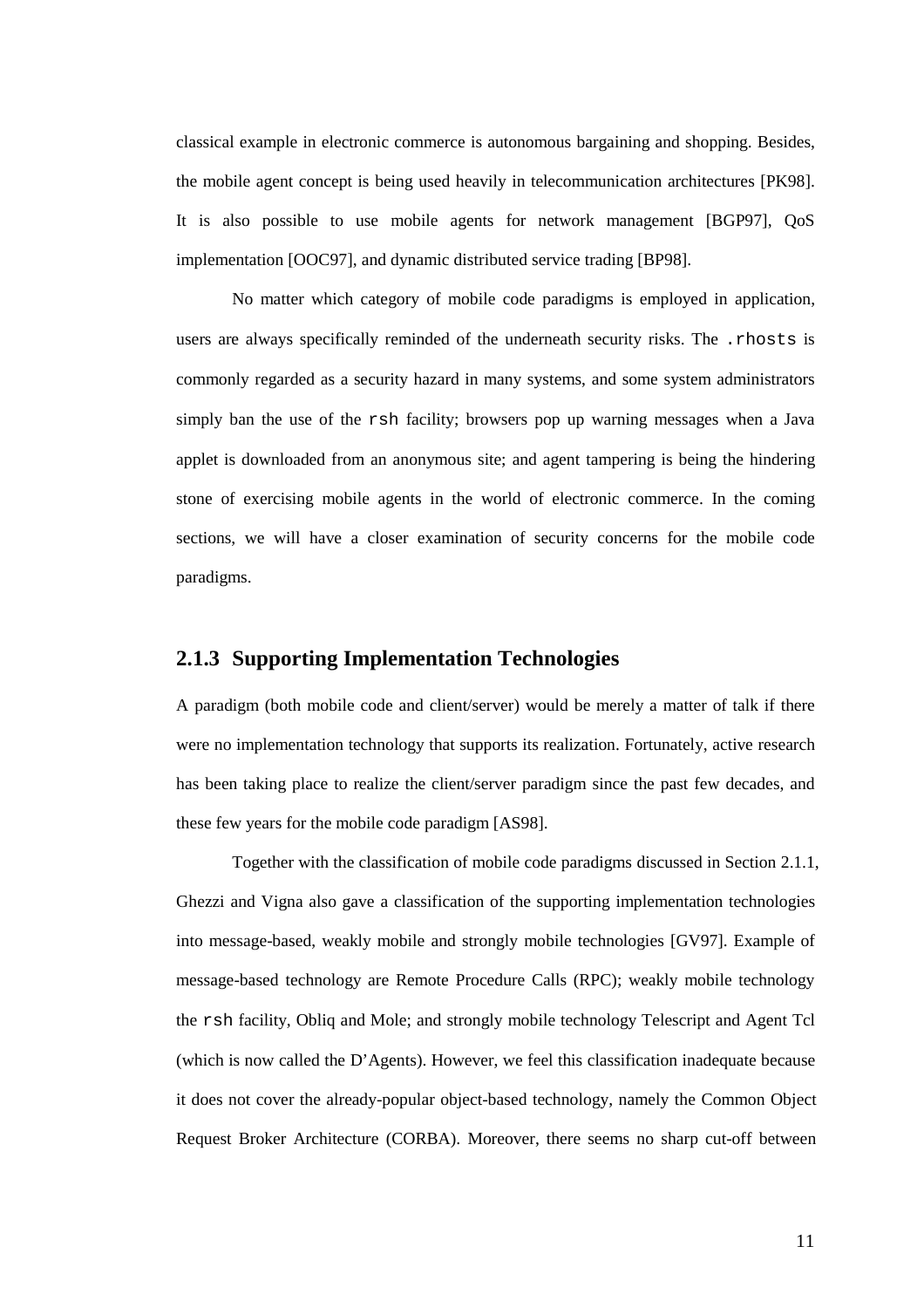weakly mobile technology and strongly mobile technology. Therefore, we slightly modify the classification as follows:

- ?? *Message based* technology: technologies that allow an executing unit to send messages to and receive messages from a remote executing unit. Again an example is the RPC.
- ?? *Object based* technology: technologies that allow an executing unit to communicate with another executing unit on a remote side in the form of object invocation. Examples are implementations of the CORBA specification, such as Orbix [Bak97] and Visigenic [Inp98].
- ?? *Mobile* technology: technologies that allow an executing unit to move their code to a remote side, possibly carrying their execution state when they move. This can be taken as the union of weakly mobile technology and strongly mobile technology described in [GV97]. Examples are the Aglets, Mole [IPV98], and Odyssey [GM98].

Ghezzi and Vigna argued in [GV97] that message-based technology and mobile technology are well suited for client/server architecture and mobile code architecture respectively. We claim that object-based technology is at present better suited for client/server architecture. This is because they do not provide services for transferring code among different locations, up to our knowledge. However, the OMG is drafting a specification of Mobile Agent System Interoperability Facility (MASIF) for their CORBA architecture [MBB+98]. This points some light on future of CORBA support for mobile agent implementations. Nevertheless, we assume message-based and object-based technologies are used for client/server application development, while mobile technology for mobile code development. Notice that this classification, however, by no means cover all existing technologies for development of distributed applications.

Different implementation technologies come with different sets of security features, which help application developers to satisfy certain security requirements of the application being developed. In a later section, we will examine and compare these features.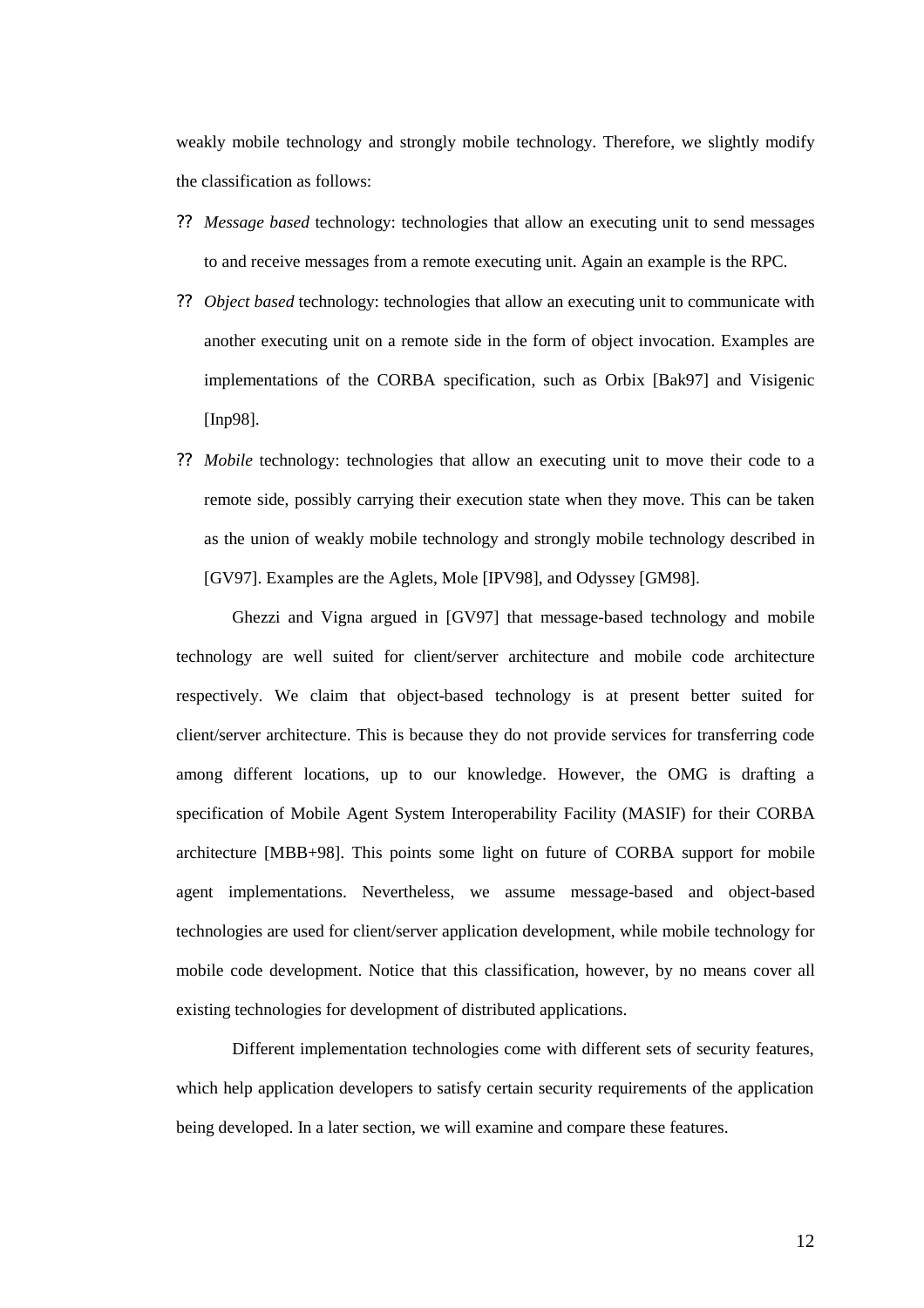## **2.2 The Problems of Mobile Code**

Most researchers agree that the bottleneck for mobile code deployment lies on security. Although reliability should also be an important concern of mobile agents, it does not bring as much new challenges as security does. In this subsection, we focus on the security problems of mobile code. Section 2.2.1 is a background for general security issues in distributed systems. These issues are extended to the mobile code paradigm in Section 2.2.2, and the supporting implementation technology in Section 2.2.3

### **2.2.1 Security Issues in Distributed Systems**

Before we go to discuss the security concerns for mobile code paradigms, and security features of mobile code technologies, we first state our scope on what we mean by security in the later sections. In general, there are four requirements for security in an information system: *availability*, *confidentiality*, *integrity*, and *authenticity* of both code and data. It is common to consider these security requirements in three aspects [Wal99]:

- ?? *Security attack*: an action that compromises the security requirement of information owned by an organization. Examples of security attacks are interruption, interception, modification, and fabrication;
- ?? *Security mechanism*: a mechanism that is designed to detect, prevent or recover from a security attack. One of the major mechanisms, among others, is the use of cryptographic techniques. A very good treatment on cryptography applied to information security is given in [Sch96].
- ?? *Security service*: a service that enhances the security of the data processing systems and the information transfers of an organization. The service is intended to counter some security attacks, and it makes use of one or more security mechanisms to provide the service.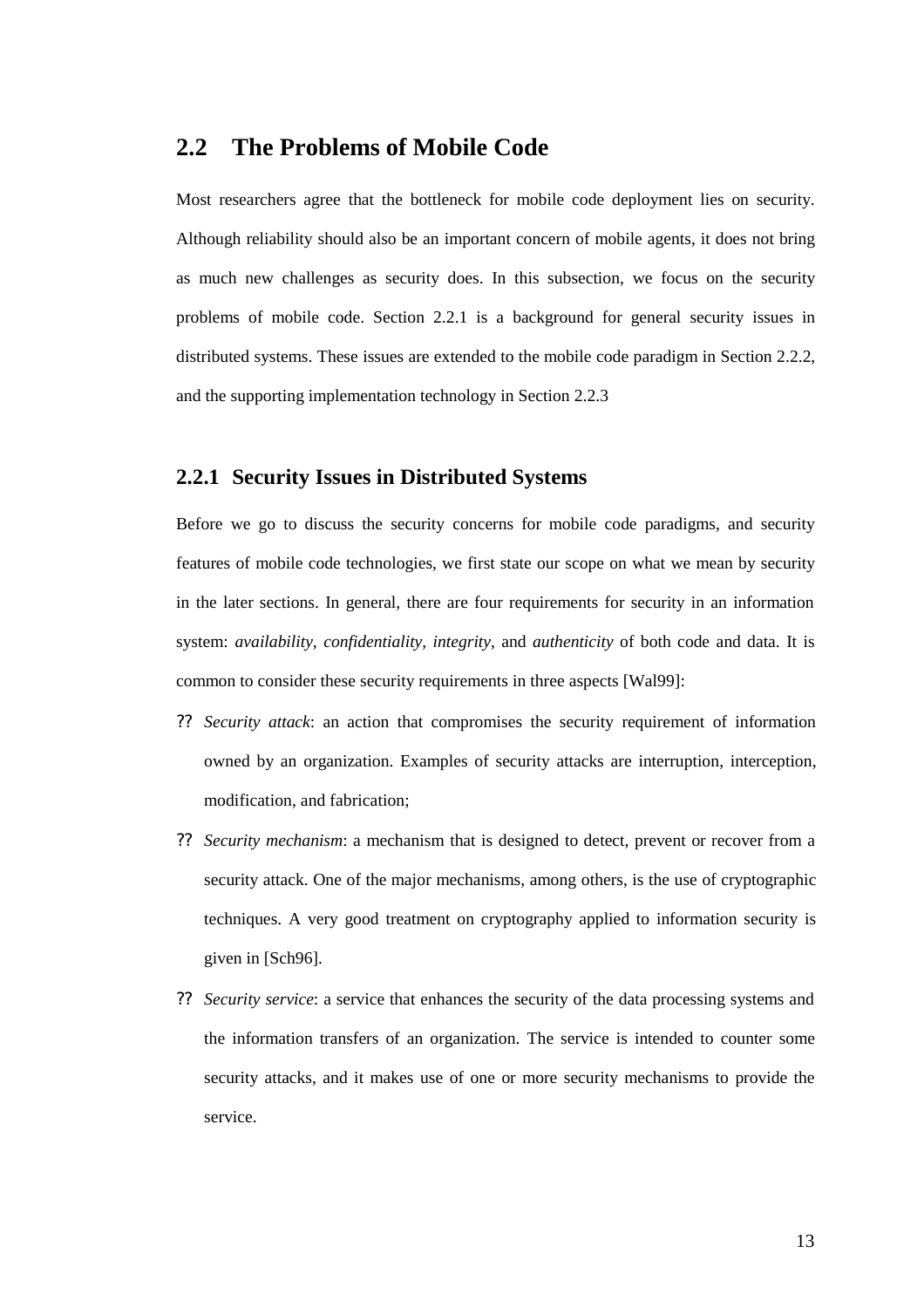We identify, in the typical process of application development, there are two central concerns before the mobile code paradigm can be deployed and mobile code technologies utilized in application development:

*MCS1*: An application developed using the mobile code paradigm can be as secure as the same application developed using the conventional client/server paradigm.

*MCS2*: With the same security requirements, it is as easy to implement an application with the mobile code paradigm as to implement it with the client/server paradigm.

The identification of these concerns is natural and straightforward. A typical application development process consists of the *requirement analysis*, *design*, *implementation*, and *testing* phases [Som92]. Given a set of security requirements in the requirement analysis phase, MCS1 concerns with the acceptance of the mobile code paradigm in the design phase of the application development process, while MCS2 concerns with the acceptance of the supporting technology in the implementation phase of the process. The testing phase is, however, less relevant to the acceptance of mobile code.

Restating in the usual security terms, and comparing with the client/server paradigm, MCS1 is equivalent to saying that the mobile code paradigm must not bring, to an application being developed, additional security attacks that have no corresponding security mechanisms to counter with. On the other hand, MCS2 is equivalent to saying that there must be easy-to-use security services that can be employed to implement security mechanism to meet certain security requirements of an application.

 In Section 2.2.2, we explore possible security attacks to applications developed with the mobile code paradigm, and present an review on the development of the underlying security mechanisms that would be able to counter these attacks. Then we make a comparison with the client/server paradigm to see if one paradigm is more vulnerable to security attacks or not. This would lead us to the current status of the validity of MCS1. In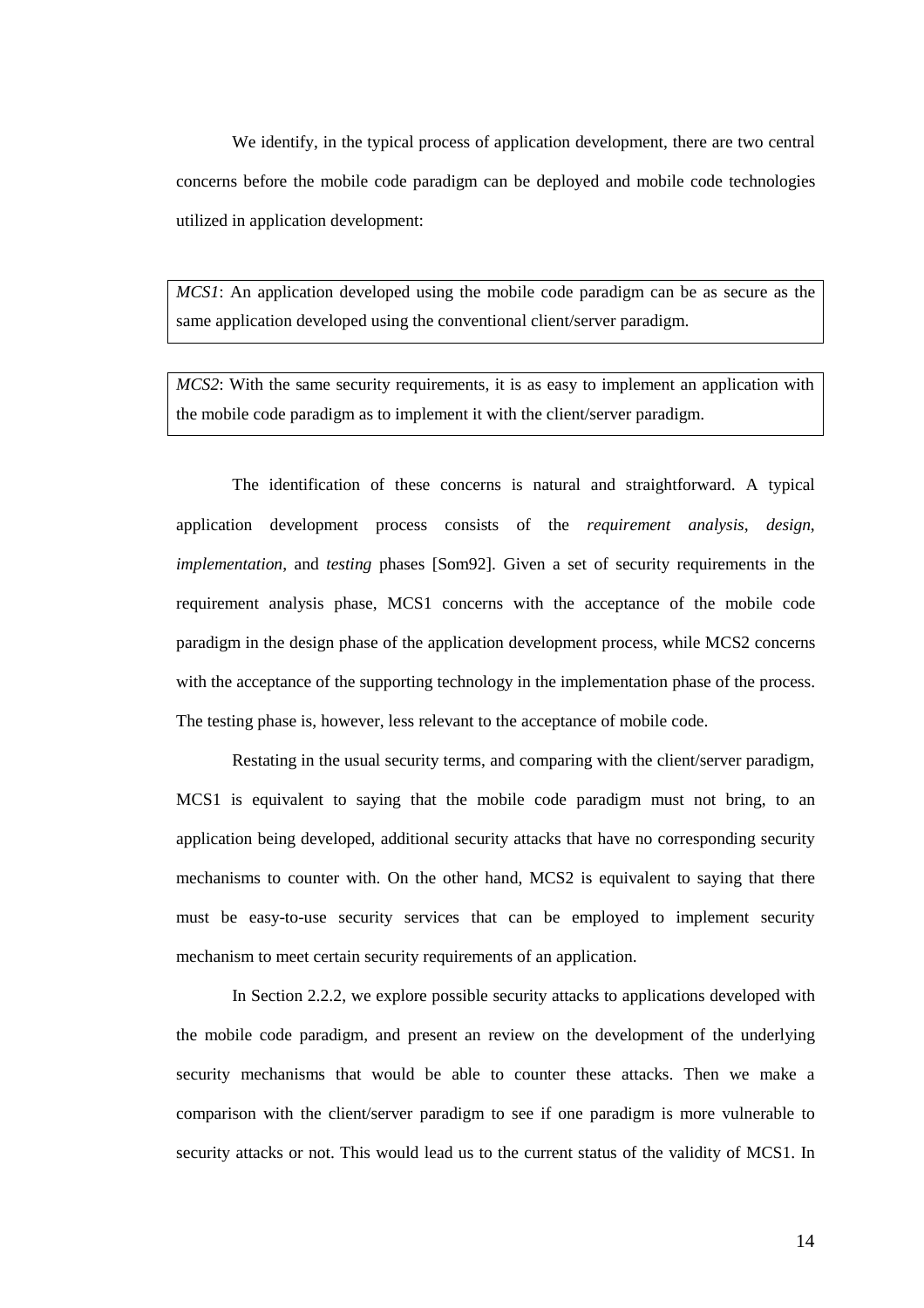Section 2.2.3, we survey the security services provided by different supporting technologies, and make a comparison to see whether adequate security services are provided to application developers by these technologies. This leads us to a review on the current status of validity of MCS2.

### **2.2.2 Security Concerns of Mobile Code Paradigms**

In this section, our aim is to discuss some possible security attacks (Section 2.2.2.1) to different mobile code paradigms, and possible mechanisms (Section 2.2.2.2) against these attacks. To address MCS1, we compare these attacks and mechanisms with the attacks and mechanisms corresponding to the client/server paradigm in Section 2.2.2.3.

### **2.2.2.1 Security Attacks**

As discussed in Section 2.2.1, a security attack is an action that compromises the security requirements of an application. Applications developed using different paradigms are subject to different attacks, which would be discussed in the following paragraphs.

#### **I. Security Attacks to Client/Server Paradigm**

Conventionally, the client/server paradigm assumes the security model of an "information fortress". In the information fortress model, the local computer is assumed to be a secure premise for code and data. Only the communication channels and remote sites would be suspected to be malicious. This effectively limits the source of security attacks to outsiders of the local machine, and eliminates the following two types of attacks:

- ?? attacks to the client on the client side
- ?? attacks to the server on the server side

Therefore, the main, among other, possible attacks are:

?? pretending the server to the client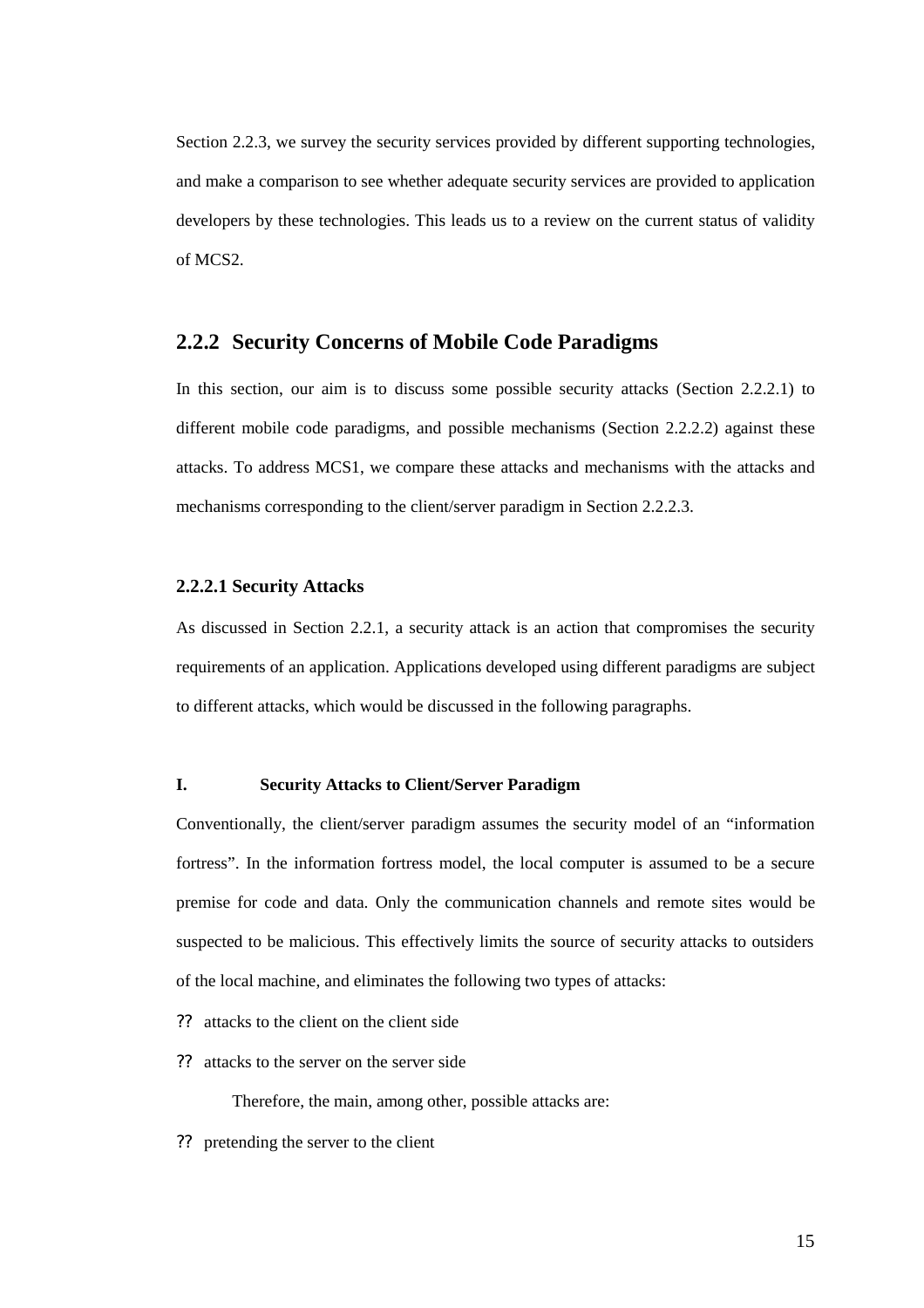- ?? pretending the client to the server
- ?? eavesdropping on the communication channel
- ?? forging messages to the client or server

And therefore, the main challenges are to:

- ?? establish the appropriate trust relationship between the client and the server
- ?? securing the communication channel from being eavesdropped

Over the past few decades of time, since the time when the client/server paradigm was first introduced, efforts have been spent on developing mechanisms to defense these attacks, with rewards. We are going to outline some significant mechanisms of such in section 2.2.2.2.

#### **II. Security Attacks to Mobile Code Paradigms**

While the security fortress model is usually assumed in the client/server paradigm, it also applies to the remote evaluation and code on demand approaches, with some additional considerations.

#### ?? *Remote evaluation*

In the remote evaluation paradigm, the security fortress model may also apply, with the addition of the following three concerns:

- i. the local side must make sure it is sending the code to the correct site
- ii. the remote side must make sure it is receiving the code from the correct site
- iii. the remote side must make sure the code is not harmful to run

Therefore, apart from building trust between the sender and the receiver, there is an additional challenge of verifying the code to the defending mechanism. Again, we will see in section 2.2.2.2 that this is quite well developed.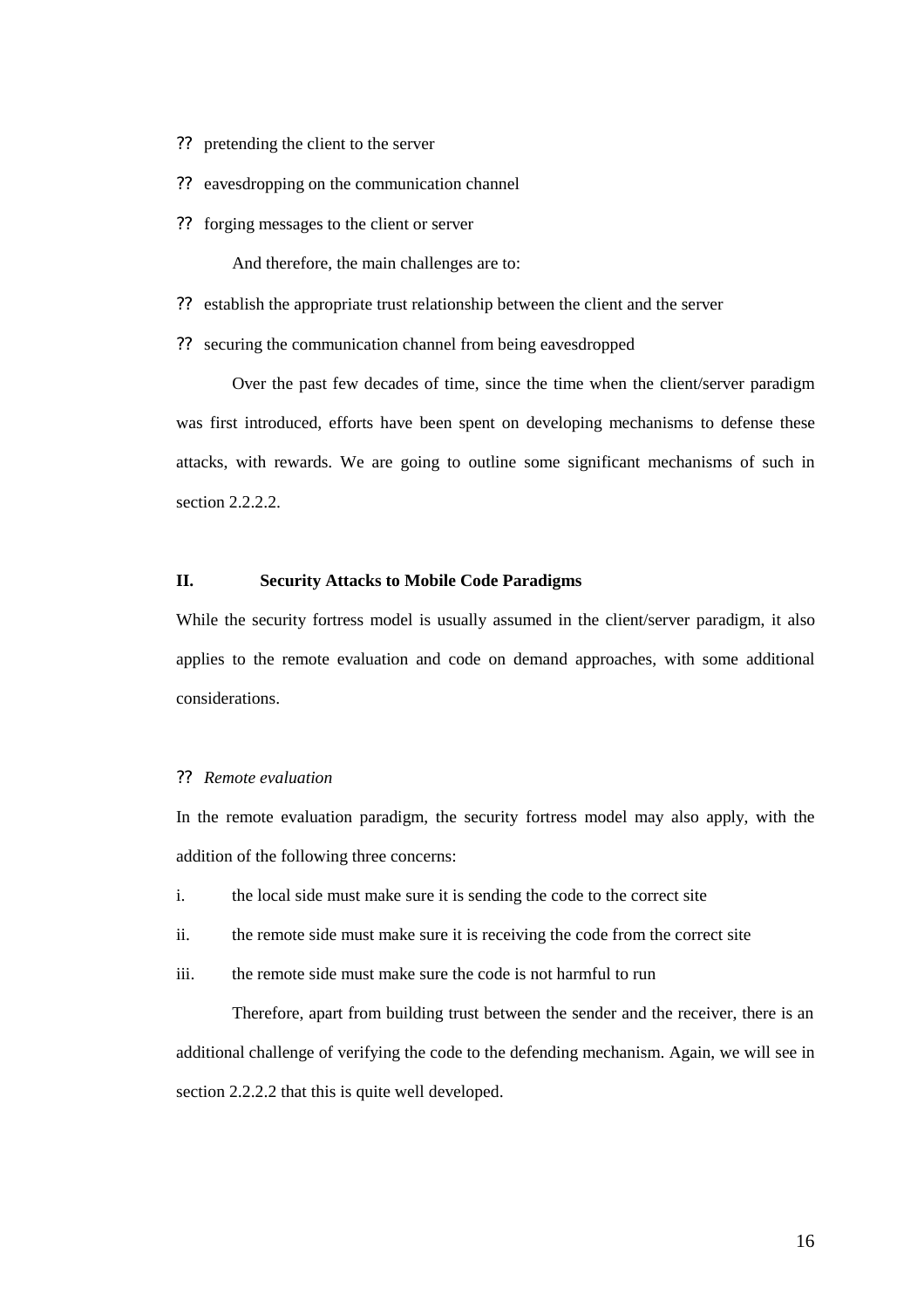#### ?? *Code on demand*

Code on demand is similar to remote evaluation, as we see from Figure 2.1. The only difference between these two approaches is the swapping around of the roles of the remote side and the local side. Therefore, the challenge is also on code verification.

#### ?? *Mobile agents*

Mobile agent is the most challenging area of mobile code security, due to the autonomy of agents. Mobile agent security is usually divided into two aspects: host security and agent security. Host security deals with the protection of hosts against malicious agents or other hosts; while agent security deals with the protection of agents against malicious hosts or other agents.

For host security, the security fortress model can still apply, however agents may cooperate together to perform a complex attack [GBH98]. For agent security, on the other hand, there is a lack of trusted hardware for agents to anchor security with [Tsc99]. There are two branches of possible attacks to agents:

- i. *data tampering*: a host or another agent may modify the data or execution state being carried by an agent for malicious purpose
- ii. *execution tampering*: a host may change the code executed by an agent, or rearrange the code execution sequence for malicious purpose

We will examine more details of mobile agent security in Chapter 3.

#### **2.2.2.2 Security Mechanisms**

To defense security attacks, we have security mechanisms. This subsection reviews the common security mechanisms that can be used to protect a system from attacks mentioned in Section 2.2.2.1.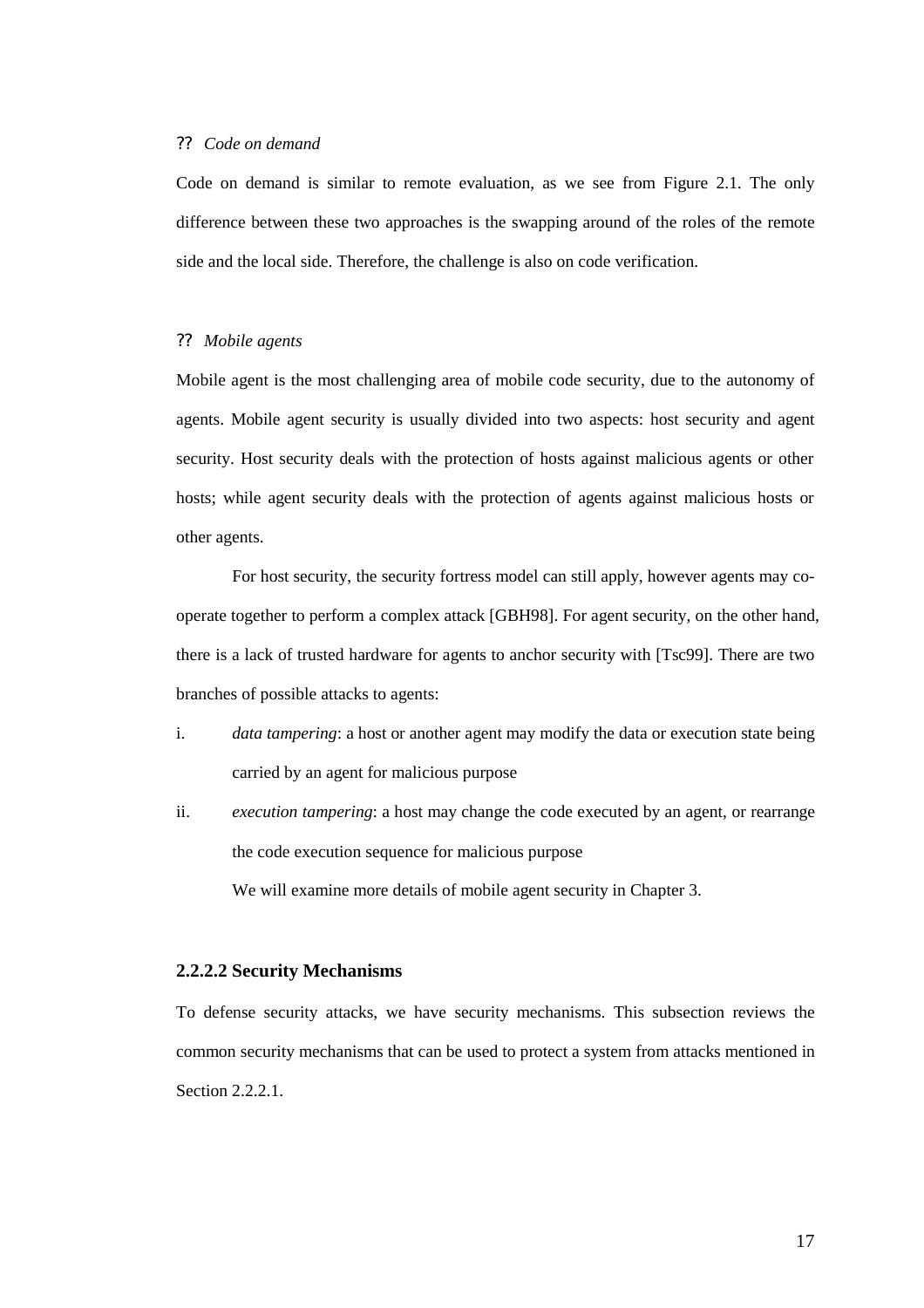#### **I. Security Mechanisms against Attacks to Client/Server Paradigm**

We see from Section 2.2.2.1 that the main security challenges of the client/server paradigm are the mutual trust building between clients and servers, plus the protection of messages in transit. These problems can be satisfactorily solved by cryptographic techniques:

- ?? *Authentication protocol*, such as Kerberos [MIT99b]: the client and server processes are first registered to a trusted third-party authentication server (AS). When the client needs to open a connection with the server, it asks to AS to issue a "ticket", which can be used to prove its identity to the server. While Kerberos is an arbitrated approach [Bru96], SSLv3 [FKK96] is a self-enforcing alternative.
- ?? *Encryption of messages* in transit: the client and the server, after mutual authentication, can be assigned a per-session key, and encrypt all messages exchanged so that the messages would not be understood even if they are being caught by an eavesdropper.

Actually, these mechanisms (authentication, encryption) are already extensively employed in existing client/server applications. A lot of details can be found in [Bru96] and [Wal99].

#### **II. Security Mechanisms against Attacks to Mobile Code Paradigms**

In parallel with the increased possible attacks to mobile code paradigms, more mechanisms are required to secure mobile code applications. We see from section 2.2.2.1 that the main additional challenge to security of remote evaluation, code on demand, and also host security of mobile agents, is the verification of the received code. Some significant approaches to this problem are the *sandbox model* and *verification techniques*.

In the sandbox model, the code or agent received from a remote side can only access a dedicated portion of system resources. Access to resources other than the dedicated ones are not allowed to unauthorized principals. Therefore, even if the received code or agent is malicious, and perform some attacks successfully, the damage is confined to the resources dedicated to that code or agent, and would not harm the operation of others. This is the main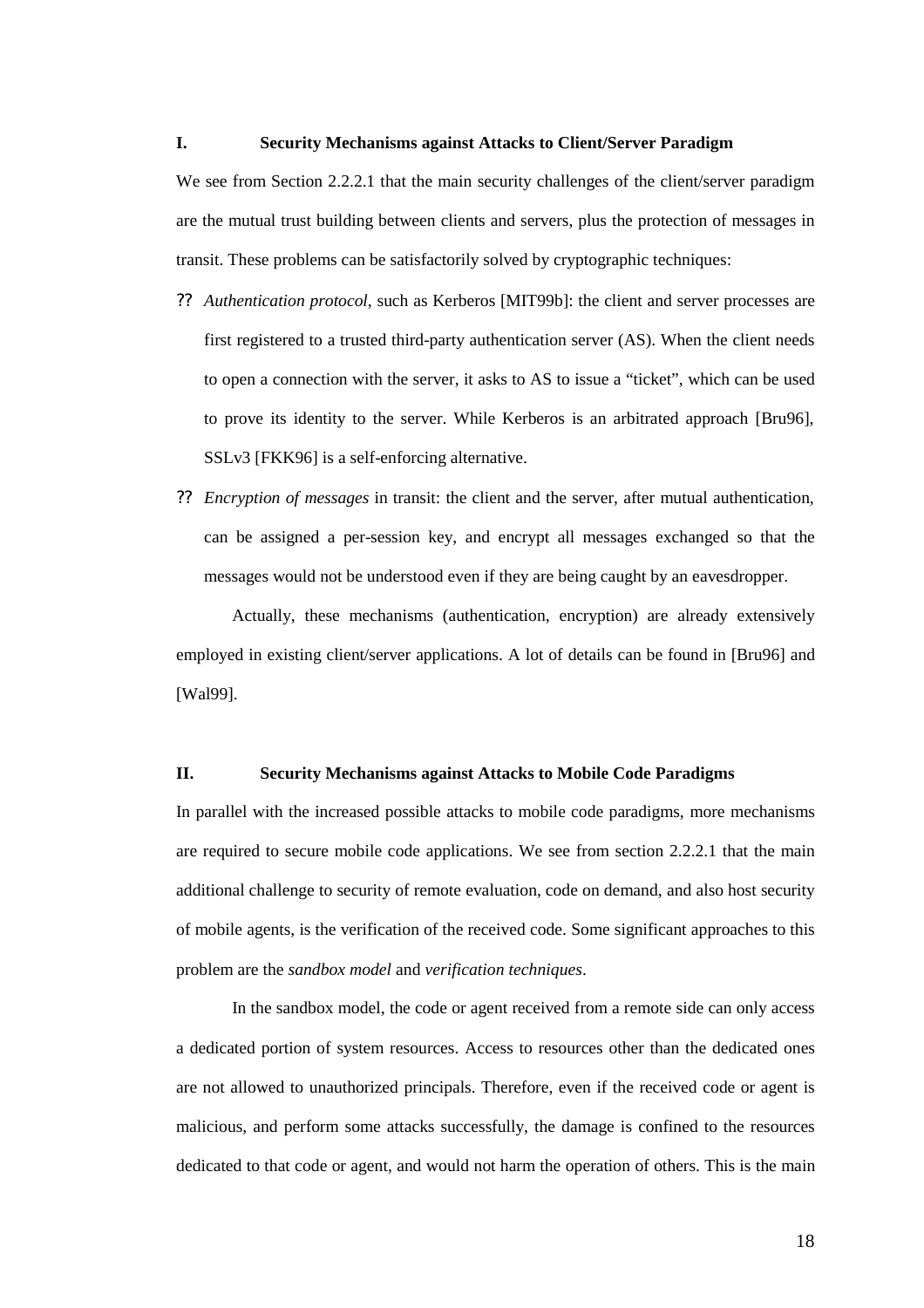security mechanism of the Java programming language, and Java-based systems such as Aglets [KLO97].

In addition to sandboxes, received code or agents are filtered through a code verifier, which checks the integrity of code, for example, no access of out-of-bound memory and type safety. A host can also limit the period of time for a specific received program to run, and thereby reducing the risk of time-consuming attacks. Besides, code may be digitally signed for hosts to verify that they are actually from the intended senders.

Sandboxes and verification techniques serve to satisfy most of the host security requirements of mobile code applications. These techniques are well known enough and generally accepted. On the other hand, for agent security, there is not a very well established mechanism to protect an agent from being tampered with. However, some approaches have been proposed, and they can be classified into two categories:

- ?? *Agent tampering detection*: techniques that aim at detecting whether an agent's execution or data have been tampered with along the journey. Some possible approaches are range verification, addition of dummy data items and code, and cryptographic watermarks.
- ?? *Agent tampering prevention*: techniques that aim at preventing agent code or data being tampered with. Two possible approaches are execution of encrypted functions [ST97] and time-limited black-boxes [Hoh98a].

We will go into more details of mobile agent protection in Chapter 3. One point to note is that, although these approaches open new areas in computer security, and have caught quite much attention from the research community, none of them is complete in agent protection yet. The stage of agent protection is in its infancy, compared with the maturity of protection for hosts and client/servers.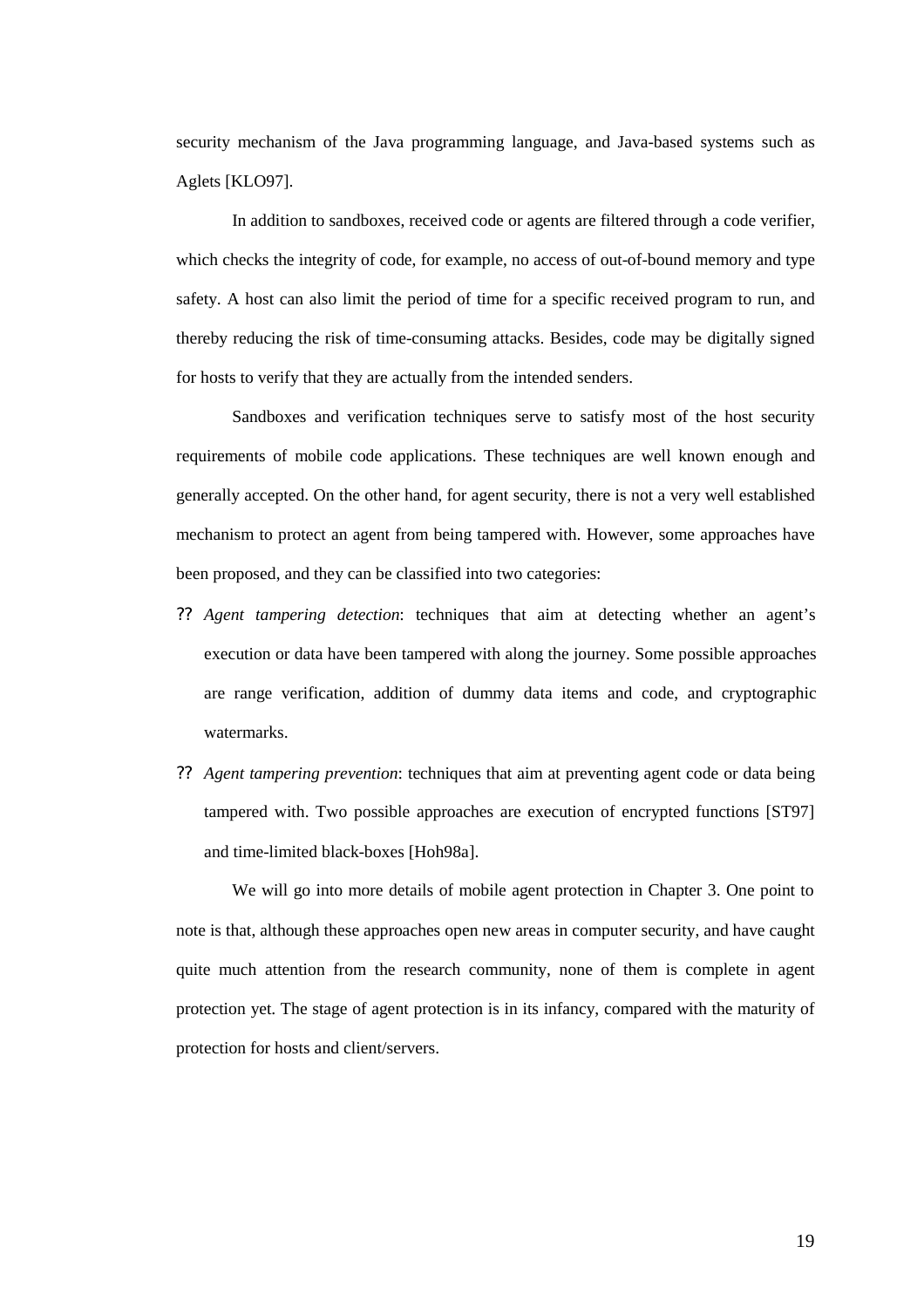#### **2.2.2.3 A Security Comparison between Paradigms**

From section 2.2.2.1, we see that the mobile code paradigm is actually facing more security attacks than the client/server paradigm; and the mobile agent approach faces more possible attacks than do remote evaluation and code on demand. From section 2.2.2.2, we see that mechanisms are being developed to parallel the attacks. However, combining the two sections, we see the trend in Figure 2.1.

Attacks to the client/server paradigm are least possible, due to the assumption of the security fortress model. Mechanisms are well established to defense these attacks. Remote evaluation and code on demand are subject to more attacks, but the mechanisms against these attacks are also quite well established. This is consistent with the popularity of Java applets, which is a typical example of code on demand. Mobile agents, on the other hand, are facing more attacks, yet the defending mechanism is not very well established. Therefore, from the view of an application developer, remote evaluation and code on demand are acceptable for software design; however, the acceptability of the mobile agent approach is still in question, i.e., MCS1 is currently invalid.

| Paradigm | Client/Server | Mobile code                          |              |
|----------|---------------|--------------------------------------|--------------|
|          |               | Remote evaluation,<br>Code on demand | Mobile agent |
| Security |               | Attacks more possible;               |              |

**Figure 2.1.** Security trend of mobile code paradigms.

## **2.2.3 Security Features of Implementation Technologies**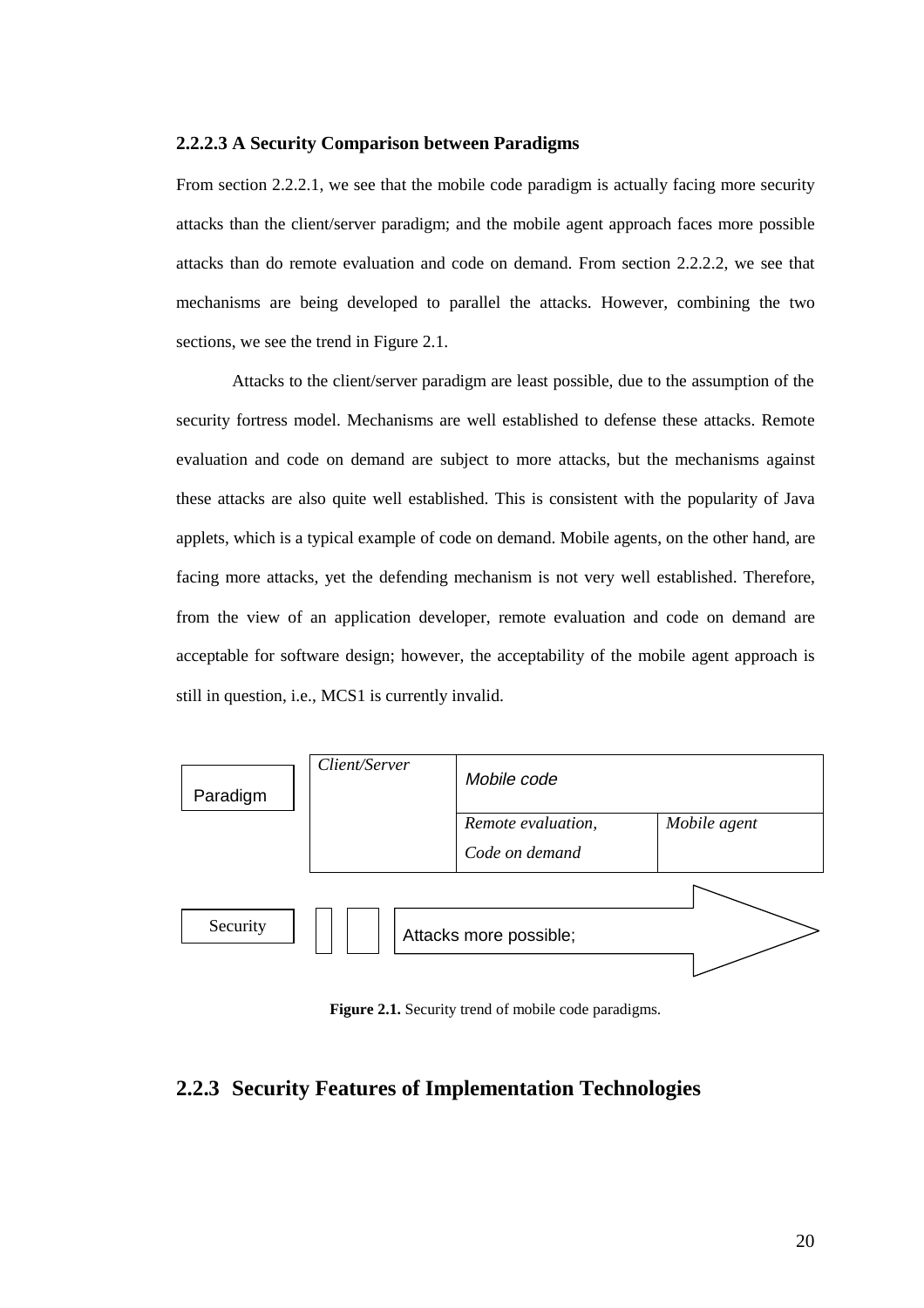Besides MCS1, MCS2 is also an important proposition to be valid for the acceptance of mobile code. That is, with the same security requirements, it is as easy to implement an application with the mobile code paradigm as to implement it with the client/server paradigm. In this section, in order to evaluate the current status of this proposition, we examine the security services of different implementation technologies described in Section 2.1.3.

#### **2.2.3.1 Security Services of Message-based Technology**

The most typical example of message-based technology is the Sun RPC. Recent versions of Sun RPC come with the secure RPC services, which provide authentication functions to application developers with four options (no authentication, system authentication, DES authentication and Kerberos authentication). Library functions that implement the SSLv3 are available in both the commercial and public domains. Effort is made to standardize the application program interface of security services is the proposed standard of a Generic Security Service Application Program Interface v.2 [Lin97].

One point to note about the security services of message-based technology is that they usually exist as some kind of add-ons to applications and systems. The availability of such services is all up to the preference of system administrators, and the use of such services is optional to the application developers. Security services are not embedded to the system.

#### **2.2.3.2 Security Services of Object-based Technology**

A typical example of object-based technology is the CORBA architecture. Security services are provided in CORBA as a CORBA service. The CORBA Security Service Specification [OMG98] requires implementation of objects such as Credentials, Principal Authenticator, Security Context, and Access Control. These objects support implementation of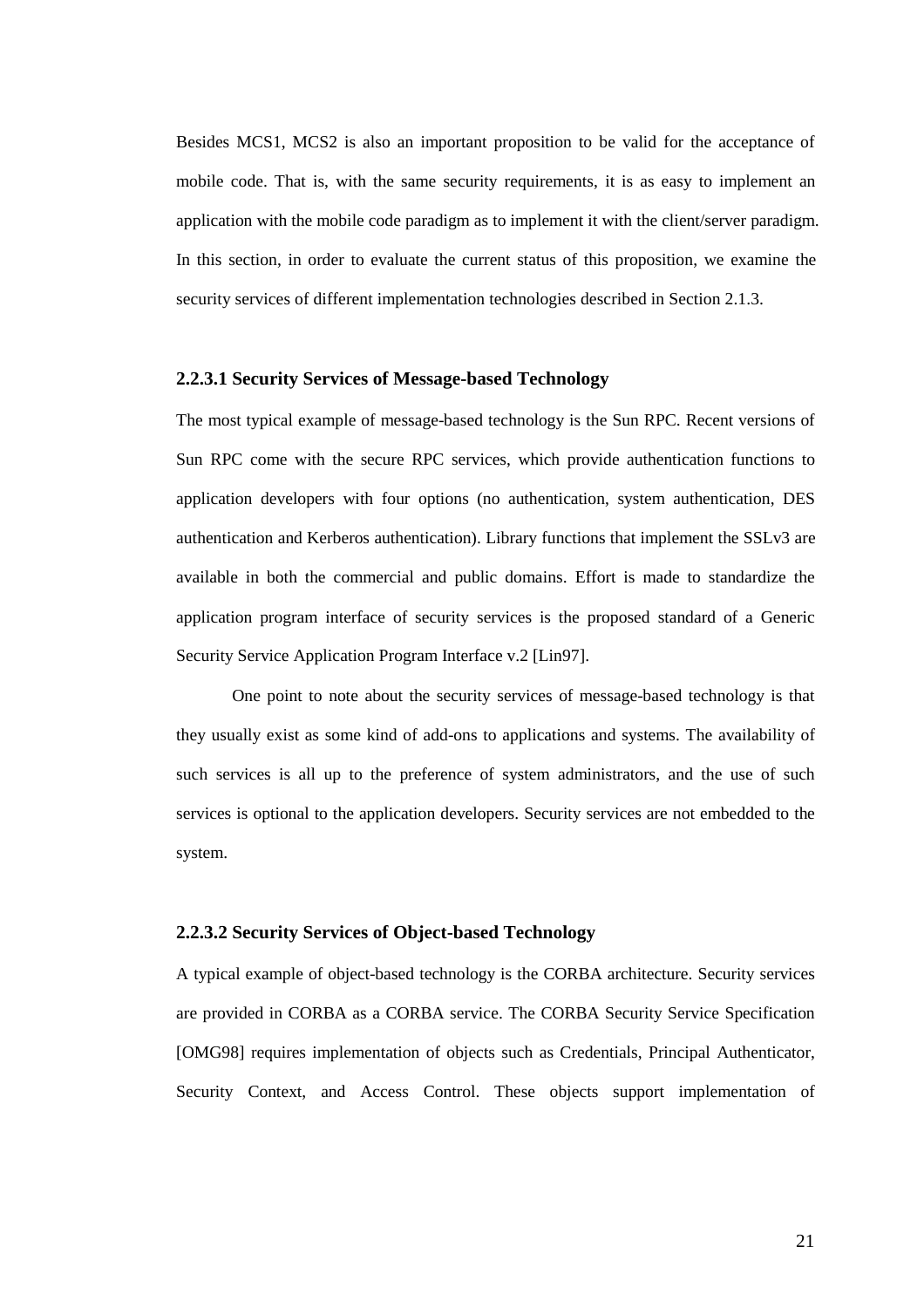authentication, authorization and security auditing at a higher object level than the "procedure level" of Kerberos and SSL.

However, to our knowledge, there does not exist such implementation yet. Some vendors simply add their own security add-on for their ORB product (for example, the SSL pack for Visibroker). Nevertheless, it is expected all implementation of CORBA should eventually follow the specification. This means that the security services would be more embedded into the system, and the use of such services can be at a higher level than how it is being used in message-based technology.

#### **2.2.3.3 Security Services of Mobile Technology**

Since mobile technology is still in early research and development stage, we do not have much information about the security services of these systems. Some of the little is that Aglets and Odyssey are employing the Java security model (sandboxes and signed applets) for host protection. There is no implementation of agent protection, though [KLO97].

Nevertheless, it is expected that the security services of mobile technology would also be embedded into the system, and available at a high level of abstraction.

#### **2.2.3.4 A Comparison of Technologies on Security Services**

Through sections 2.2.3.1 to 2.2.3.3, we examined the main features of different technologies that are related to meet security requirements. Figure 2.2 summarizes the trend of security services in different technologies we find.

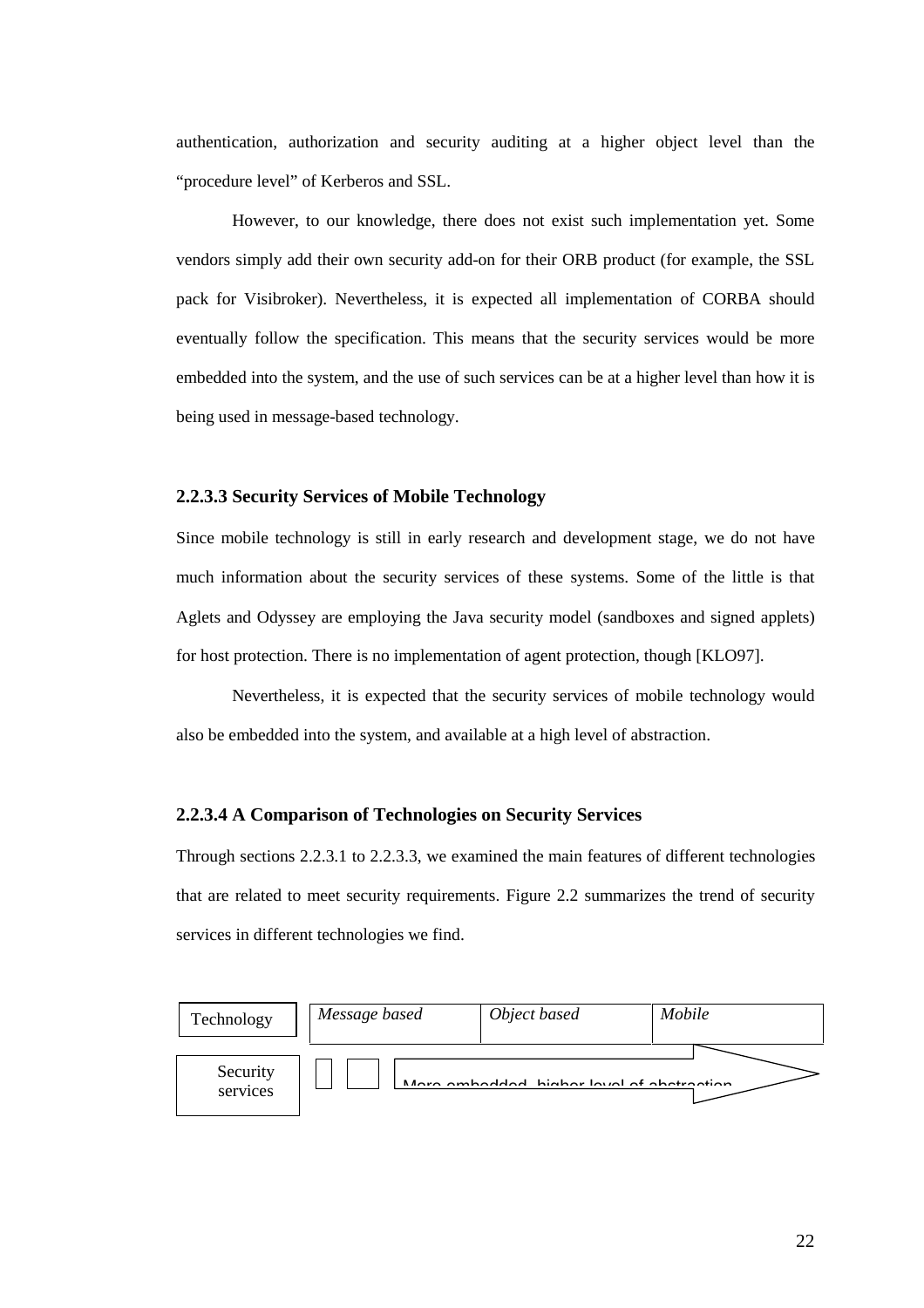**Figure 2.2.** Security services of different implementation technologies.

The rising level of abstraction from message based technology, object based technology to mobile technology indicates that security services are increasingly aimed at "userfriendliness" to application developers. This validates part of MCS2. Since we do not have much information about the details of such services, and maybe there is not yet actual implementation of such services, we cannot justify the remaining part. However, if the security mechanisms described in Section 2.2.2.2 can really be implemented, and available at a high level, hopefully MCS2 would be valid, and mobile technology could then be accepted by application developers.

## **2.3 Chapter Summary**

Throughout this chapter, we described mobile agents as a branch of mobile code. We discussed different mobile code paradigms, identified their key differences and the respective supporting implementation technologies. We studied the major problem, security, of mobile code, and figured out that mobile agent security and the supporting mobile technology is the least developed. This justifies the value of our study on mobile agents.

 In the next chapters, we will focus on mobile agents only. We will study the security and reliability issues of mobile agents, and apply mobile agents to an electronic commerce environment.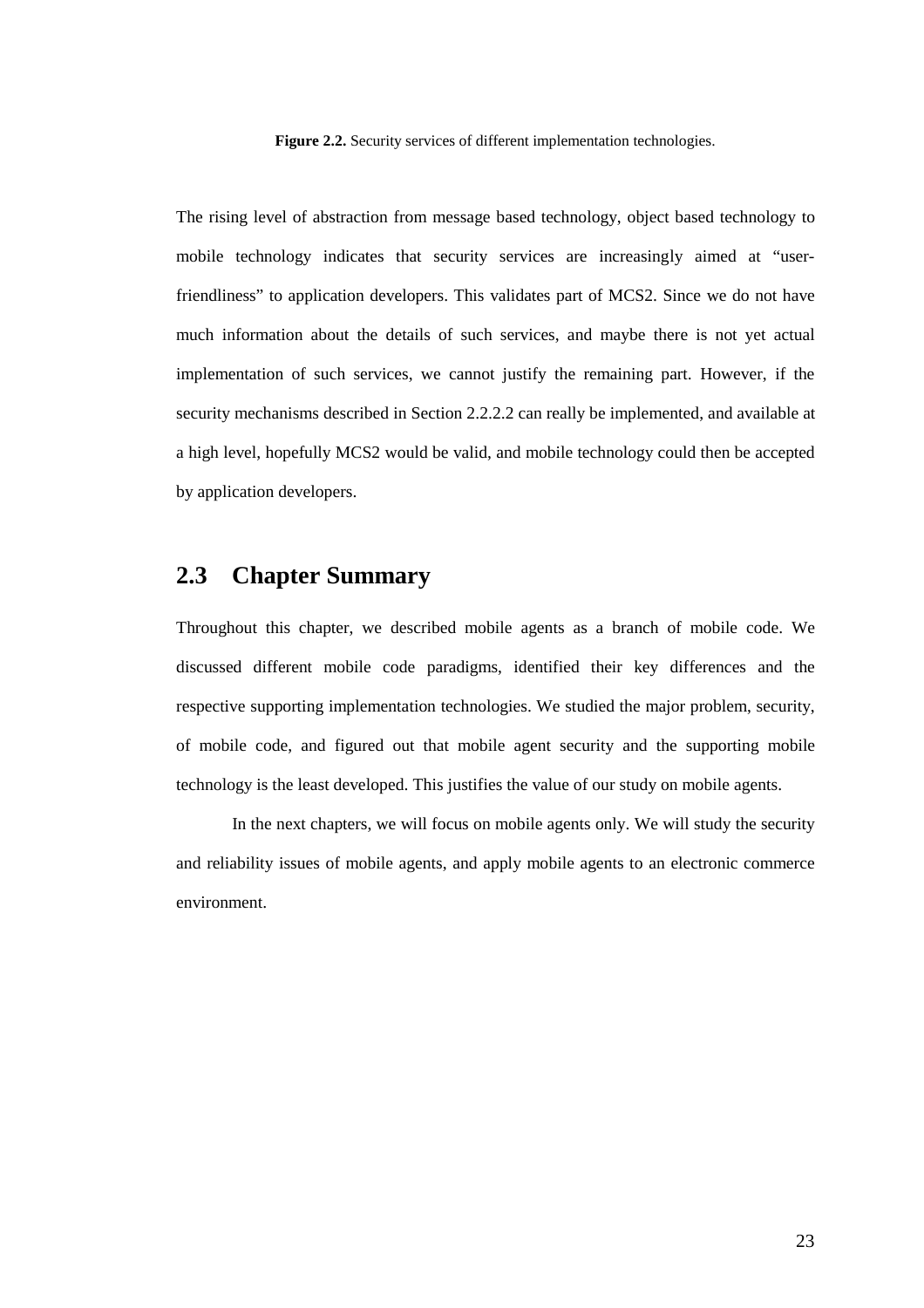# **Chapter 3**

# **Mobile Agents, Its Security and Reliability Issues**

In contrast to the previous chapter, this chapter is devoted to discuss mobile agents only. To further recognize the value of mobile agents, we first discuss the advantages and applications of mobile agents. Then, we will discuss in more details the security and reliability problems of mobile agents.

## **3.1 Advantages and Applications of Mobile Agents**

Let us consider the following scenario: a user is looking for a particular piece of information, from different hosts in a network. For instance, the user may want to search for the prices of a particular product at different web sites in an electronic commerce network. The user may use the conventional client/server technology to query different web sites interactively by his own, each time connecting to a different web server. During the time, the user needs to stay in front of the computer terminal to disconnect from one server and connect to another. On the other hand, he may send out a mobile agent, which would travel around the different servers, and retrieve the information for the user from the different hosts. During the time,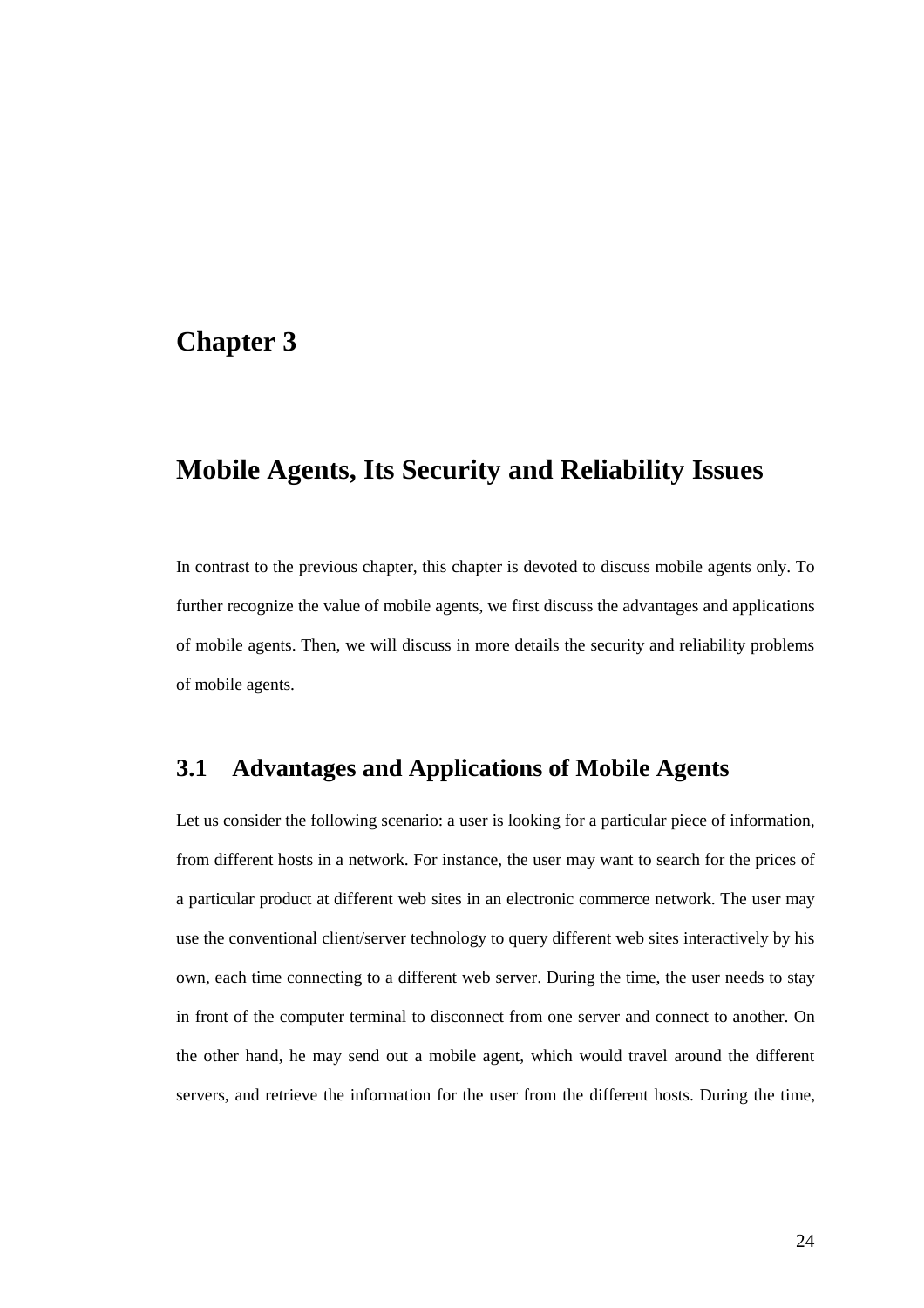the user may disconnect his local computers and go away, before he returns to the computer terminal to see the agent report to him/her.

The two choices are illustrated in Figures 3.1 below.



Figure 3.1. Mobile agent against client/server.

If each arrow in the figure represents one message sent, we can see that using a mobile agent actually saves two messages in a network of three servers, compared with using client/server. In general, if there are *n* servers, *(n-1)* messages can be saved using mobile agents.

Actually, there are several good reasons for mobile agents [LO99] against the conventional client/server paradigms, for example:

?? *reduced network usage*: with code mobility, we can send a program to a remote host to execute, and get back the result after the program execution is finished. Therefore, there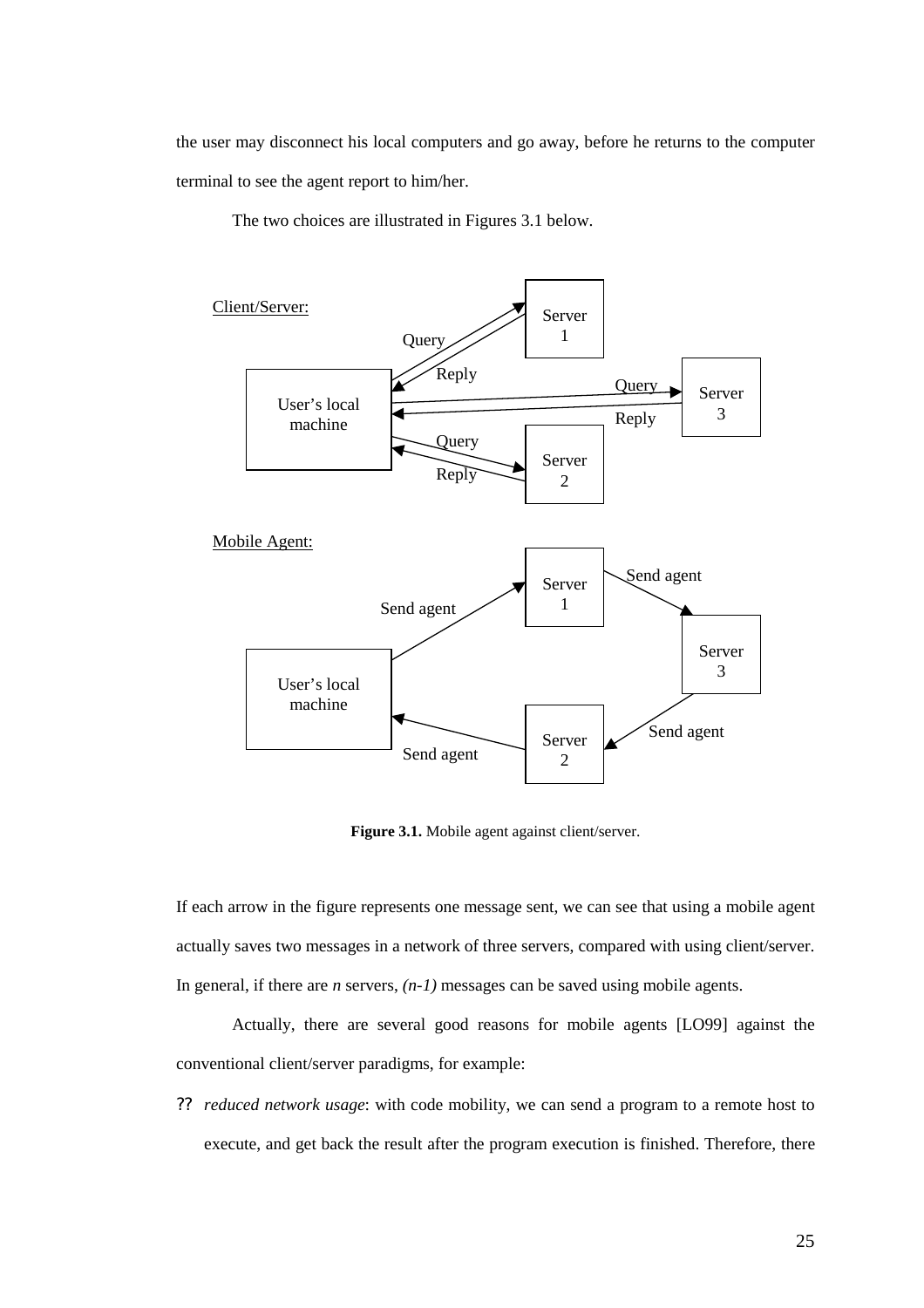are only two message transfers (sending the program and receiving the result), and any intermediate communications as in the client/server paradigm can be done locally on the remote site, therefore network usage is reduced;

- ?? *load sharing*: an agent can adapt dynamically. It can find a host that has a lower workload and execute there, thus workload sharing among hosts is achieved; and
- ?? *delegation of time-consuming tasks*: with autonomous mobile agents, users can send programs that execute on and travels autonomously among different hosts in a computer network. Therefore, users can delegate time-consuming tasks, such as collecting information from different hosts, to these programs

These advantages make mobile agent a good paradigm for applications where network connection is slow, for example, in a mobile computing environment; or when the task is very time-consuming, for example, when retrieving information from a lot of different hosts, which respond slowly.

 One prospective use of mobile agent is in electronic commerce. One can imagine a mobile agent is sent by a user to shop around different hosts in an electronic market, and perform the best transaction possible for the user. However, this will not be feasible before the security and reliability problems of mobile agents are solved. The remaining of this chapter discusses these two problems.

## **3.2 Security Concerns of Mobile Agents**

As discussed in Chapter 2, any distributed system is subject to security threats such as eavesdropping, corruption, masquerading, denial of service, replaying, and repudiation, so is a mobile agent system. Therefore, issues such as encryption, authorization, authentication, non-repudiation should be addressed in a mobile agent system. Moreover, a secure mobile agent system must protect the hosts as well as the agents from being tampered by malicious parties.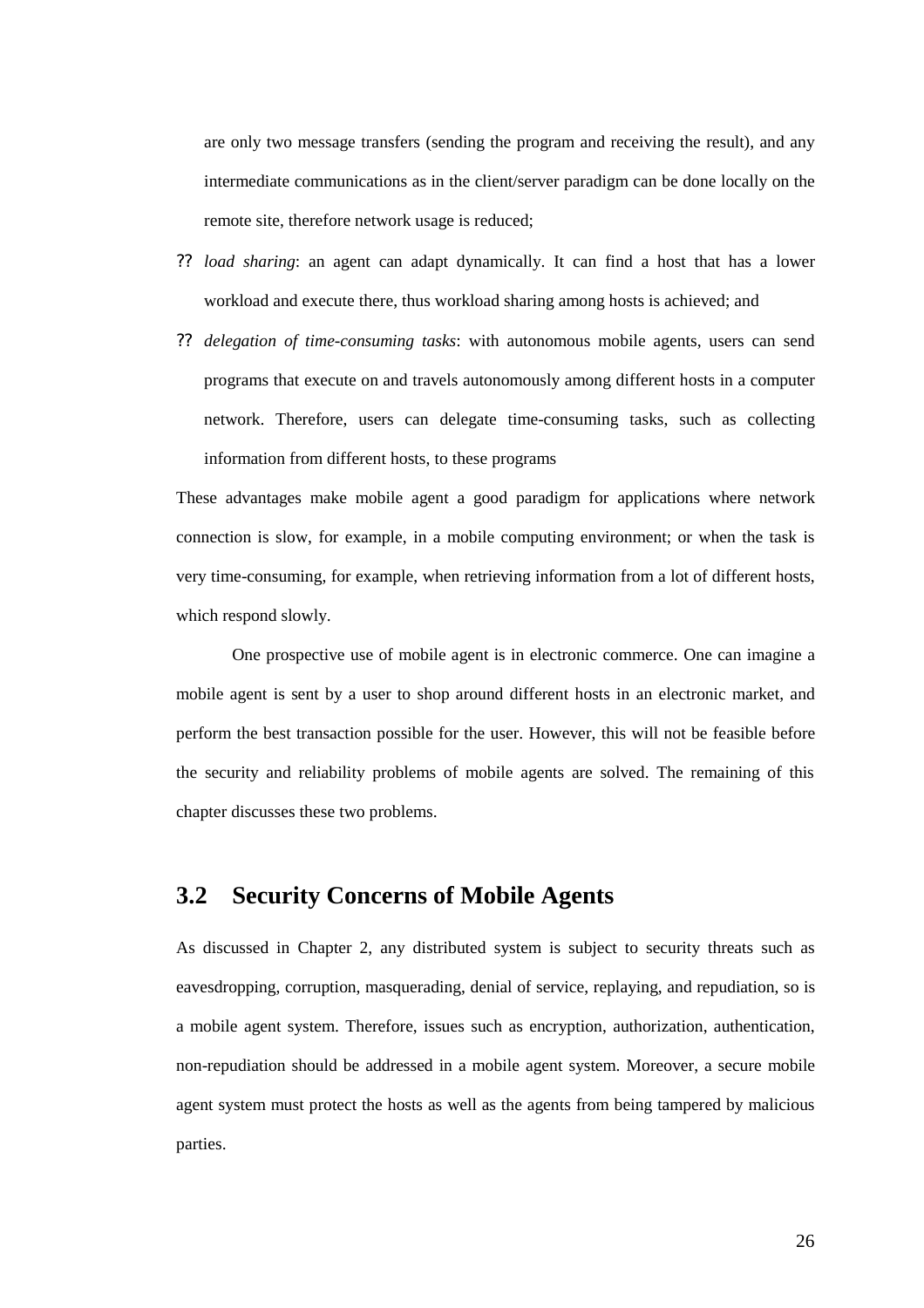### **3.2.1 Host Security**

In a mobile agent system, hosts continuously receive agents and execute them. Hosts may not be sure where an agent comes from, and are at the risk of being damaged by malicious code or agents (Trojan horse attack). This problem can be effectively solved by strong authentication of the code sources, verification of code integrity, and limiting the access rights of incoming agents to local resources of hosts, such that damages to hosts by malicious agents are limited to the resources available to agents. The solution is realized in the Java security model [Sun99]. Since this problem is effectively solved by the Java security model, it is not of big interest to us.

## **3.2.2 Agent Security**

The main security challenge of mobile agent systems is the protection of agents. When an agent executes on a remote host, the host is likely to have access to all the data and code carried by the agent. If by chance a host is malicious and abuses the code or data of an agent, the privacy and secrecy of the agent and its owner would be at risk.

There can be seven types of attack by malicious hosts [Hoh98b]:

- ?? Spying out and manipulation of code
- ?? Spying out and manipulation of data
- ?? Spying out and manipulation of control flow
- ?? Incorrect execution of code
- ?? Masquerading of the host
- ?? Spying out and manipulation of interaction with other agents
- ?? Returning wrong results of system calls to agents

There are a number of solutions proposed to protect agents against malicious hosts [Tsc99], which can be divided into three streams: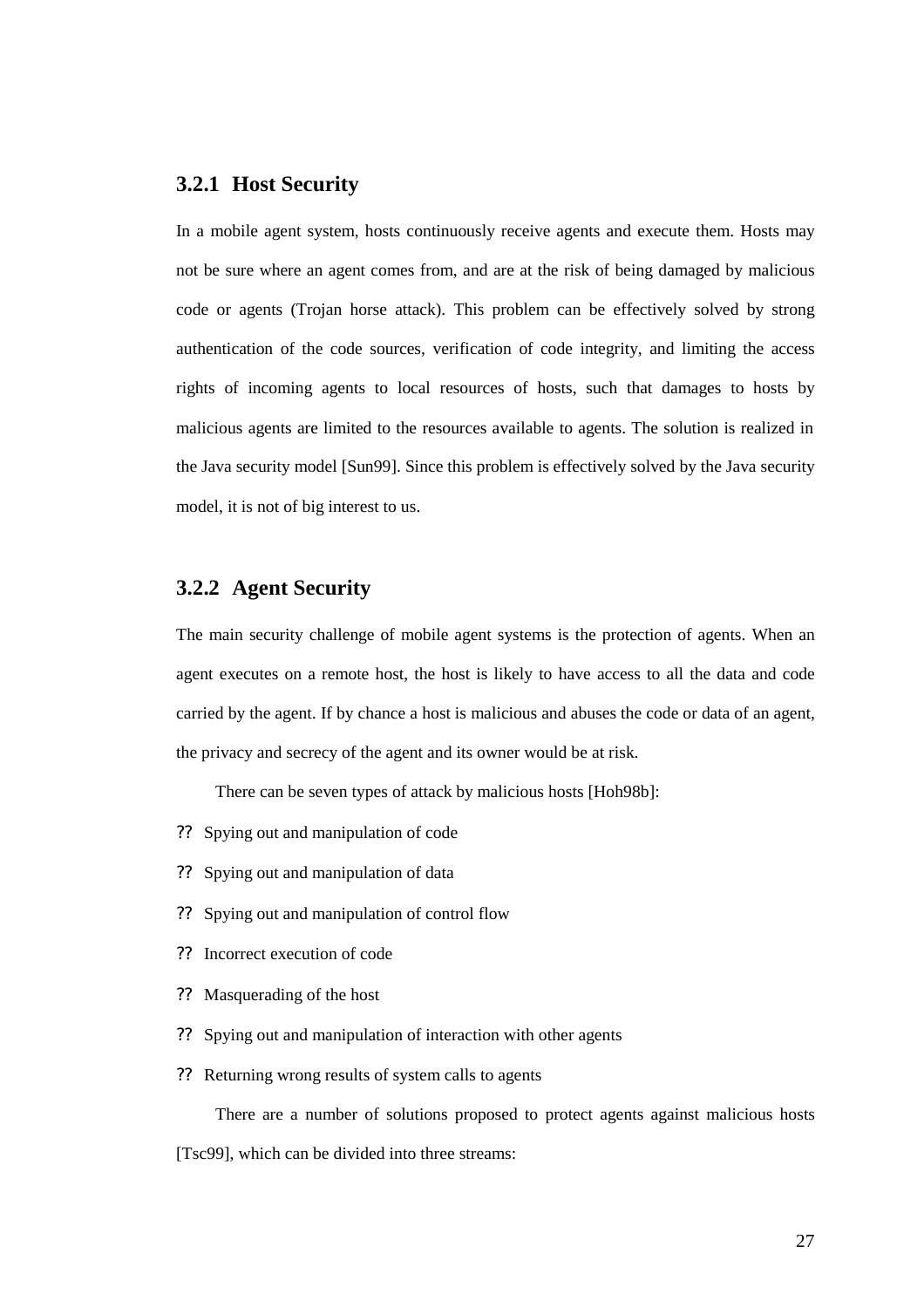- ?? *Establishing a closed network*: limiting the set of hosts among which agents travel, such that agents travel only to hosts that are trusted, for example, by strong authentication of each host in the network.
- ?? *Agent tampering detection*: detecting whether an agent's execution or data have been tampered with along the journey. Some possible approaches are:
	- ? ? Range verification, timing information: the agent and returned results of the agent would be checked against conditions such as a reasonable time period between departure and return, possible ranges of results and so on. This helps to detect very ridiculous modifications of agents and results.
	- ? ? Addition of dummy data items and code: dummy data items and code may be added to the agent, so that when the agent is modified maliciously, the dummy items are likely to be modified at the same time, and thus detection of modification can be made easier.
	- ? ? Cryptographic watermarks: agents can be designed to implement cryptographic functions such that their result can be proved to be correct.
- ?? *Agent tampering prevention*: hiding from hosts the data possessed by agents and the functions to be computed by agents, by messing up code and data of agents, or using cryptographic techniques.

None of the proposed solutions solve the problem completely. A closed network effectively decreases the chance of an agent being attacked by unknown malicious hosts, however, it also limits the mobility and ability of agents, and hence the openness of the system. Agent tampering detection is possible but requires subsequent efforts to recover from attacks, and is not effective enough for agents that carry out critical missions. Agent tampering prevention would be most effective and useful, but is not yet feasible for arbitrary programs. Most researchers in the area are seeking a better solution, and there is no general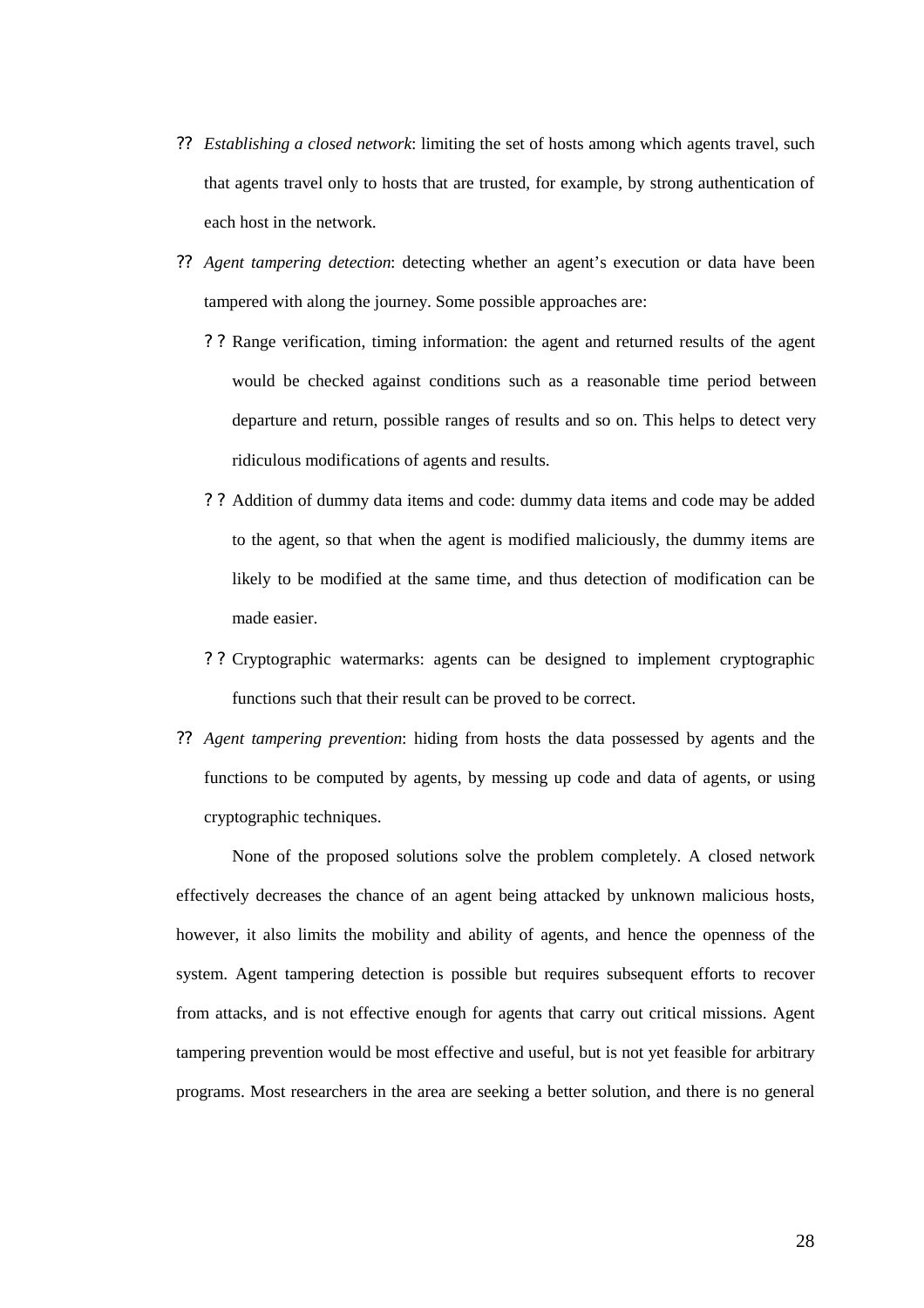methodology suggested to protect agents. In the mean time, developers of mobile agent systems have to develop their own methodologies according to their own needs.

Apart from attacks by malicious hosts, it is also possible that an agent attacks another agent. However, this problem, when compared with the problem of malicious hosts, is less important, because the actions of a (malicious) agent to another agent can be effectively monitored and controlled by the host on which the agent runs, if the host is not malicious.

### 3.3 **Techniques to Protect Mobile Agents**

In the previous subsection, we see a brief overview of the security problems and solutions to mobile agent systems. In this section, we highlight two of the proposed solutions that look most feasible and interesting, namely protected agent states and mobile cryptography.

### **3.3.1 Protected Agent States [KT99]**

In [KT99], three forms of protected agent states are proposed, namely read-only states, append-only logs, and targeted states. They are basically signing and encrypting of agent states based on public key cryptography. Details about public key cryptography may be referred to [Sch96]. The three forms of protection are briefly described here:

- ?? *read-only s*tates: the state (a property of the agent) is digitally signed by the sender of the agent. Therefore, no malicious host can modify the state such that the signature of the state would still be valid.
- ?? *append-only logs*: if a host want to send a message through an agent to the agent owner, but does not want the message to be modified by other hosts, it can digitally signed the message it sends, such that no other malicious hosts can modify this message with the signature still valid.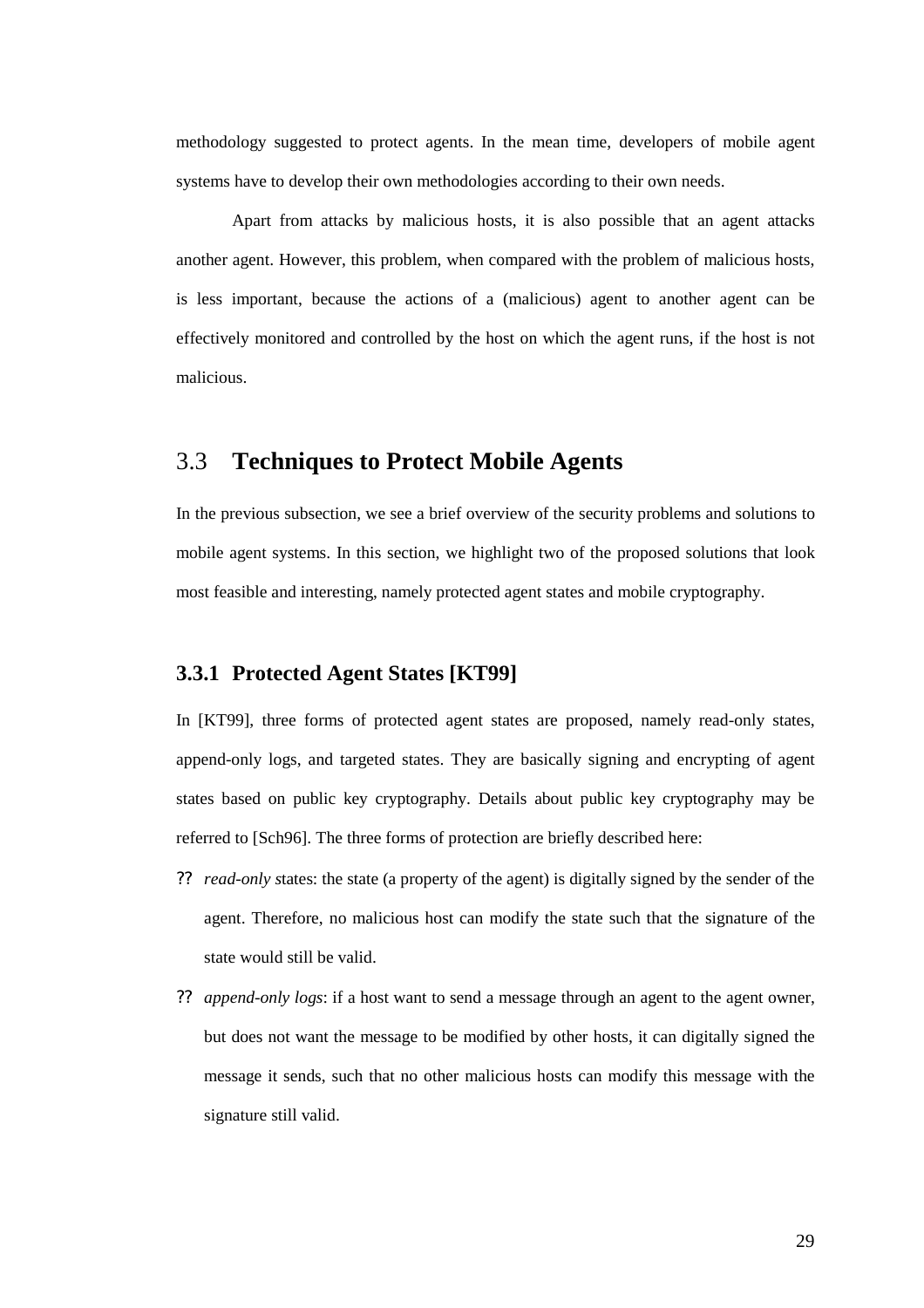?? *targeted states*: if a host wants to send a message through an agent to the agent owner, it can encrypt the message with the public key of the agent owner, such that the message can only be decrypted by the agent owner.

These protected agent states are simple application of cryptography that helps to achieve the confidentiality and integrity of data of agent. They are effective and feasible to protect agent states, because of the well-established cryptography theory underneath. However, they do not protect the code integrity and confidentiality of agents.

We have adopted and tested these approaches in an experimental system (SIAS). We will discuss this in Chapter 6.

### **3.3.2 Mobile Cryptography [ST98]**

This is a possible approach to protect agent code integrity. The approach works as follows:

*If Alice wants Bob to evaluate a function f for her based on Bob's data x, she would encrypt the function f to produced E(f), and implement a program P that evaluates the encrypted function E(f), and send P to Bob. The trick is when Bob runs P, he would not produce plaintext output f(x) that he can read and modify. Instead, he can produce only the encrypted output*  $E(f(x))$ *, which would be readable only by Alice, who has the key to decrypt. Moreover, Bob is unlikely to be able to modify the execution of P, because it implements an encrypted function that Bob would not understand.* 

This approach seems to be an enlightening way for agent code protection. However, at present, it is proved to be possible for polynomial functions only. On the contrary, there has been an unproven opinion that this approach can be feasible only if the function to be computed can be parameterized. However, if this approach really can extend to other functions, such that arbitrary functions can have an encrypted but executable form that can be evaluated on a remote host, the problem of malicious host will be effectively solved.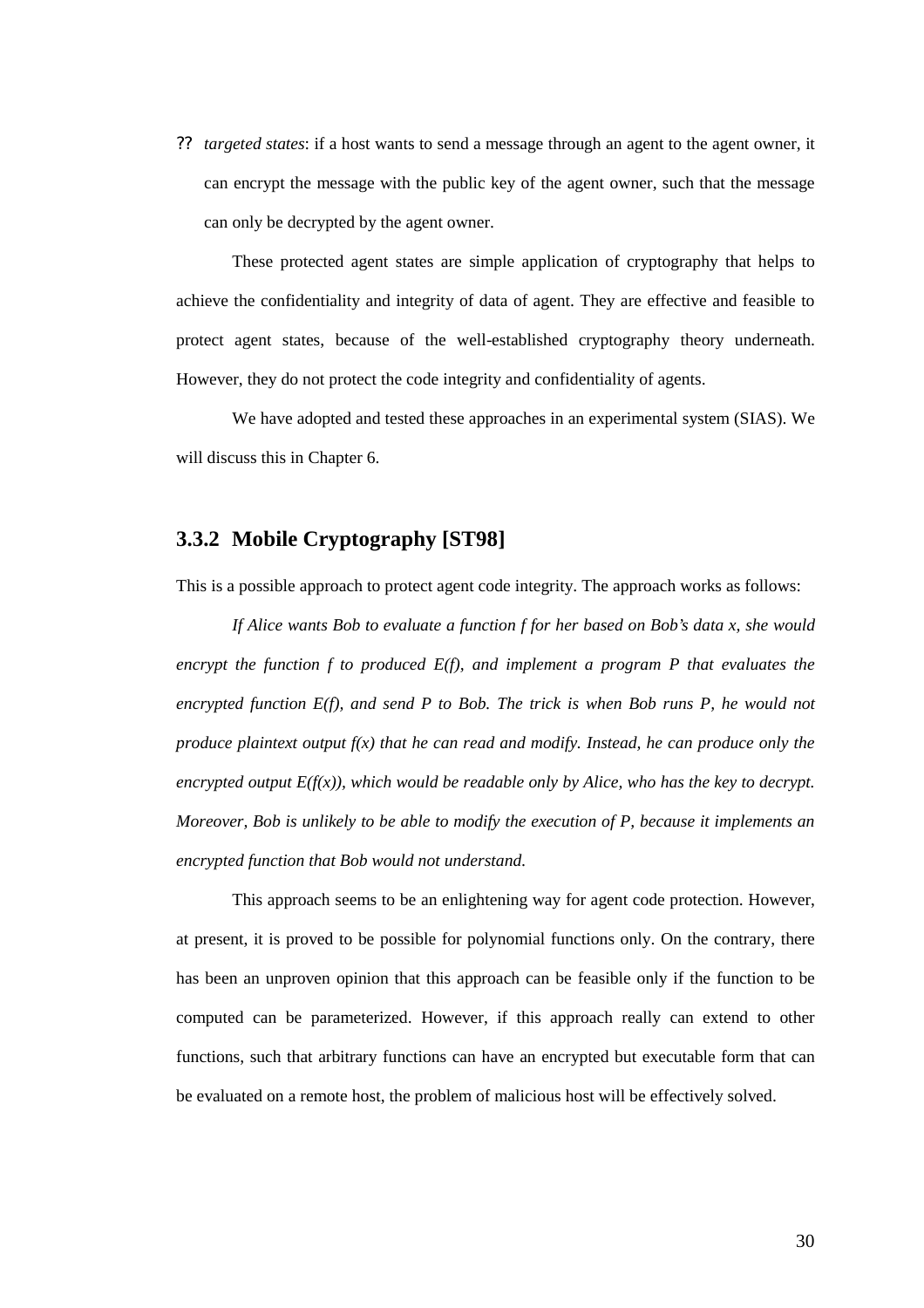While cryptographic techniques provide provable security, in the next chapter, we describe security modeling for mobile agents based on reliability modeling. It does not provide provable security like cryptography does, however, it is targeted for operational security which requires a quantitative measure, rather than analytical security which requires qualitative analysis.

### **3.4 Reliability Concerns of Mobile Agents**

Like other distributed systems, a mobile agent system may fail due to two reasons:

- ?? Site failure: a subset of the hosts in the mobile agent system fails; or
- ?? Communication failure: one or more communication links connecting a subset of the hosts in the mobile agent system fails

In case of a site failure, there can be two different consequences:

- ?? If the mobile agent is not residing on the failing site, the mobile agent keeps alive with its state. However, if the failing site is one of the destinations of the agent, the agent must reroute its itinerary.
- ?? If the mobile agent is residing on the failing site, the mobile agent will be lost. The state of the agent, and computation result will also be lost. Persistence of agents is an issue specific to mobile agent system. However, there is not much new challenge, and existing techniques like logging, check-pointing, and transaction processing may be directly applied.

In case of a communication failure, the mobile agent must be informed of the failure, and it must be able to reroute its itinerary. Otherwise, it will wait indefinitely for the failed communication link to recover, and the system will be virtually dead.

In short, agent persistence and agent rerouting are two of the new challenges that mobile agent systems bring to reliability research.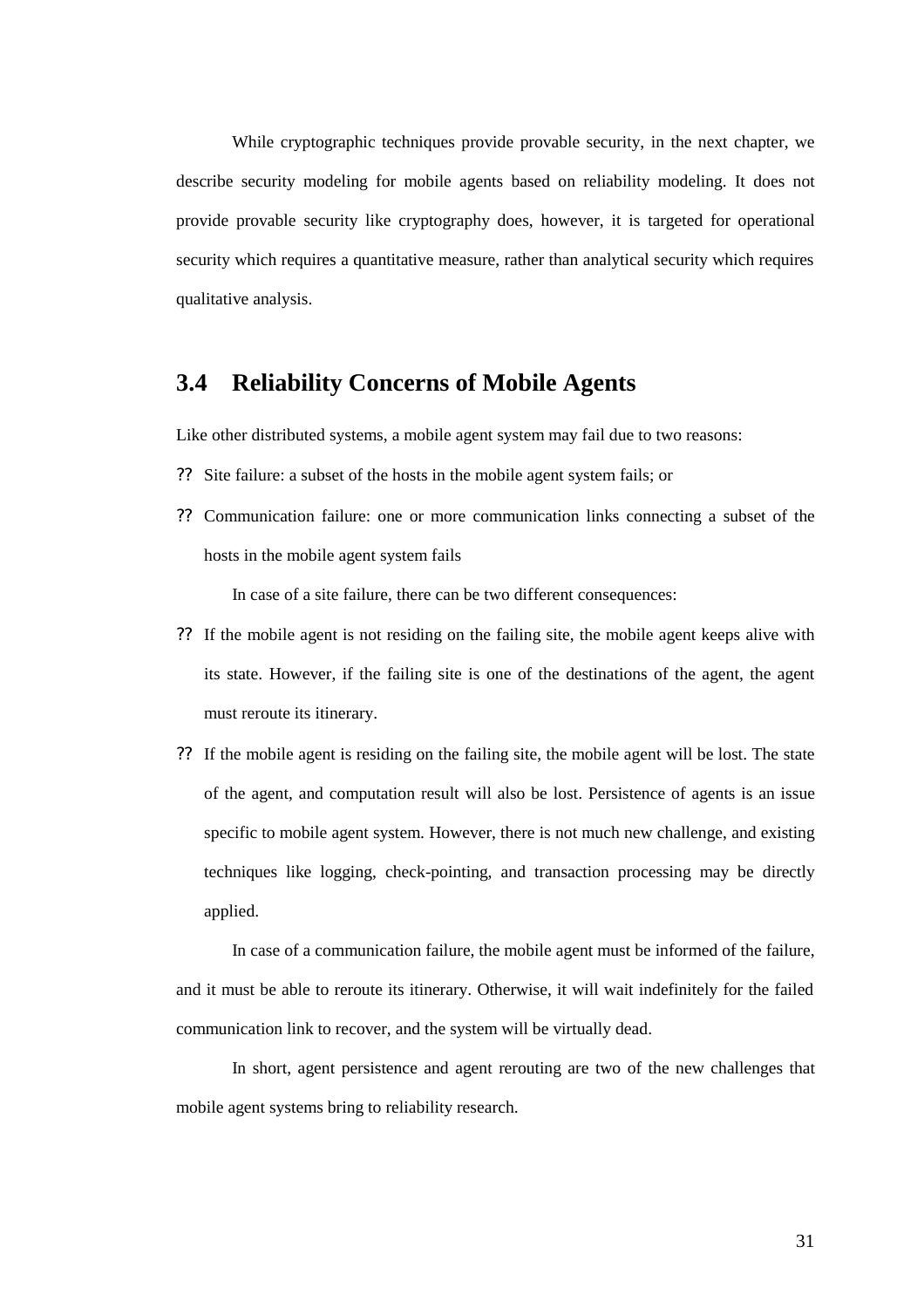## **Chapter 4**

# **Security and Reliability Modeling for Mobile Agents**

Throughout the study in the previous chapters, we tried to survey the mobile agent paradigm and technologies, and evaluate the security and reliability issues concerning mobile agents. The approach was, however, intuitive and lacked rigor and formal strength. This is due to the lack of a generic model for mobile agent systems that we can rely on, on which formal calculations, evaluation or proof can be based.

In contrast to the widely accepted "fortress" model for client/server security, there is, at present, no well-known model for mobile agent security. Therefore, in this chapter, we try to emerge with a new model for mobile agent security. We observe that there is a subtle relationship between system security and system reliability, such that we can derive security models from reliability models. We try to derive a security model for mobile agents based on this finding.

Compared to security modeling, reliability modeling for mobile agents is easier. Current reliability modeling techniques can be directly applied to develop the reliability model for mobile agents.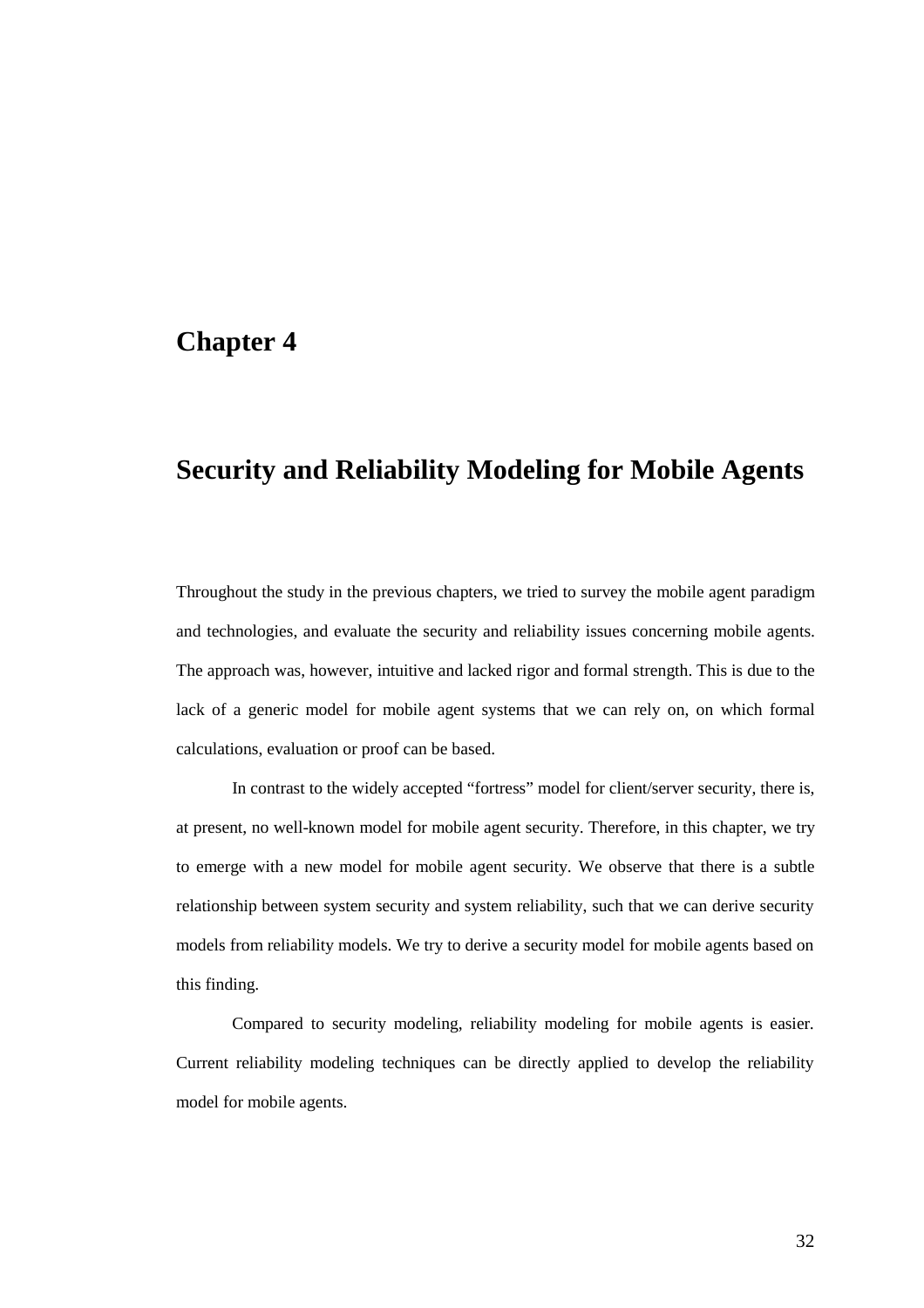This chapter is organized this way. An attack model of malicious hosts against mobile agents proposed in [Hoh98b] is outlined in Section 4.1 as related work. In Section 4.2 we relate security and reliability, and derive general security models from reliability theories. In Section 4.3 and Section 4.4, we discuss particularly the security model for mobile agents. Finally, in Section 4.5, we present the simple reliability model for mobile agents.

## **4.1 Attack Model and Scenarios**

We find little information about models of mobile agent system and security, especially concerning agent protection. The information fortress model is not applicable to model mobile agents, and the sandbox model is suitable for host protection only. [Hoh98b] is the only work we find that is suitable for modeling agent protection. In this paper, a model of attacks of malicious hosts against mobile agents is proposed. In the model, agents and (malicious) hosts are represented by abstract machines that execute the corresponding agent or attack programs. Abstract machines are modeled using RASPS (Random Access Stored Program plus Stack) machines. An agent RASPS depends on the host RASPS for accessing the environment and communicating with other agent RASPS's. The host RASPS have access to all of the host environment, and is able to read and manipulate the properties of all agent RASPS's running on that host, and control the execution of them. Figure 3 illustrates the model.

 This model is plausible because it can be used to describe all the attack scenarios listed in Section 3.2.2. However, this model provides us no quantitative measures for evaluating security solutions, like the failure models being used in reliability theory for evaluating reliability solutions.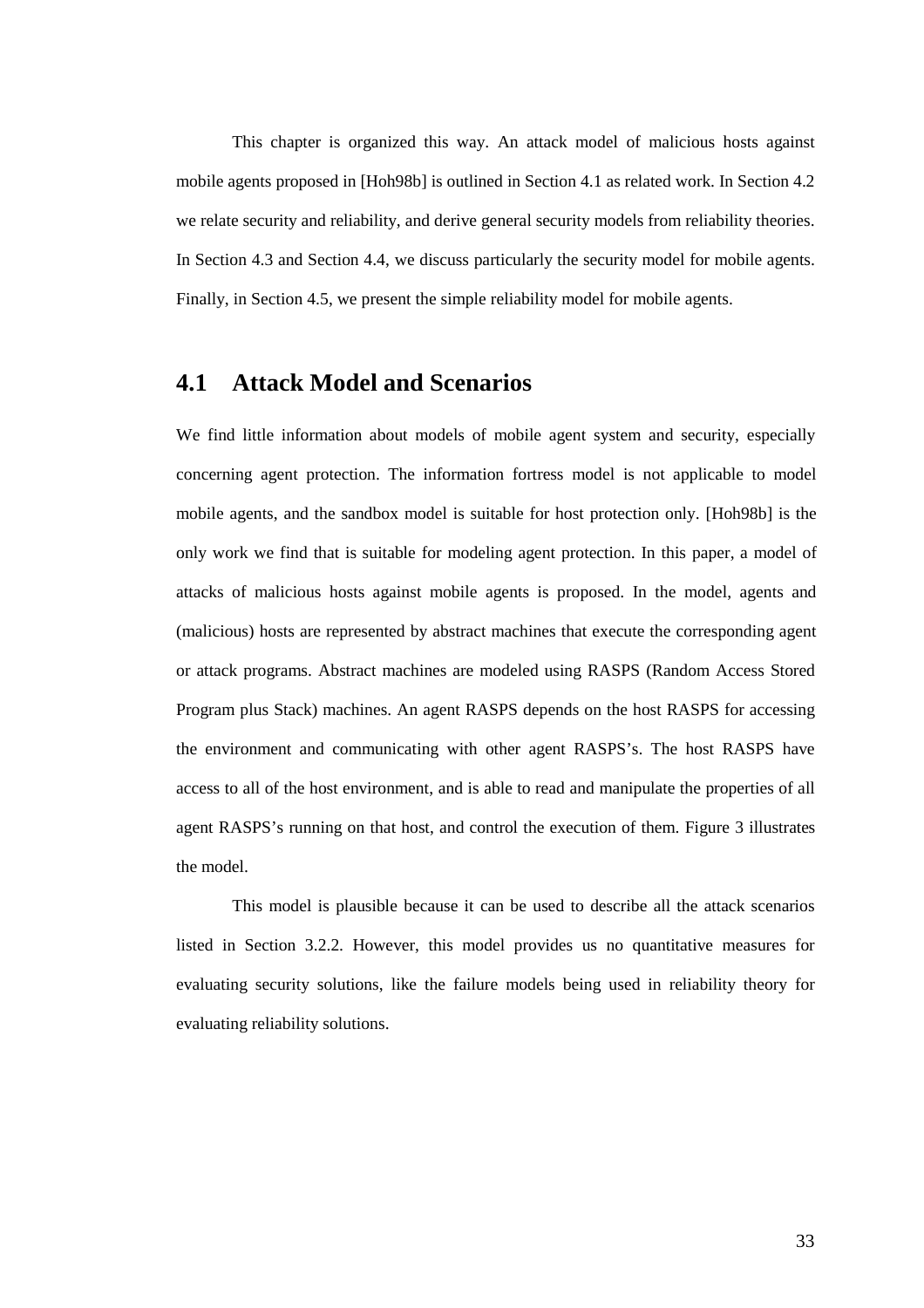

Figure 4.1. Attack model of malicious hosts against mobile agents.

## **4.2 General Security Models**

We realize that a general security model is needed for general system security evaluation, and this model should be applicable to mobile code systems. This is what we find lacking in literature. In this subsection, we try to develop such model.

### **4.2.1 Security and Reliability**

In the broadest sense, security is one of the aspects of reliability [Bir96]. A system is likely to be considered more reliable if the system is more secure. However, the fields of security and reliability follow different paths in development. There has been little effort to unify the results and methods in these two separate fields.

One of the pioneering efforts to integrate security and reliability is [BLOJ94]. In this paper, the authors observed several subtle similarities between the two concerned areas, and draw an analogy of them, which can be summarized in Table 4.1.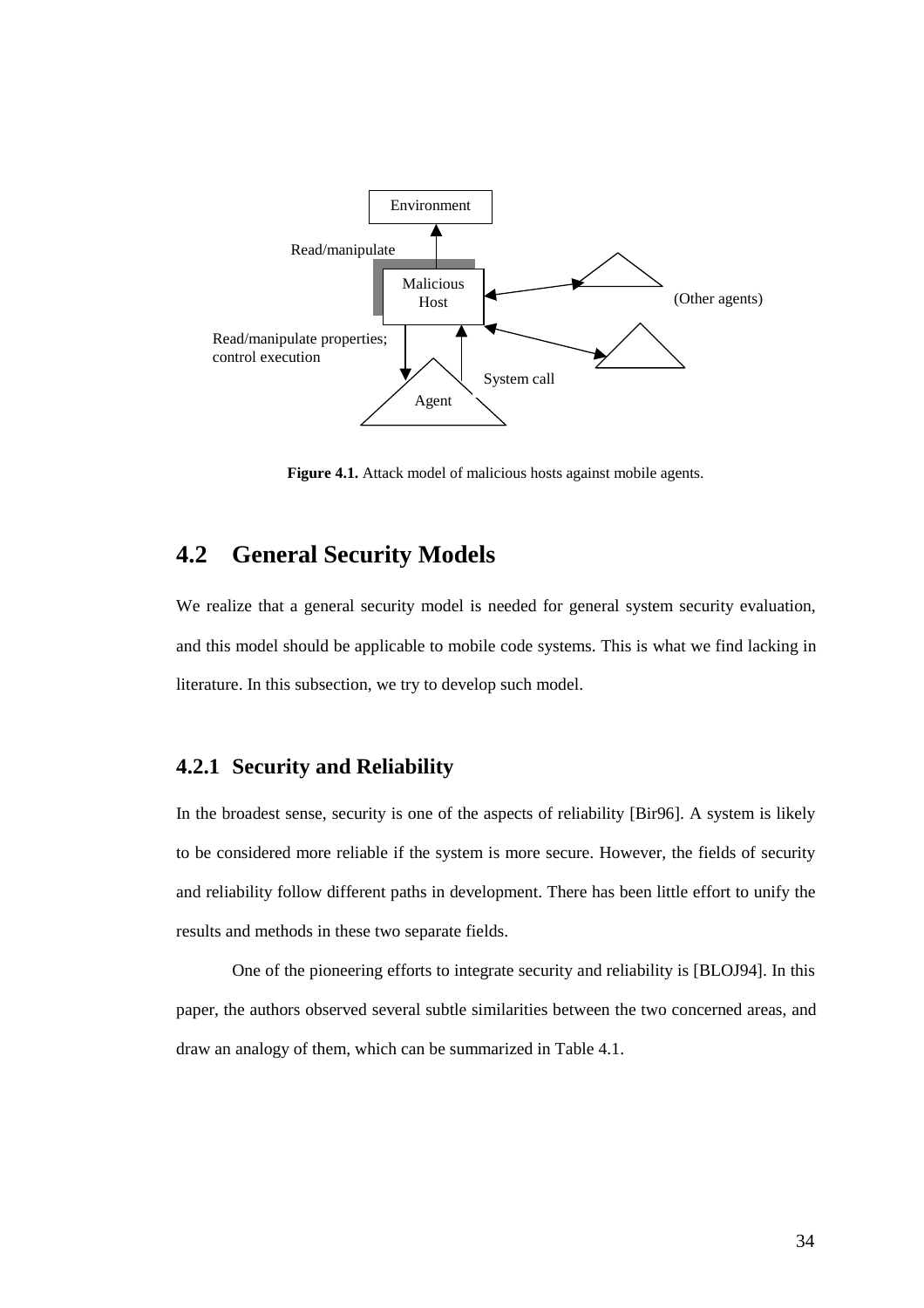| <b>Security</b>               | <b>Reliability</b>           |
|-------------------------------|------------------------------|
| Vulnerabilities               | Faults                       |
| Breach                        | Failure                      |
| Fail upon attack effort spent | Fail upon usage time elapsed |

**Table 4.1.** Reliability analogy for security.

This analogy leads us to the intuition that reliability theory, which is well established, can be applied to measure security quantitatively as well. Note the last row on Table 4.1 dictates that the execution time in reliability modeling should be analogous to the attack effort in security. (We would discuss this in Section 4.2.3) Thus, we have *security function*, *effort to next breach distribution*, and *security hazard rate* like the *reliability function*, *time to next failure distribution*, and *reliability hazard rate* respectively, as in reliability theory.

The advantage of this "operational security" approach is that it can give a quantitative measure,  $R(e)$ , about "how secure a system is" to users. Therefore, users can have an intuitive sense about how much he/she can trust the system being used.

 However, this approach does have some drawbacks. Since ultra-high reliability evaluation is so far not very successful, similarly "operational security" based on reliability modeling will not be very desirable for mission-critical applications, contrary to the fact that current security work is focusing on ultra-high security.

Nevertheless, for less mission-critical jobs, such as buying a bunch of flowers from network stores, or ordering a usual dinner from some online service, users would require some certain level of security for the job being carried out, but would not at the level as high as national defense. Users would require an indication about how secure the system is at a relatively low cost [Hoh98c], rather than a pledge of high price that the system is absolutely secure, which may be false.

Therefore, operational security does have its value. If it can be calculated at a low cost, it can be a suitable approach for mobile agents, especially in small-amount electronic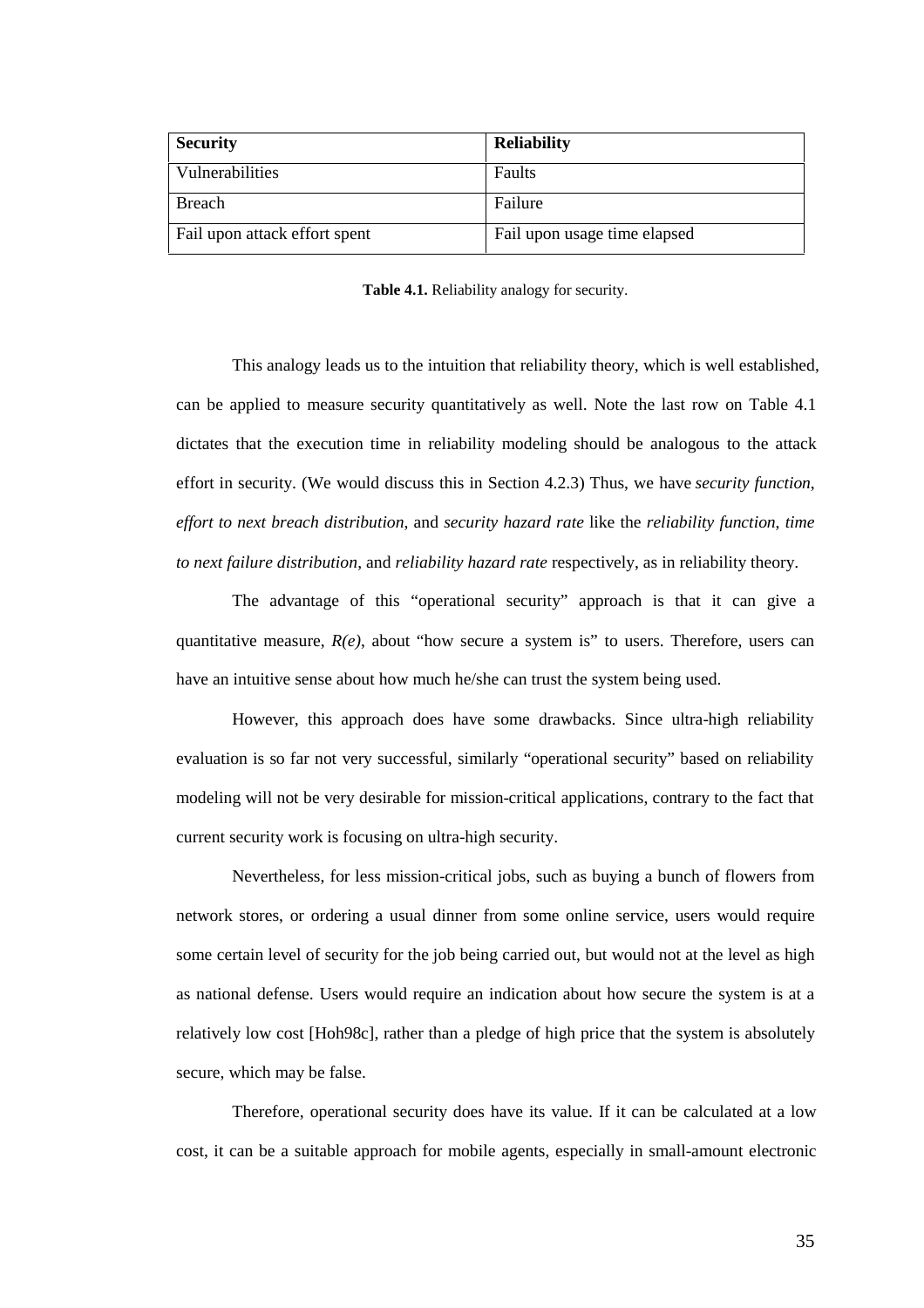commerce. Besides, bringing reliability modeling and security together is also likely to complement the deficiencies in the two fields, in both directions. Current security methods, aiming at ultra-high security, may also help in developing ultra-high reliability methods.

### **4.2.2 Deriving Security Models**

Similar to reliability modeling, if we need to fit the reliability of a system to a particular model, we need to conduct and experiment and collect the required data. There is not much work in this area up till now. One of such is [Jon97], which presents an experiment to model the attacker behavior. The results show that a typical intrusion process can be divided into three phases:

- i. the *learning phase,* during which an attacker is spending time to learn the skills for successful attacks (breaches) to the system, and no breach occur at all;
- ii. the *standard attack phase*, during which the attacker has acquired some minimum attack skills and "standard" breaches occur. The number of breaches increases with time; and
- iii. the *innovative attack phase*, during which the attacker has performed all "standard" attacks, and he must invent new methods for attack, which is more difficult. Therefore, the number of breaches levels off with time.

The number of breaches to a system plotted against the time devoted to attack by an intruder would therefore show an S-shaped curve like Figure 4.2.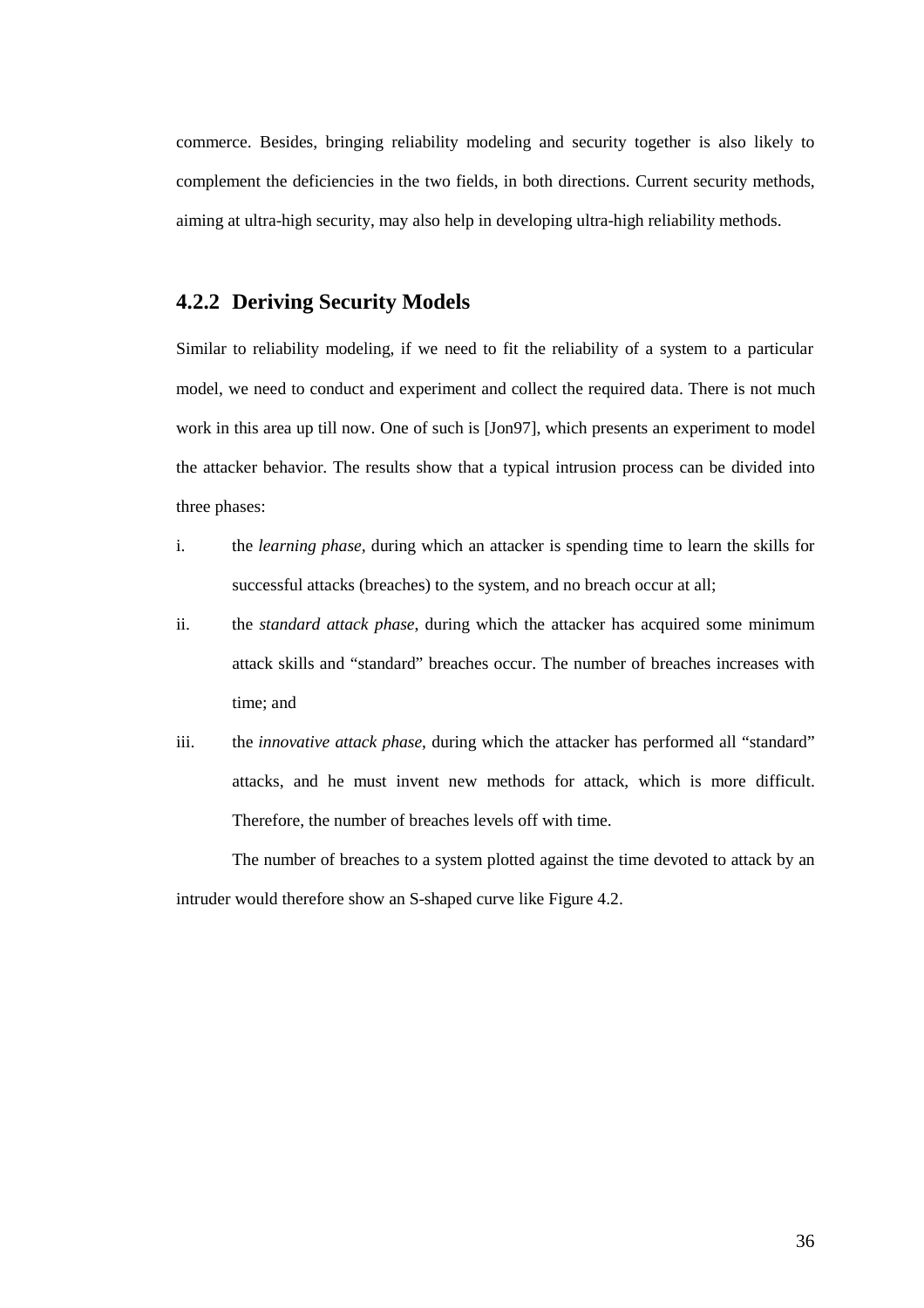

Figure 4.2. Number of successful attacks against time devoted to attack.

This suggests that the intrusion process may fit reliability models such as the *Sshaped model* [YOO83] and *hyper-exponential model* [Ohb84], which also demonstrate Sshaped curves. Furthermore, if there is no learning phase, i.e., the attacker is already very familiar with the system and its vulnerabilities, and does not need to spend time to learn the relevant skills for attack, the curve would become Figure 4.3. Then the intrusion process may fit the *non-homogeneous Poisson process (NHPP) model* [GO79]. Figure 4.2. Number of successful attacks age<br>  $\frac{26}{5}$ <br>
Figure 4.2. Number of successful attacks age<br>
Shaped anodel [YOO83] and *hyper-exponential mode*<br>
shaped curves. Furthermore, if there is no learning p<br>
familiar w



Time for attack

**Figure 4.3.** Number of breaches against time for attack, without learning.

Moreover, during the standard attack phase, assuming breaches are independent and stochastically identical, the period of working time of the attacker between successive breaches is found to be exponentially distributed (see Figure 4.4). That means the inter-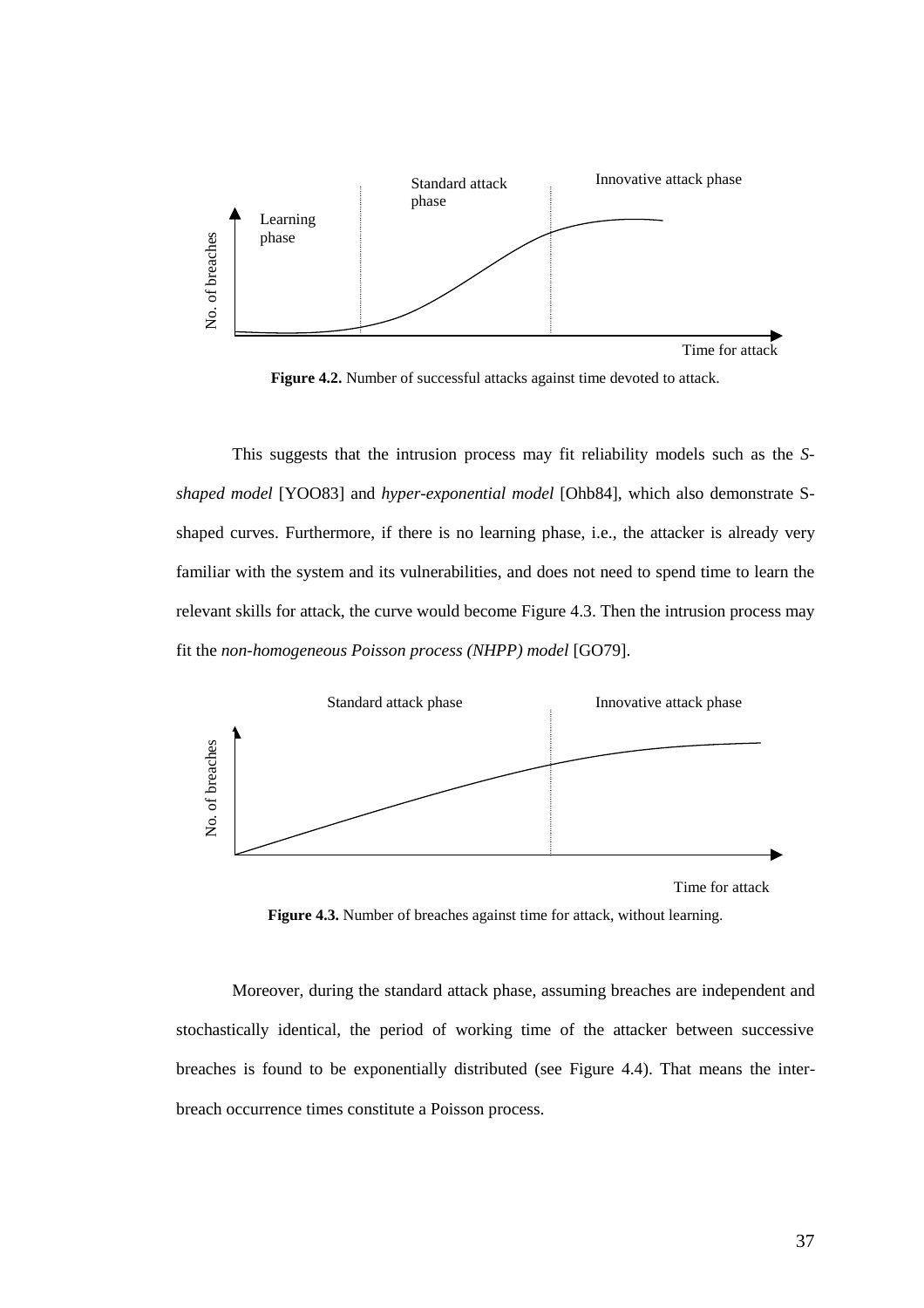

Working time of

**Figure 4.4.** Number of breaches against working time of an attacker, during standard attack phase.

This verifies our claim that the intrusion process can be modeled by the S-shaped, hyper-exponential, or NHPP reliability growth models, which all require the number of failures per time period to be exponentially distributed.

There is a point worth noting, though. We are aware of the fact that for these models to hold for modeling reliability, a basic assumption for independent failure must be justified. Similarly, we must also assume that breaches are independent when we adopt these models in the security domain. This is, however, not always the case. Attackers of the same system can form groups to share information and methodology, making it hard to justify the independence of breaches even from different persons. Nevertheless, we assume that attackers do not cooperate, and breaches are independent to each other. **Example 14.** Number of breaches against working time of an attacker, during standard attack phase.<br>
This verifies our chain that the intension process can be modeled by the S-shaped,<br>
hyper-exponential, or NHPP reliabilit

#### **4.2.3 The Time-to-Effort Function**

We would model the number of breaches as a function of "effort" spent on attack rather than the usage time elapsed [BLOJ94]. This is because attacker's effort is a more important factor constitutes to a breach, rather than the operational time elapsed.

The working times of attacker in Figures 4.2, 4.3, 4.4 are actually an estimate of the effort spent by the attacker. However, in a normal user's point of view, we would rather have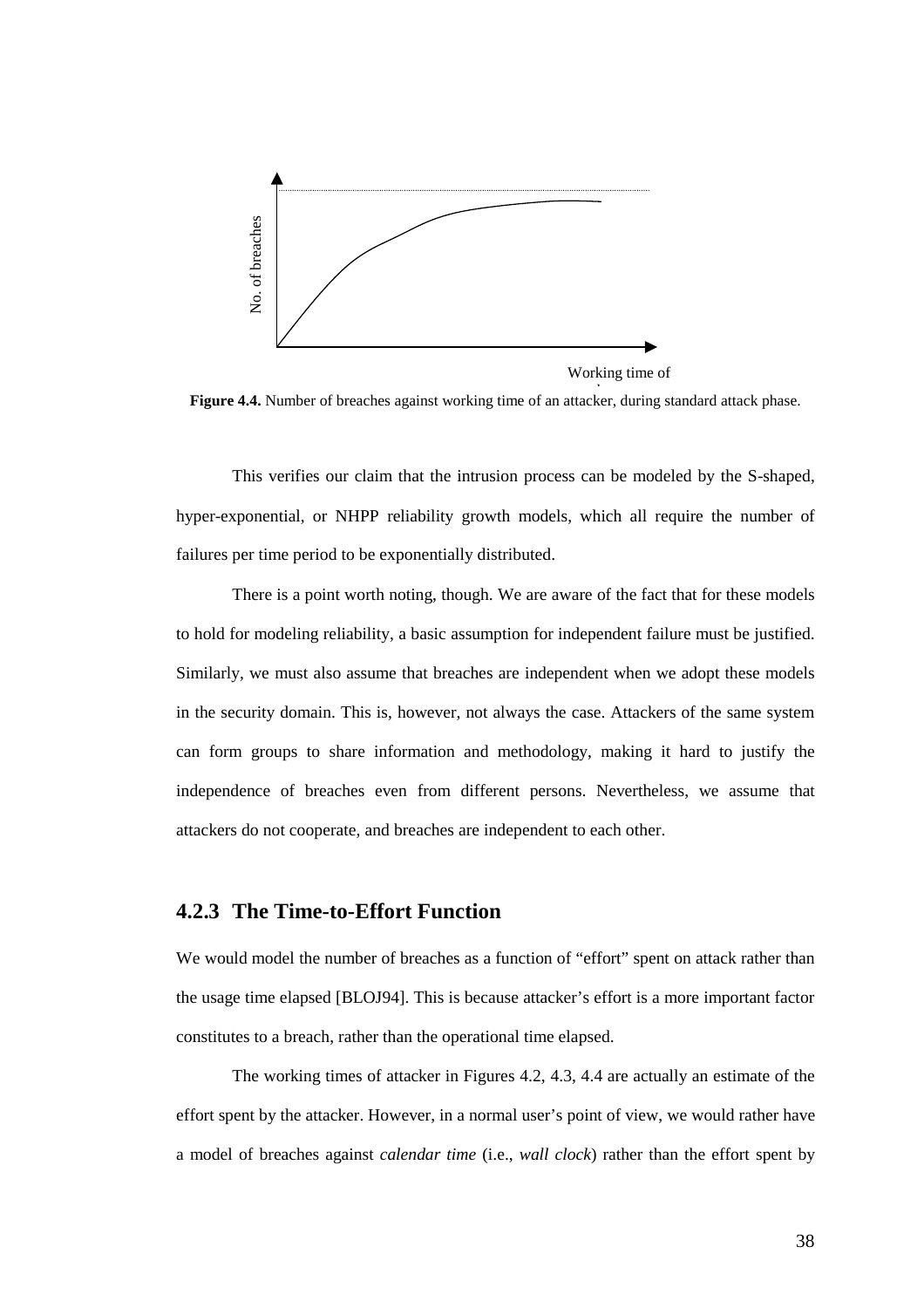attackers. For example, users would be interested to know how long the system would remain free from breaches, rather than how many attackers or how many hours they spend on attack would breach the system, because these are out of users' control. That means, we need a time-to-effort function to capture the effort spent on attack over time for a particular attacker over time.

This time-to-effort relationship is, however, difficult to capture, because the term "effort" is actually not very well defined. It may imply the time spent on attack, the number of computers used for hacking, books read, advice from friends, and so on. It is difficult to measure precisely the amount of effort spent. Therefore, we also need to model this time-toeffort relationship. Three simplest models are:

- i. *constant effort*: The attacker spends a constant amount *k* of effort over time. One possible application is that the attacker tries a particular kind of attack only once, at the initial time instance. Furthermore, a constantly zero effort model captures the time-to-effort relationship for a non-attacker, who does not spend any effort for attack at all.
- ii. *linearly increasing effort*: The attacker's effort may also increase linearly with time. One possible situation of such is that the attacker may actually be a simple finite state machine running a particular cracking algorithm. The effort spent would then be very largely the number of instructions carried out by such machine. This would be more or less linearly increasing with time.
- iii. *exponentially increasing effort*: With the rapid advance of technology, computation speed of both machines and machine owners increase exponentially. Therefore, attackers' effort may also increase exponentially with time.

Figure 4.5 illustrates these simple time-to-effort models, and sketches the corresponding time-to-breach relationship, assuming the exponential effort-to-breach relationship.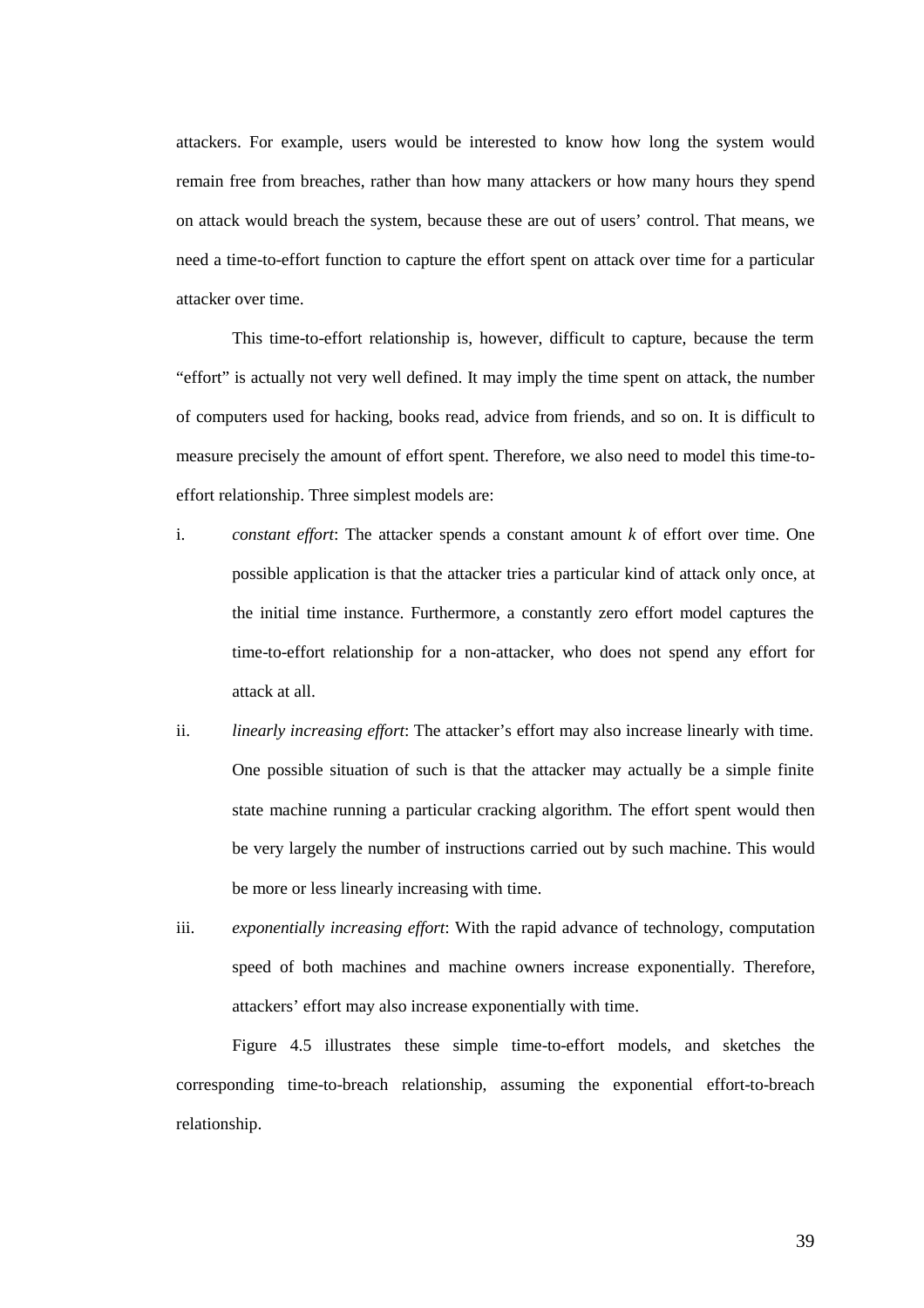

**Figure 4.5.** Different time-to-effort functions and the corresponding breach-to-time relationship.

We may not be able to derive closed-form solutions for the time-to-breach relationship, though, we can use simulation instead [GLT98a][GLT98b].

# **4.3 A Security Model for Mobile Agents**

Now we develop a simple security model for mobile agents. We focus on the part of agent security against malicious hosts. We derive an operational security model, based on the attack model described in Section 4.1.

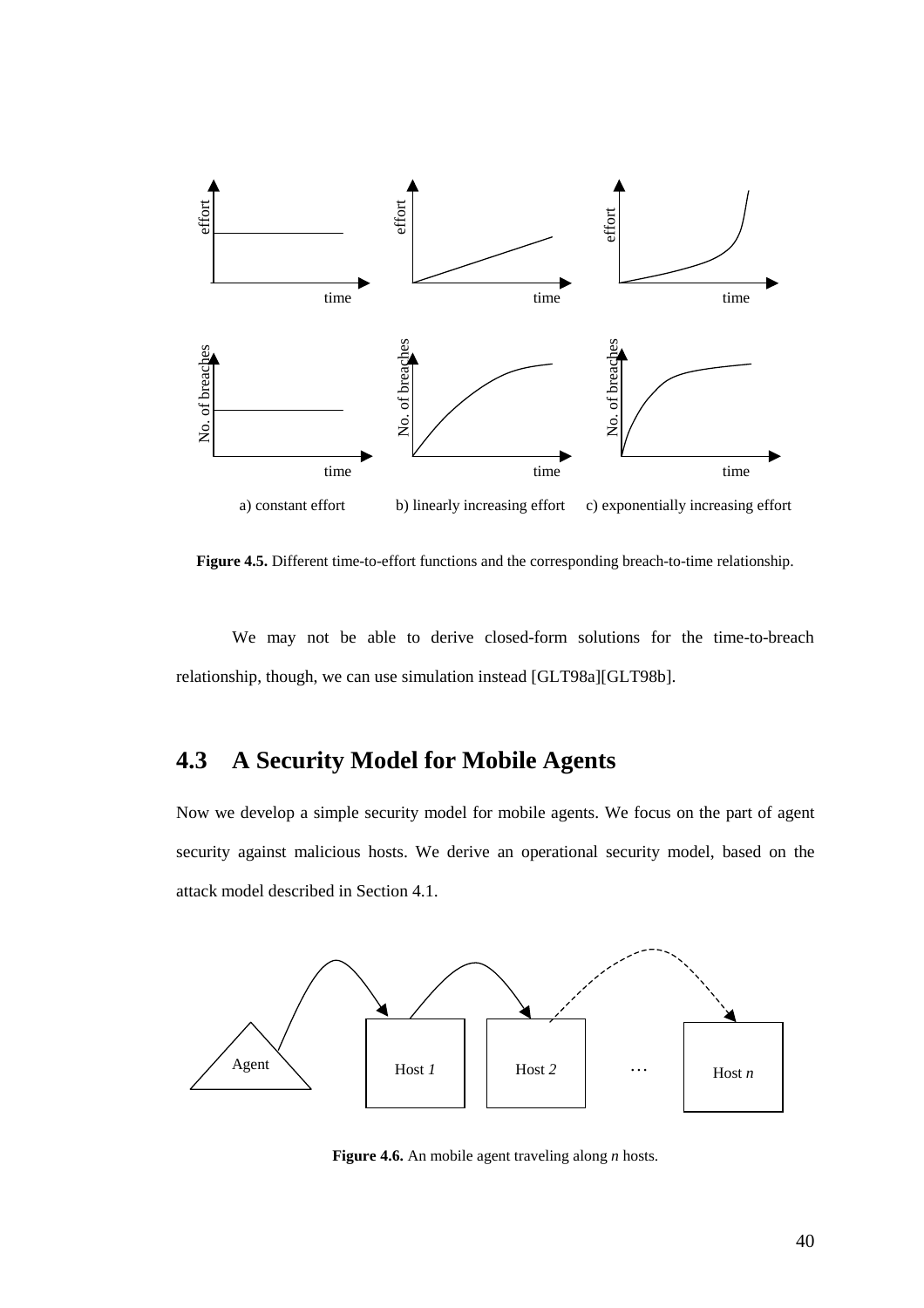Consider a mobile agent travelling through *n* hosts on the network, as illustrated in Figure 4.6. Each host, and the agent itself, is modeled as a RASPS machine that does not learn. Therefore, we eliminate the learning phase of attackers as described in Section 4.2.2. Moreover, we assume that the agent does not stay too long on a particular host, such that the agent would leave before the malicious host gets to the innovative attack phase. Therefore, we only need to consider the standard attack phase by malicious hosts.

On arrival to a malicious host, the mobile agent is subject to attack effort from the host. Because the host is modeled as a machine, it is reasonable to estimate the attack effort by the number of instructions for attack carried out, which would be linearly increasing with time. On arrival to a non-malicious host, the effort would be constant zero.

Let the agent arrive at host *i* at time  $T_i$ , for  $i = 1, 2, ..., n$ . Then the effort-to-time function for host *i* would be

$$
E_i(t)=k_i(t-T_i)\;,
$$

where  $k_i$  is a constant. We may call this constant the *coefficient of malice*. The larger the  $k_i$ , the more malicious host *i* is  $(k<sub>i</sub> = 0$  if host *i* is non-malicious).

Furthermore, assume that there is no co-operation between malicious hosts, and the  $E_i(t)$ 's are all independent functions. Therefore, by the Central Limit Theorem,  $k_i$  would follow a normal distribution, i.e.,

$$
k_i \sim N(\mathcal{P}_k, \mathcal{P}_k^2)
$$

Let the agent stay on host i for an amount of time  $T_i$ , then there would be breach to the agent if

$$
E_i(T_i)
$$
 > effort to next breach by host *i*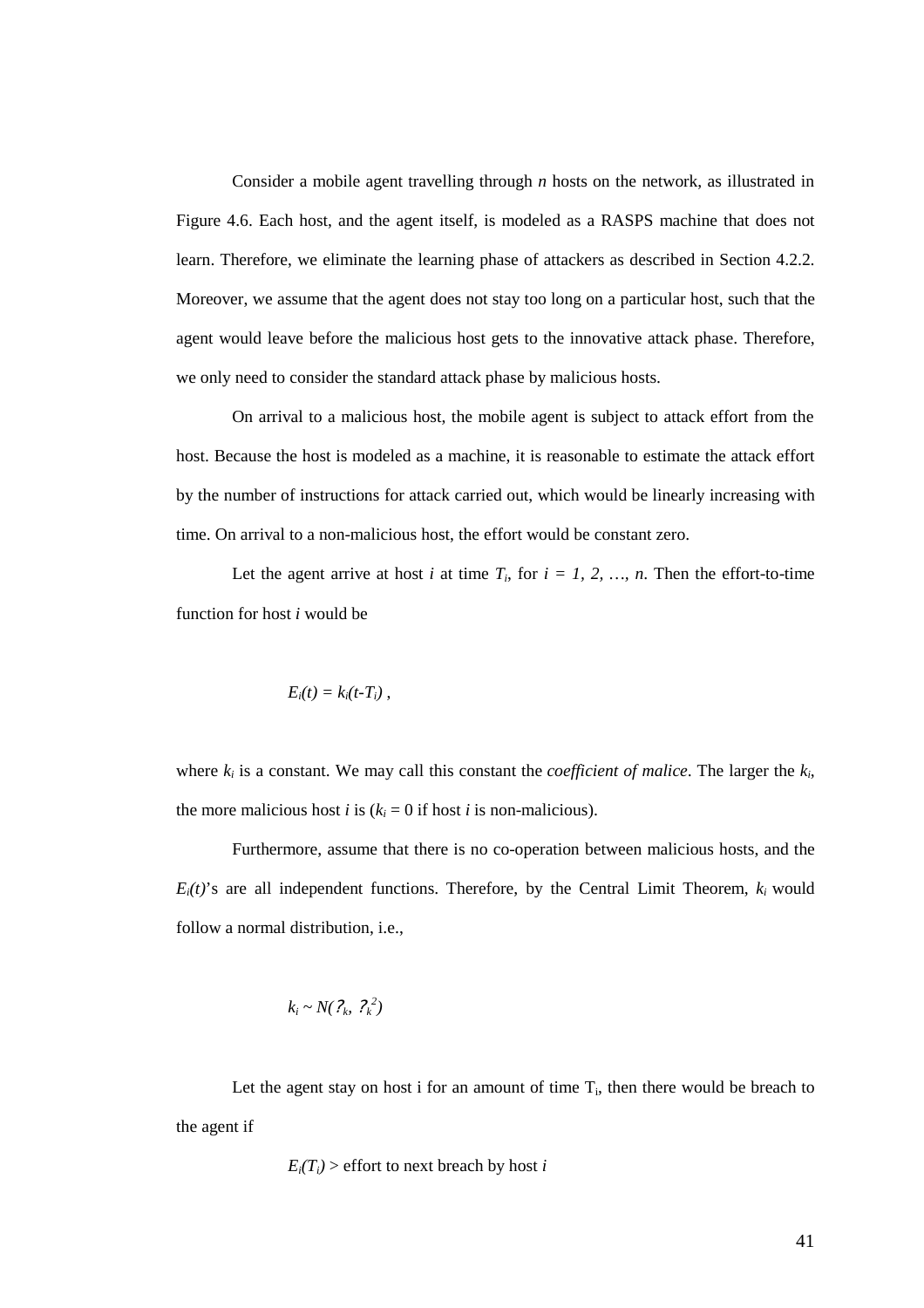Since we assume linear time-to-effort functions, the breach condition is equivalent to

 $k_i T_i$  > effort to next breach by host *i* 

or  $T_i$  > effort to next breach by host  $i / k_i$ 

As seen from Section 5.2, it is reasonable to assume exponential distribution of the effort to next breach, so we have

P(breach at host i) = P(breach at time 
$$
T_i
$$
)  
\n= P(breach at effort  $k_iT_i$ )  
\n=  $1 - exp(-vkiT_i)$ ,  $v$  is a constant  
\n=  $1 - exp(-?_iT_i)$ ,  $?_i = vk_i$ 

We may call *v* the *coefficient of vulnerability* of the agent. The higher the *v*, the higher is the probability of breach to the agent.

Therefore, the *agent security E* would be the probability of no breach at all hosts, i.e.,

$$
E \ ? \ \overset{n}{\underset{i?1}{\sum}} \ e^{\ ? \ ?_{i} T_{i}} \ ? \ e^{\overset{n}{\underset{i?1}{\sum}} \ ?_{i} T_{i}}
$$

## **4.4 Discussion of the Proposed Model**

One possible application of this security function is to calculate the time limit in the Time Limited Black-box security approach [Hoh98a]. We can make estimates of the coefficients of malice *ki*'s for hosts based on the trust records of hosts. We can also estimate the coefficient of vulnerability  $\nu$  of the agent based on testing and experiments. Therefore, we can calculate the desired time limits  $T_i$ 's to achieve a certain level of security  $E$ .

Conversely, if users specify some task must be carried out on a particular host for a fixed period of time, we can calculate the agent security *E* for the users based on the coefficients of malice and vulnerability estimates.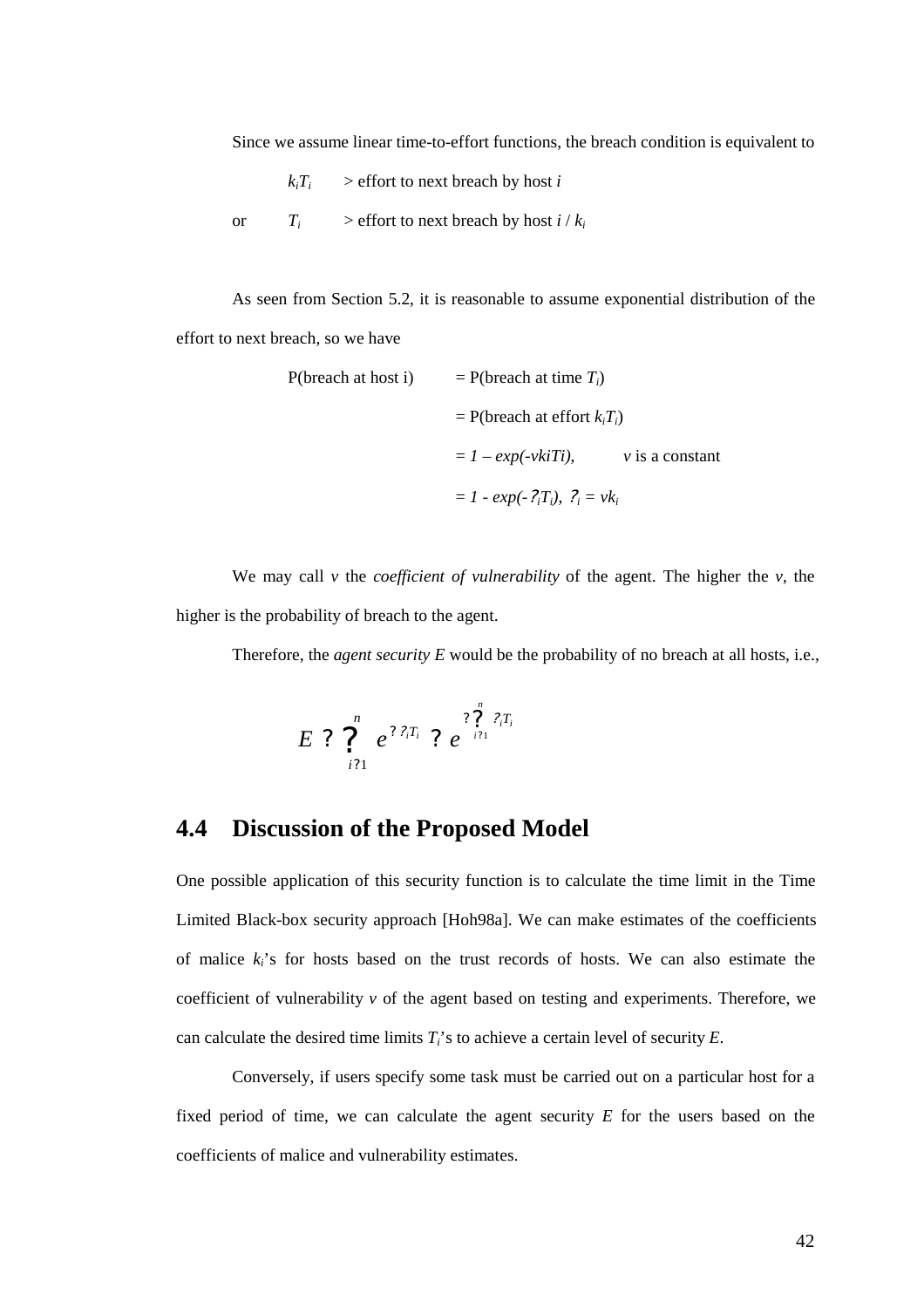However, there are some limitations to this model. Firstly, the validity of the model is based on the assumption of exponential distribution of the effort-to-breach function. This is merely based on the experiment described in [Jon97], and further experiments should be carried out to verify the validity of the model. Secondly, the applicability of the model assumes an effective method to evaluate the coefficients of malice of hosts and vulnerability of agents. For coefficients of vulnerability, it seems possible to find ways to evaluate because there is active research to evaluate software vulnerability [ODK97], and hopefully there will be a good solution. However, for coefficients of malice, it seems infeasible to get a good measure because it must take account of attacker behavior, which is difficult to model.

 One possible method to work around the evaluation of the coefficients is to let users evaluate different hosts and agents in an open environment. This is similar to the mutual trust evaluation in some electronic bidding systems. Assuming the majority of users are rational, this is a possible solution. One of our future works is to develop our model in this sense.

### **4.5 A Reliability Model for Mobile Agents**

Unlike security modeling, software reliability modeling theory has been developed for years, and turns out to be a successful research area. Mobile agents are merely pieces of software when they are running on a particular host. Therefore, traditional reliability modeling can easily apply. In this section, we derive a simple model for evaluating the reliability of a mobile agent system.

All software may fail over time of usage due to bugs or defects in the software. In general, the failure rate of a software system grows, unlike a hardware system, over time before it becomes stable, due to testing and debugging of the software. Different software systems demonstrate different growth pattern, and can be captured by different growth models, for example, the S-shaped, NHPP, and hyper-exponential growth model discussed in Section 4.2. For simplicity, we assume a mobile agent system already in use for a period of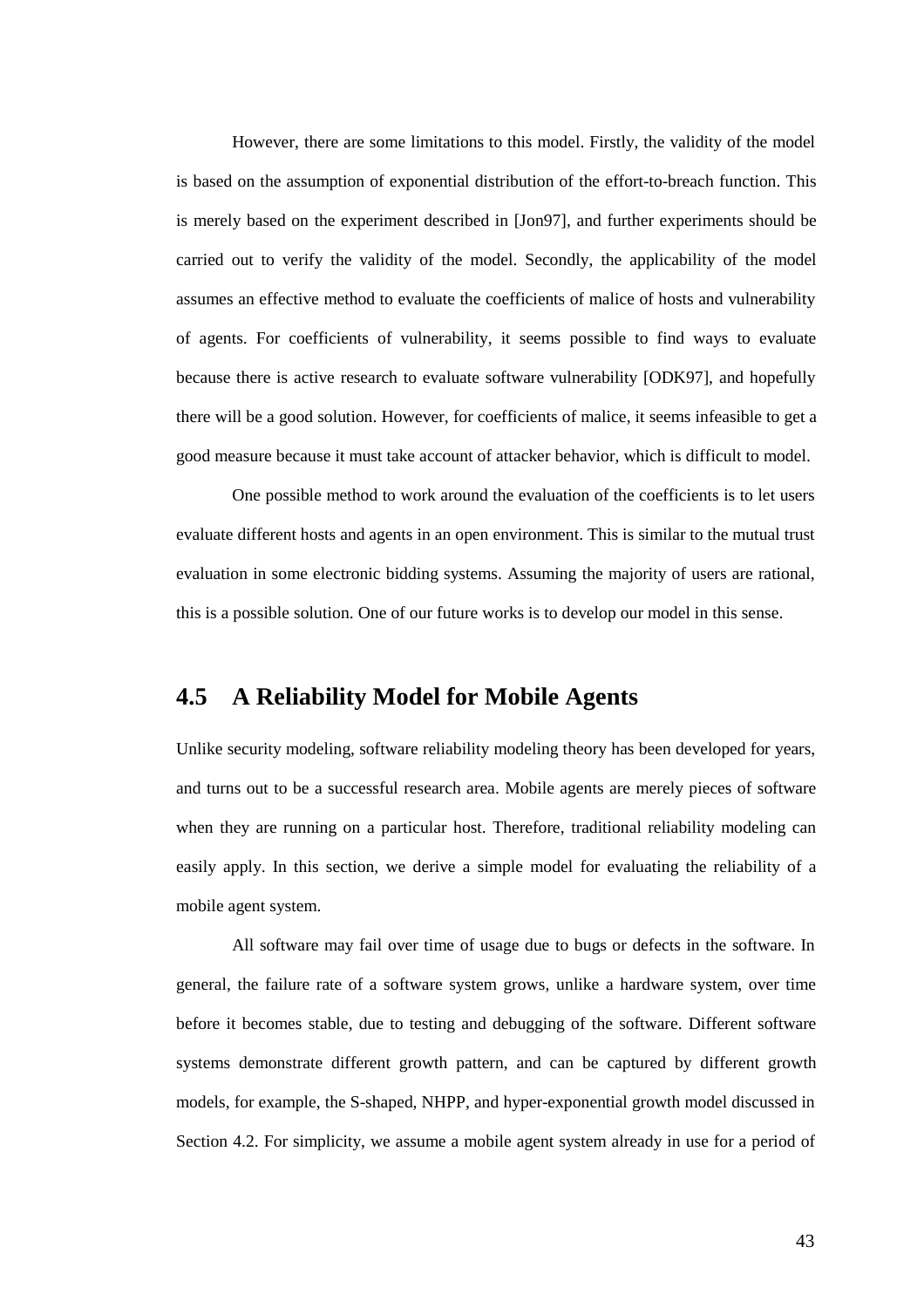time, and which has become stabilized. That means, we are going to assume *a constant reliability function* for a mobile agent on each host. This also implies that the failure rate of an agent on each particular host is constant

Consider the same scenario in Figure 4.6, where an agent travels around *n* hosts. Suppose the failure rate of the agent running on host  $i$  is  $p_i$ , then the *failure rate of mobile agent system with n hosts*, *P*, assuming no communication failure, would be

1 - P(no failure of agent on each host) =  $1 - (1-p_1)(1-p_2)...(1-p_n)$ 

If all hosts are homogeneous, the failure rates at all hosts are likely to be the same, i.e.,  $p_1 = p_2 = ... = p_n = p$ , then  $P = I - (I-p)^n$ .

If we plot this failure rate *P* against the number of hosts *n*, the curve would be of the form like Figure 4.7.



Figure 4.7. Failure rate of mobile agent system Vs number of hosts

 This can be called the failure rate curve of the mobile agent system described. Reliability of the corresponding mobile agent system can be defined as the probability of no failure. Therefore, it is simply *(1 - P)*. Therefore, the curve in Figure 4.7 can also be called the *reliability curve* of the system. Theoretically this rate is one. However, in practice, the failure rate is one. However, in practice, the failure rate is a software system  $\frac{1}{2}$  and  $\frac{1}{2}$  and  $\frac{1}{2}$  and  $\frac{1}{2}$  and  $\frac{1}{2}$  and  $\frac{1}{2}$  and

From the figure, we see that there is an upper bound for the system failure rate.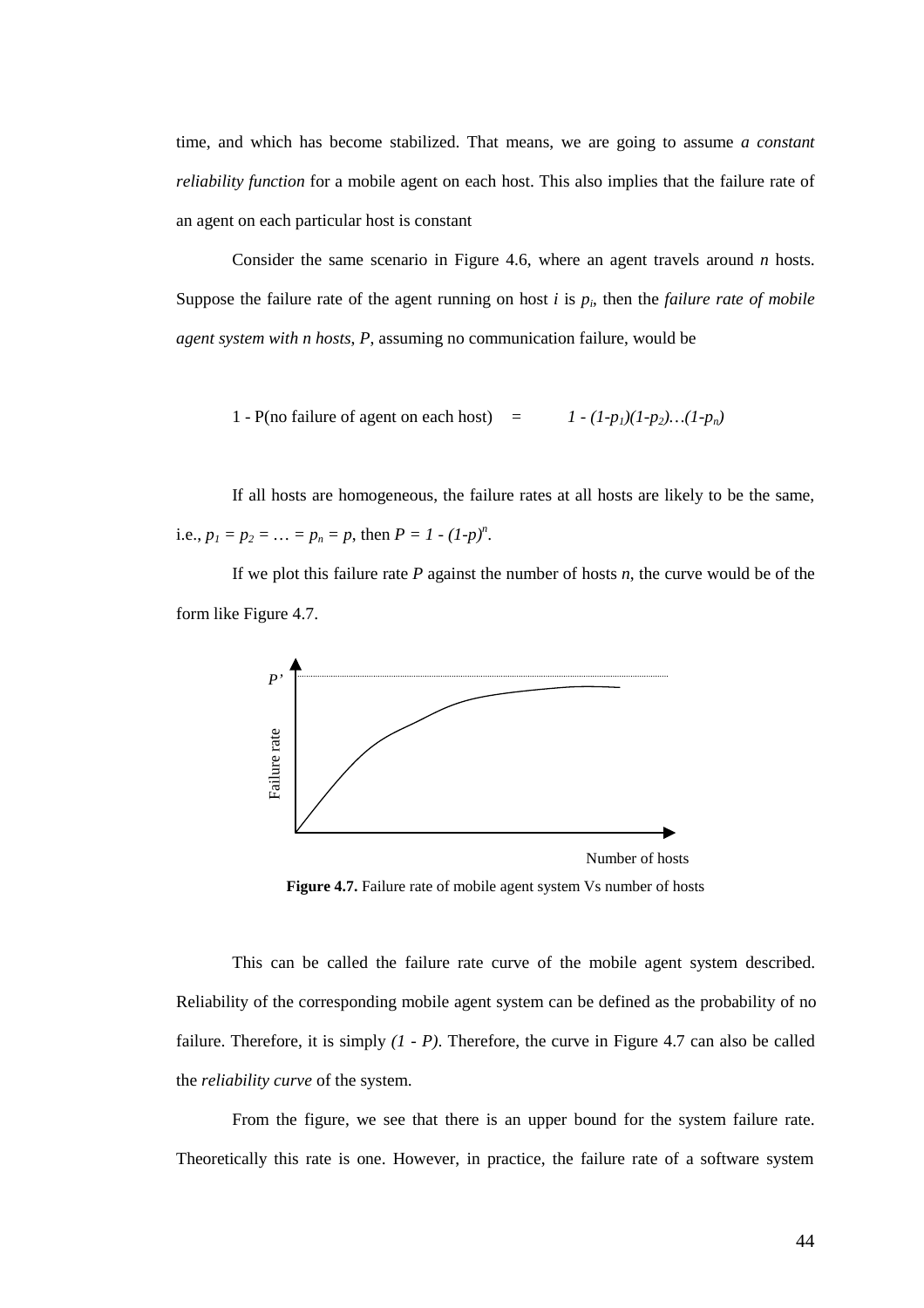should never grow up to as high as one. If, as the number of hosts increases to a certain maximum value, the curve saturates at a particular value *P'*, we take this value to be the *saturated failure rate* of the mobile agent system.

 With this reliability model, it follows directly that a system with a low value of P' is more reliable than one with a high value of P'. Later in Chapter 6, we will apply this model to evaluate some reliability measures we developed.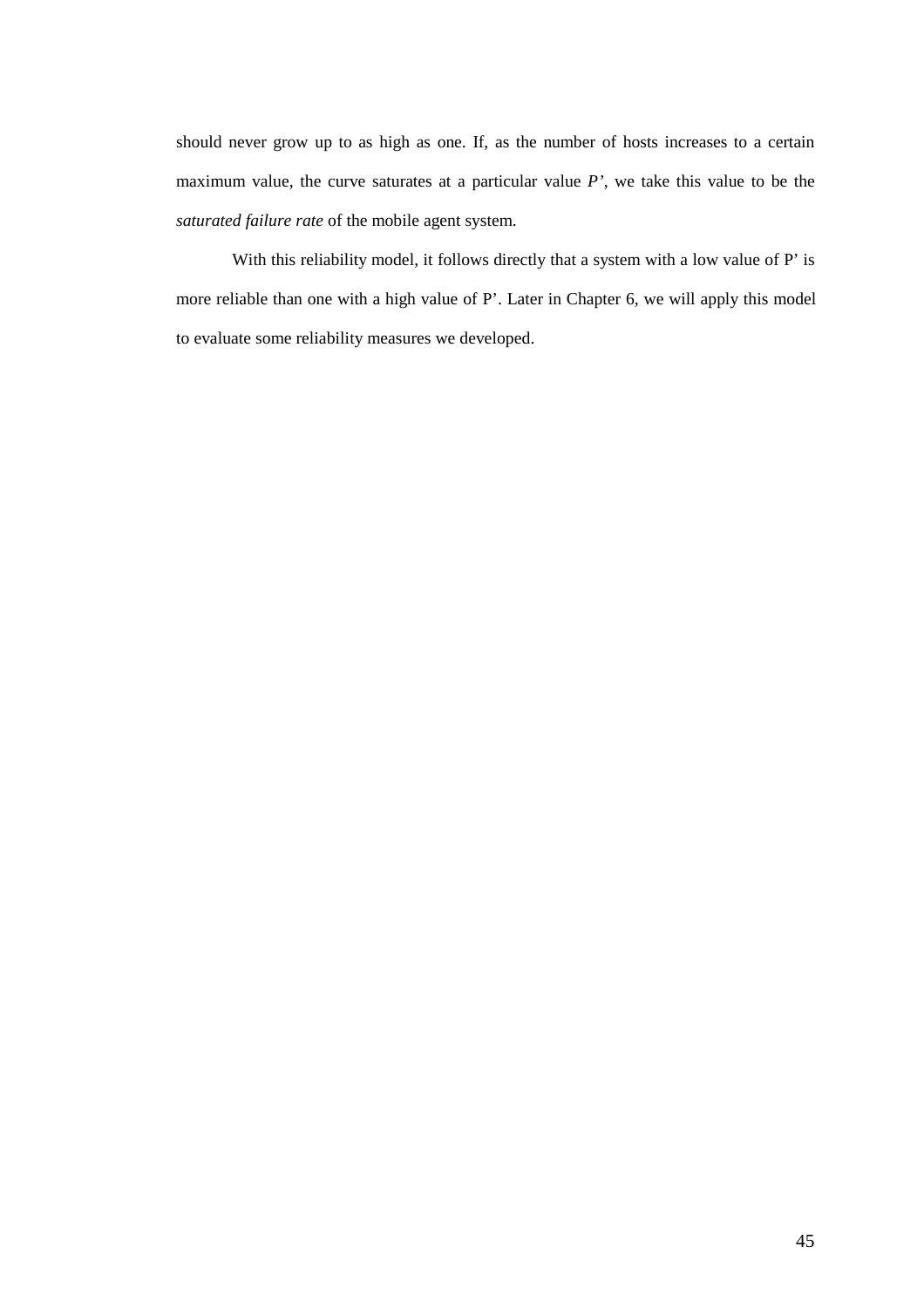# **Chapter 5**

# **The Concordia Mobile Agent Platform**

In Chapters 3 and 4, we discussed the theory side of mobile agents. In this chapter and the next, we will switch to the implementation side of mobile agents. This short chapter describes the Concordia mobile agent platform. It is here to facilitate the discussion of the next chapter, in which a system will be built based on this platform.

 Most details of the Concordia mobile agent platform can be found in [Mit99a]. Instead of paraphrasing everything from the source, in this chapter, we only give a brief overview of the platform, and compare this platform to others like Aglets, highlighting some special features of Concordia.

### **5.1 Overview**

Concordia is a Java-based framework for mobile agent application development. A simplest Concordia system consists of a Java Virtual Machine (JVM), a Concordia server, and at least one mobile agent on a network node.

The Concordia server is a Java based program that runs in the JVM. A mobile agent in the Concordia framework is a Java object managed by the Concordia server. A user can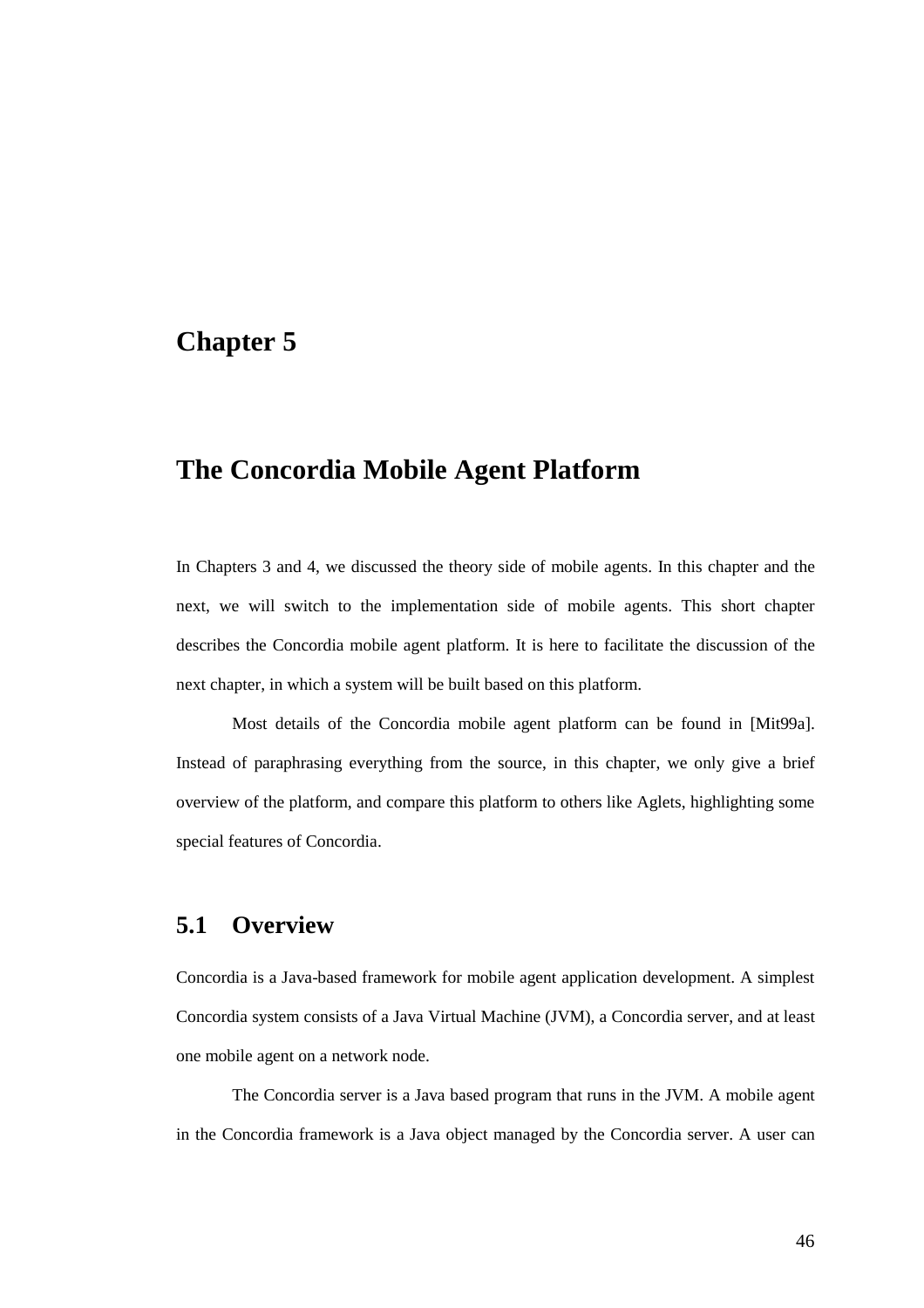create a mobile agent using the Java language and the Concordia Application Programming Interface (Concordia API). The user can program a mobile agent such that the agent moves to different network nodes to perform tasks on different computers. The Concordia server invokes a mobile agent created to perform the tasks programmed by user. If an agent is programmed to move to another network node, the Concordia server suspends the agent and sends it to the destined node.

The Concordia server also listens on a particular network port of the local machine for arrival of incoming mobile agent request. If there is a request from another network node for receiving of an incoming agent, it creates a new agent, copying all the states of the agent, and resumes execution of the agent. After that, the sending Concordia server can erase the copy of the mobile agent on the original host. In this way, the mobile agent *virtually* travels through the network from one server to another, and performs tasks on different hosts.

## **5.2 Special Features**

Compared with other mobile agent framework, Concordia has the following features:

- ?? It is Java-based. The running time of the system may be a little bit slower than those non-Java-based framework such as D'Agents. However, it also enjoys the advantages of Java, such as object-orientation, modularity and code reuse.
- ?? It has a simple application programming interface. Programming an agent in Concordia is a relatively easy task, compared with other Java-based system like Aglets. Basically, a Concordia programmer needs only to define a mobile agent object inheriting from the Agent class provided by the Concordia API. The Concordia handles most of the life cycle services of agents. On the other hand, with Aglets, the programmer must take care of the life cycle of an agent.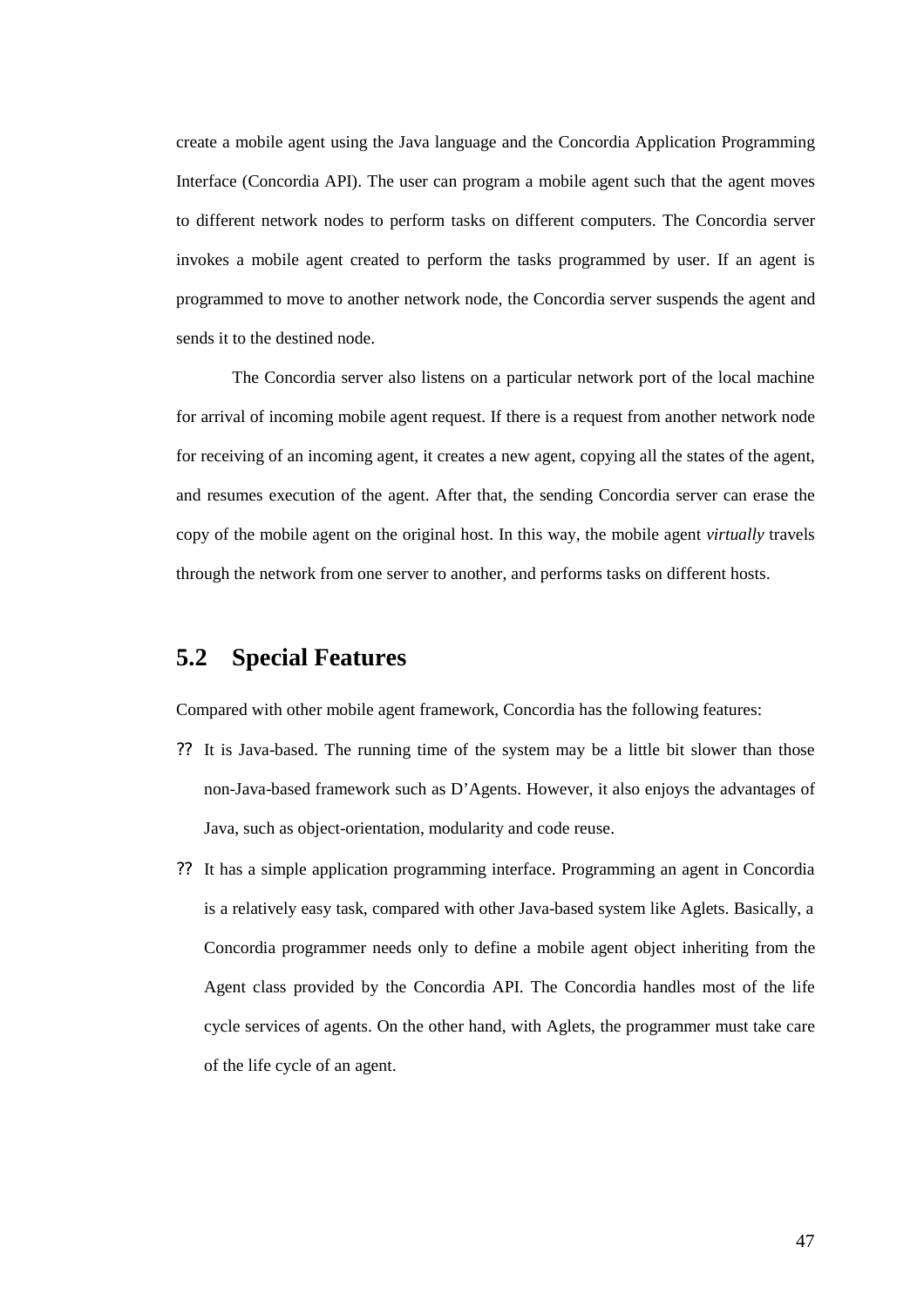- ?? It allows the administrator of the Concordia server to manipulate directly the execution and itinerary of a mobile agent. This is a preferable feature when we need to simulate malicious host actions.
- ?? It does not facilitate direct messaging between mobile agents. It is less powerful than Aglets in this aspect. On the other hand, Aglets support direct message-passing between applications and agents, and between agents and agents
- ?? From our experience with Concordia (evaluation version), to our surprises, it fails frequently. We cannot find out the reasons of failure. Probably, it is due to bugs in the Concordia server program.

The materials presented above are far from being a complete introduction to Concordia. However, for the purpose of the discussion of this thesis, they are most, if not all, the necessary information to proceed forward. In the next chapter, we will discuss SIAS, an electronic commerce application built on top of the Concordia framework.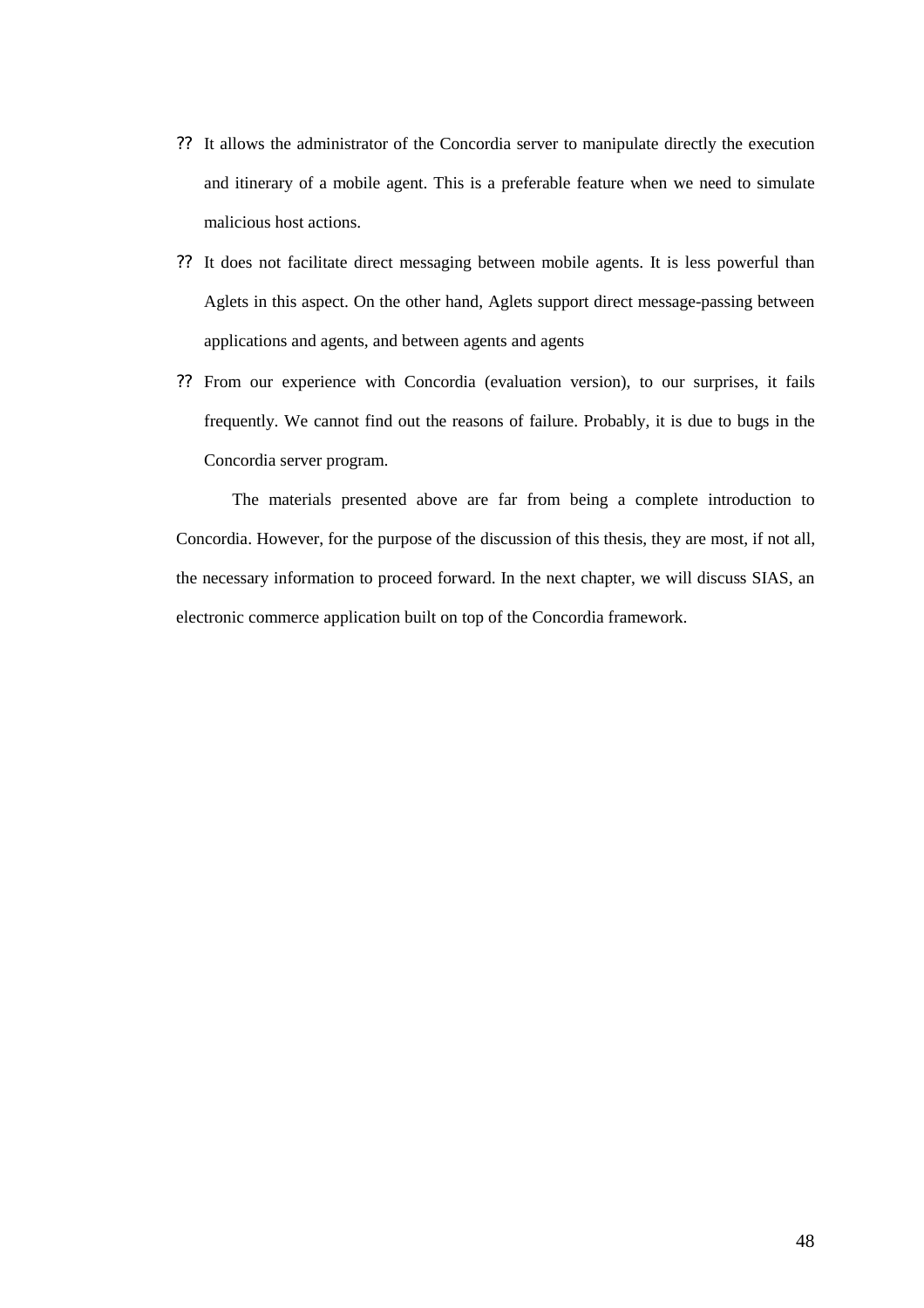## **Chapter 6**

# **SIAS: A Shopping Information Agent System**

This chapter presents *SIAS*, the *Shopping Information Agent System*. It is a web-based mobile agent system that provides users with information of products for sale in an electronic marketplace. Advantages of SIAS are exactly those discussed in Section 3.1, which include such properties as reduction of communication costs and delegation of tasks, which are the intrinsic advantages of a mobile agent system (See Chapter 3). It is written in the Java programming language and on top of the Concordia [Mit99a] application-programming interface (API). The basic design, functionality and implementation of SIAS are described, followed by some elaboration on the security and reliability issues of the system.

## **6.1 What the System Does**

SIAS implements mobile agents to retrieve product information in an *electronic market* for users. An electronic market consists of hosts that sell products on the network. Each seller maintains a database that stores the prices and quantities in stock of different products available at that host.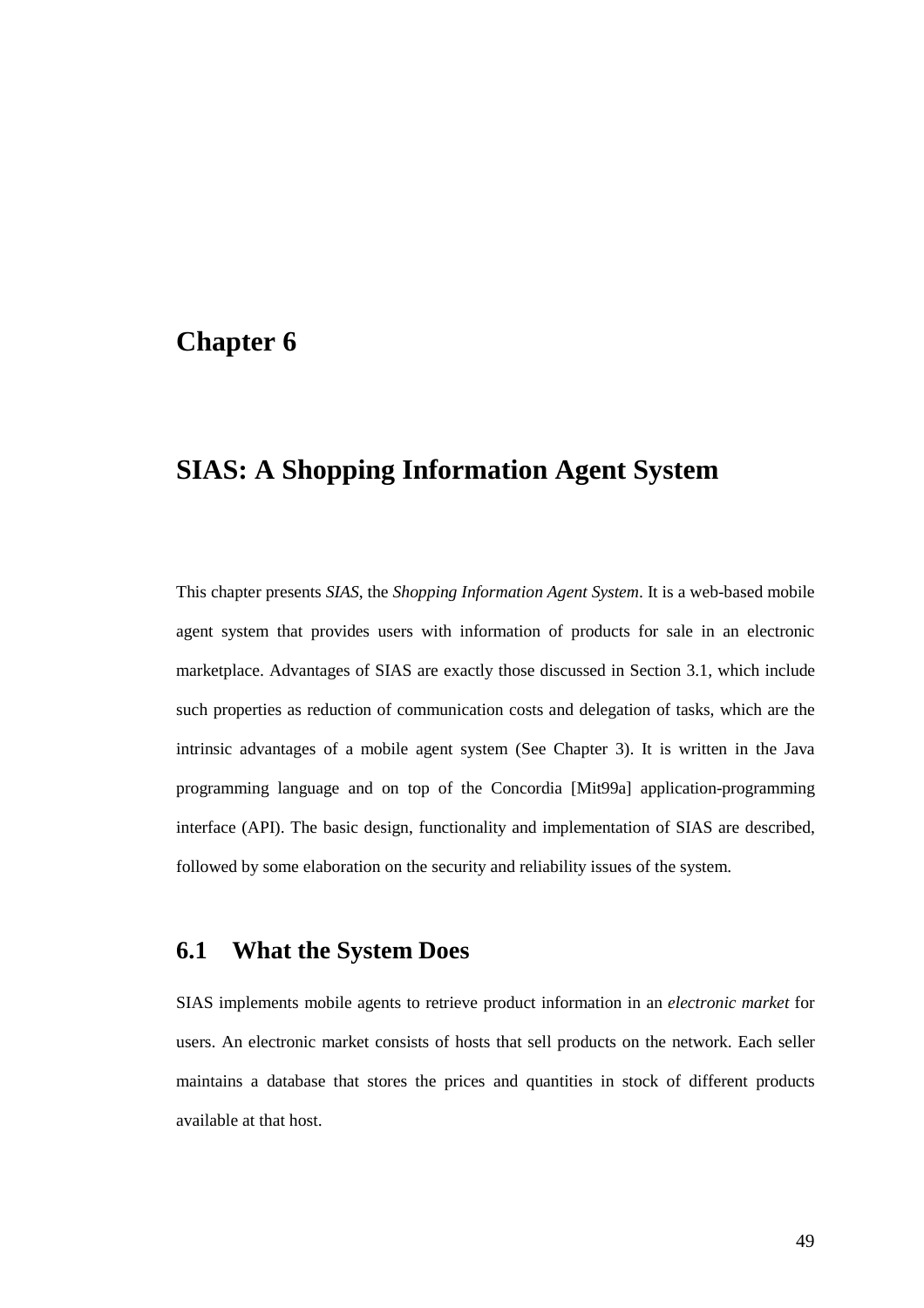SIAS keeps a roster of all hosts in the electronic market and a list of all products available in the market. It allows users to specify a set of products and the corresponding quantities they want to buy from the list. An agent is created for the user who has specified the list of products and quantities. The agent, on behalf of the user, will collect information about availability and price from hosts in the network. The path of the agent is determined before the agent is launched, according to the roster of hosts kept by the system. After the agent visits all hosts specified in its itinerary, it returns to its sender and reports the lowest prices and corresponding sellers. The design of the system is described in details in the next subsection.

## **6.2 System Design**

SIAS is designed using the object-oriented paradigm because the concept of objects is useful to describe agents. There are three main types of objects in the system, namely Agents, Launch Servers and Database Servers. We describe the object details and control flow of the system in this subsection.

### **6.2.1 Object Description**

The three objects are designed as follows:

- ?? The *Agent* object: it keeps a list of product identification numbers (IDs) and a list of the corresponding quantities specified by users. It is responsible to travel around the network and collect product information for users from different hosts.
- ?? The *Launch Server* object: it is responsible for creating agents for users, sending the agents to the network, and receiving the agents when they finish visiting all the hosts specified in their itineraries.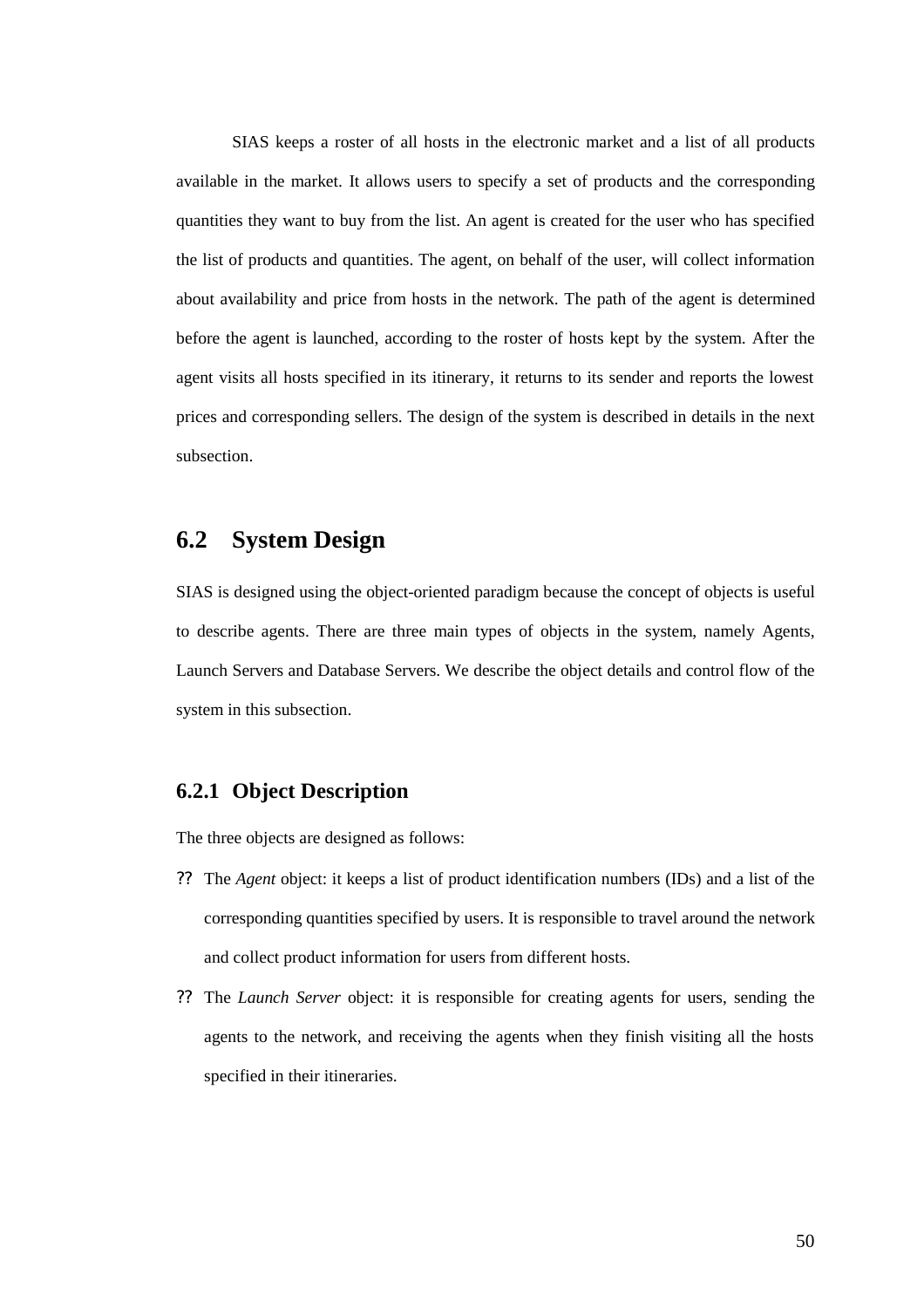?? The *Database Server* object: it stores the information of products available at a particular host, (each host has its own instance of this object) and is responsible for retrieving required information for an agent when it arrives to the host.

Figures 6.1, 6.2 and 6.3 show the details of the objects respectively.

| The Agent :                                                                                                                                                                                                                                                                                                                                                                         |
|-------------------------------------------------------------------------------------------------------------------------------------------------------------------------------------------------------------------------------------------------------------------------------------------------------------------------------------------------------------------------------------|
| attributes:<br>- List of product IDs<br>To store the product IDs inputted by users<br>- List of product quantities<br>To store the quantities of the corresponding products<br>- List of product entries<br>To store the product entries retrieved from the Data<br>Base Server.                                                                                                    |
| methods:<br>- doNothing<br>When arrives at a host, the agent do nothing and<br>then leaves<br>- queryServer<br>When this method is invoked by the Data Base<br>Server, the agent queries the Data Base.<br>- reportCheapest<br>When this method is invoked by the Launch Server,<br>the agent calculates the cheapest purchasing<br>combination and reports the result as a string. |

**Figure 6.1.** Object details of Agent.



**Figure 6.2.** Object details of Launch Server.

| The Data Base Server :                                                                                                                                                          |  |
|---------------------------------------------------------------------------------------------------------------------------------------------------------------------------------|--|
| methods:<br>- handleAgent<br>When an agent arrives at the Data Base Server, the<br>server will invoke a series of methods which may be<br>methods of the incoming agent or not. |  |

**Figure 6.3.** Object details of Database Server.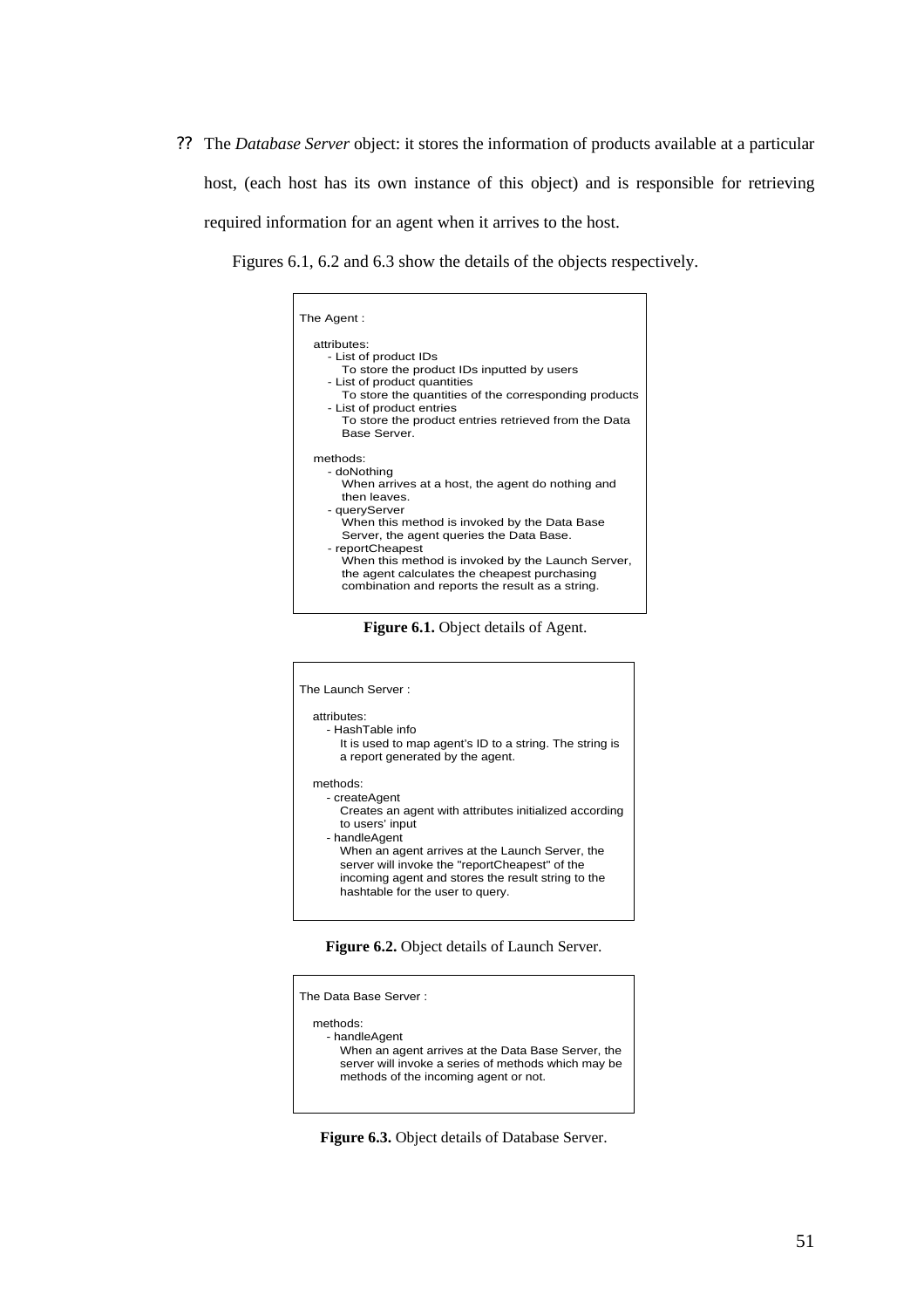

**Figure 6.4**. Control flow of SIAS.

### **6.2.2 Flow Description**

When user makes a request for product information, an Agent is constructed with the product and quantity lists initialized properly by the Launch Server, and the agent will start its tour on the network. Whenever it reaches a host with a Database Server, it stays there, collects information of user-selected products, and then goes to another host. When it has visited all the hosts that are specified in its itinerary, it will calculate the lowest prices, and finally reports to user. The detailed control flow of the system is illustrated in Figure 6.4.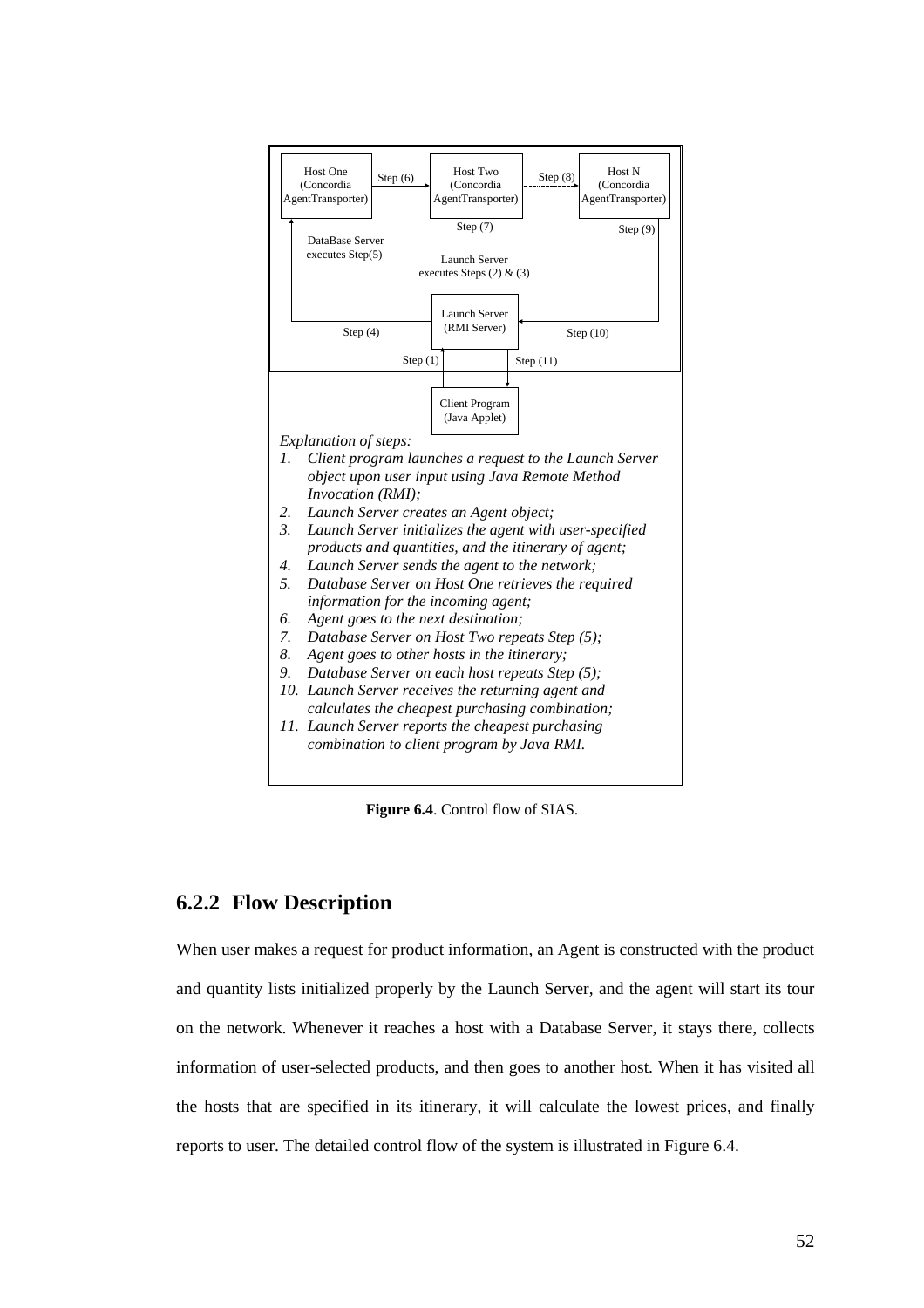### **6.3 Implementation**

SIAS is implemented using the Java programming language with the support of the Concordia API [Mit99a]. The choices of programming language and supporting API, together with some other implementation details, are discussed in this subsection.

#### **6.3.1 Choice of Programming Language**

Java is chosen to be the programming language for implementation of SIAS with two main reasons, apart from its object-orientation and portability features.

- ?? First, most mobile agent APIs currently available, including Concordia and Aglets [IBM99], are built on top of Java.
- ?? Second, Java provides an API that helps us to implement security measures for our system.

### **6.3.2 Choice of Mobile Agent Platform**

The Concordia mobile agent API is chosen, among others like IBM Aglets Software Development Kit (ASDK), because it is simple and easy-to-use. This saves us a lot of time from developing the system. However, communication between agents would be difficult to implement with Concordia, yet it does not affect our choice because there is little communication between agents in SIAS.

Another important point in choosing Concordia is that it allows easy manipulation of execution of agent codes. Therefore, we can simulate a malicious host that does not execute an agent in the intended way easily.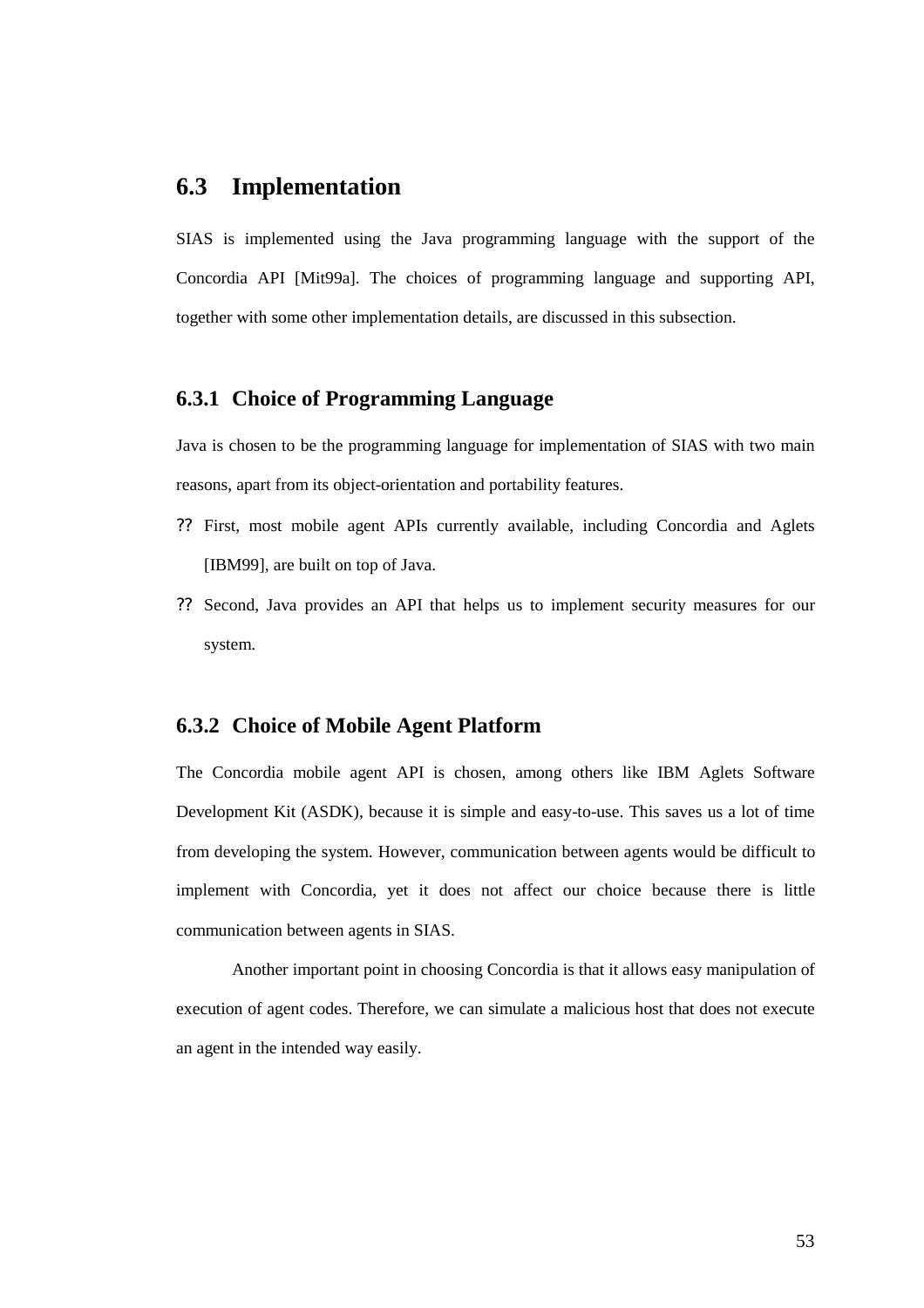### **6.3.3 Other Implementation Details**

Agent objects are instantiated by the Launch Server object. The Launch Server object fills the product list and quantity list of the created agent, determines the itinerary of agent and then sends the agent out to the network.

Referring to Figure 6.4, there is an object on each host called AgentTransporter. This is introduced by the Concordia API, and it is responsible to listen for incoming agents (see Chapter 5). When an agent arrives, the AgentTransporter raises an event signal, and invokes the Database Server or Launch Server to handle the agent. The Database Server use Java Database Connectivity (JDBC) to handle the connectivity between agents and the database that store the product information at each host.

## **6.4 Snapshots**

We have implemented a graphical user interface (GUI) for SIAS. We present some screen shots that demonstrate the use of SIAS in this subsection. Figures 6.5, 6.6 and 6.7 show the start-up page and GUI of SIAS.



**Figure 6.5.** The starting page of SIAS: clicking on the text "Let's Go Shopping" will bring out a login window.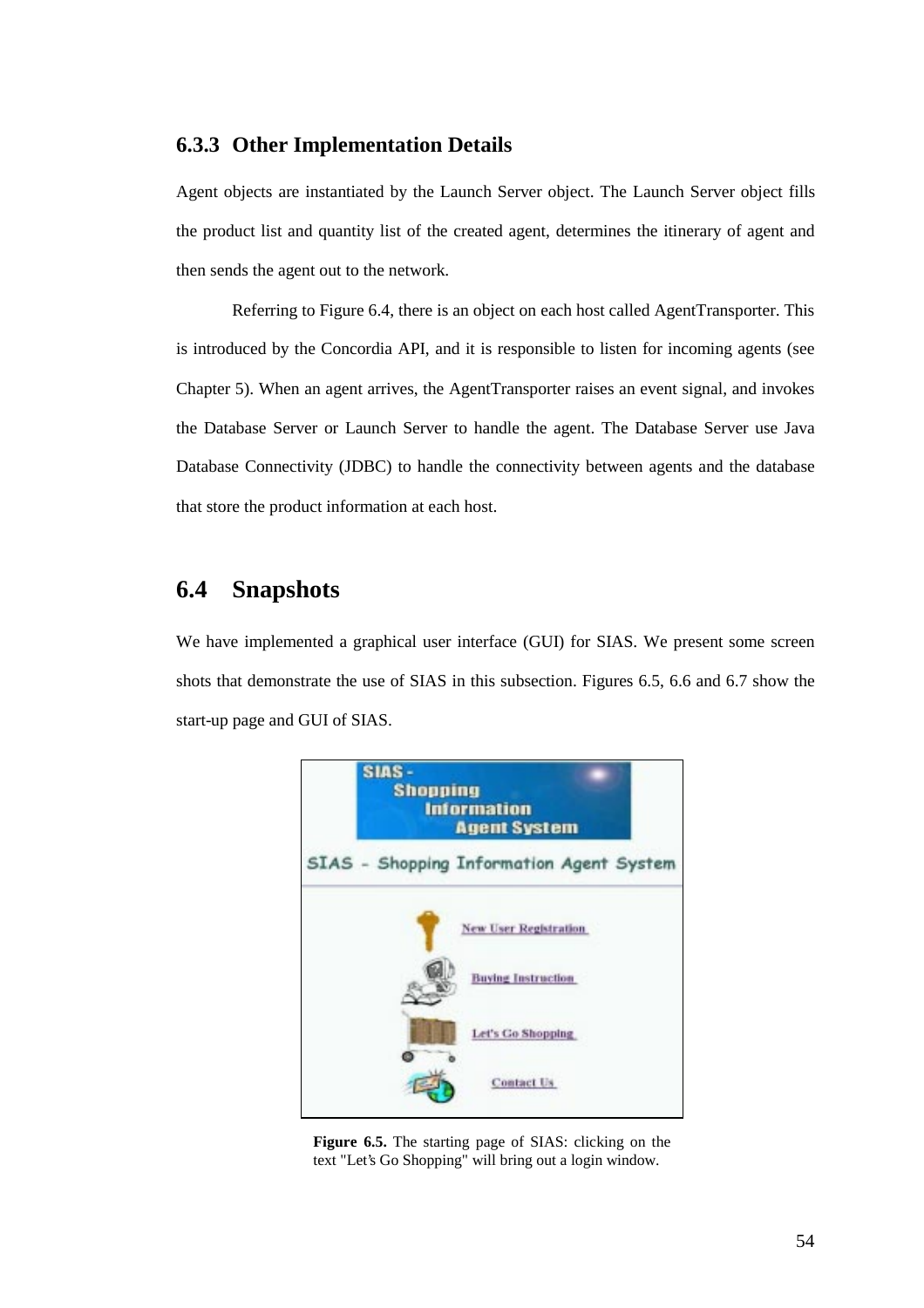

**Figure 6.6.** The login window: SIAS is a passwordprotected system. In order to log into the system, a correct login name and the corresponding password must be given.



**Figure 6.7.** The system starts up, showing the user interface of the system.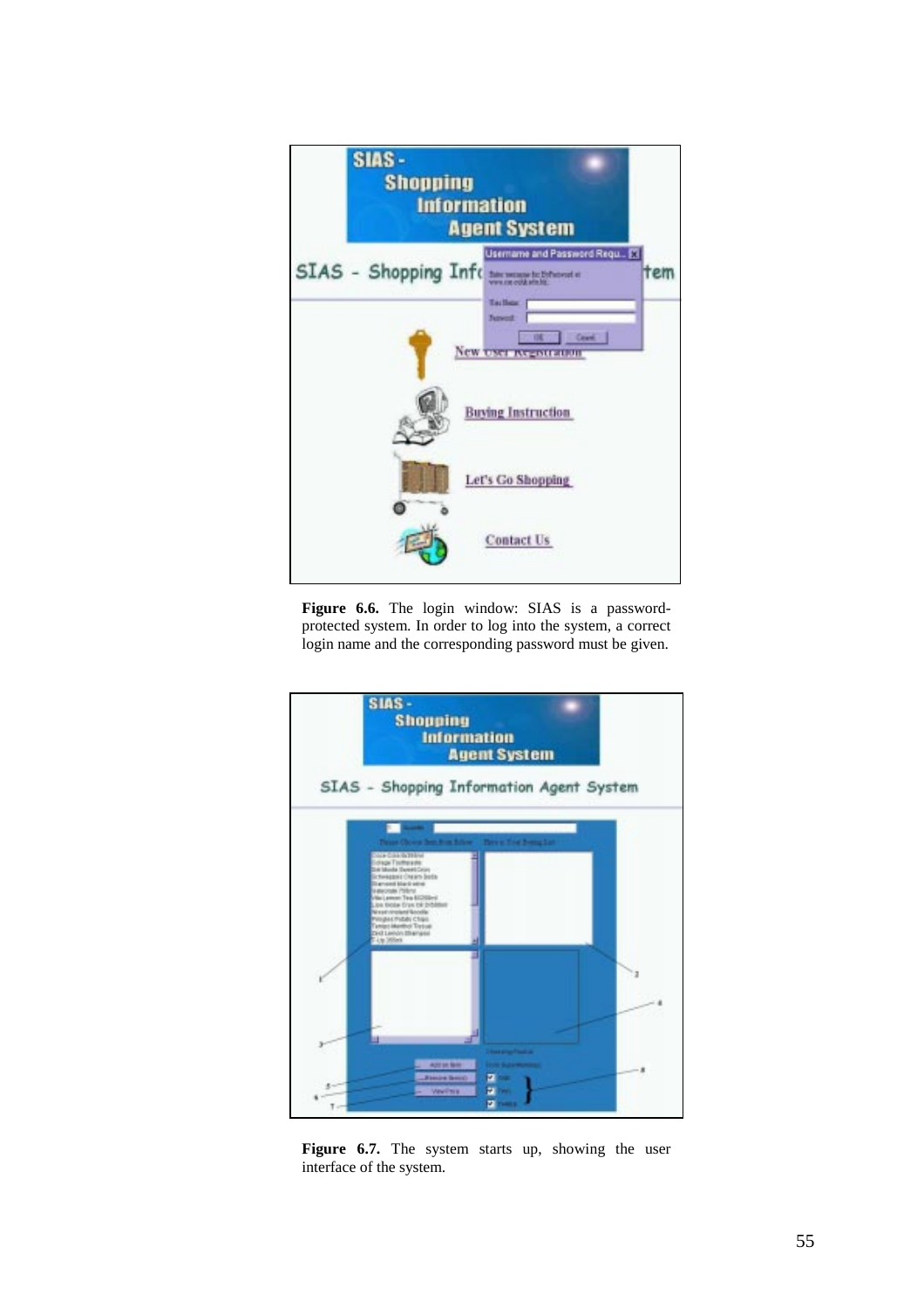The numbered items in Figure 6.7 (the GUI of SIAS) are described here:

- 1. Item List: this list contains a list of all products available in the market. User can choose the products they want from it.
- 2. Buying List: this list contains a list of products that user has chosen.
- 3. Description Text: this text area displays a description of the product, such as the weight and ingredients.
- 4. Photo Displaying Area: this area displays a photo of the selected product.
- 5. Add Item Button: this button is used to add a selected item from Item List to Buying List. Users can also add a selected item to the Buying List by double clicking on the Item List.
- 6. Remove Item Button: this button is used to remove a selected item from the Buying List.
- 7. View Price Button: this button is used to invoke the Launch Server, create an agent, and query the price s of products listed on the Buying List.
- 8. Check Box Group: this group of check boxes allows users to select the stores that users want the agent to visit and query.



Figure 6.8 and Figure 6.9 show a typical run of SIAS.

**Figure 6.8.** User is choosing products.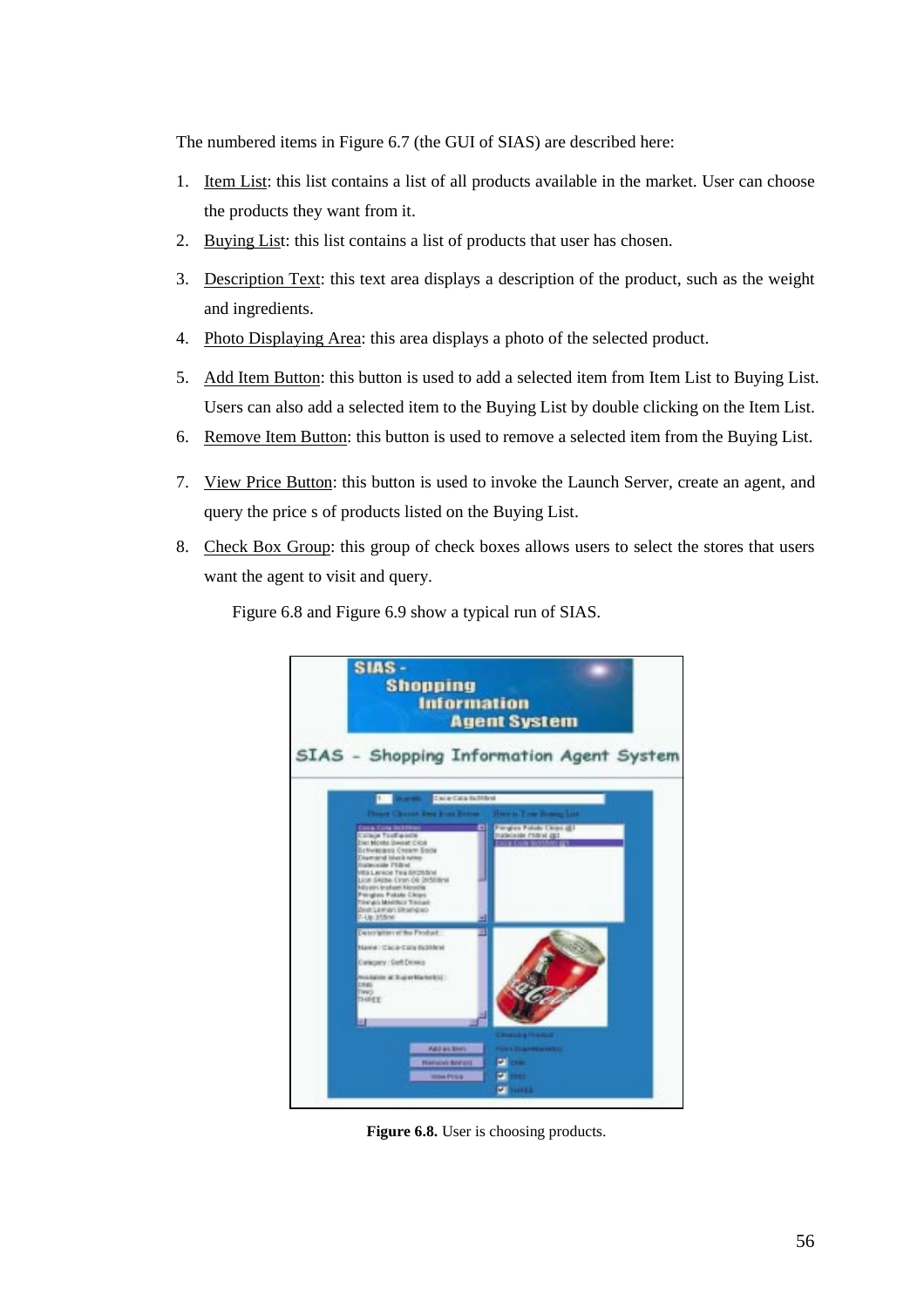|                                              | <b>SIAS-</b><br><b>Shopping</b>                                                                | <b>Information</b><br><b>Agent System</b>   |                     |  |
|----------------------------------------------|------------------------------------------------------------------------------------------------|---------------------------------------------|---------------------|--|
|                                              | SIAS - Shopping Information Agent System                                                       |                                             |                     |  |
| ×,                                           | <b><i>DECIMENT</i></b>                                                                         | Cera-Gda (Kiribra                           | <b>ALCOHOL: UE</b>  |  |
| <b>N Frice Wit tow</b><br><b>EventWarket</b> | calege finally outlet<br>Dal Monte Buset Dros<br><b>Richardson Co. Plannings Br.</b><br>Rental | <b>Price</b><br>ting patien.<br>38.7        | <b>PS Birlst VA</b> |  |
| heud<br><b>bords</b><br>Total = 840.6        | Principles Pobla Chun<br>Saturate T50nm<br><b>Cala Cala ECMAnd</b>                             | \$10.5<br>\$13.3                            |                     |  |
| u                                            | Citous Data Howman<br><b>If It is great brochaster Western</b>                                 |                                             |                     |  |
|                                              | 海區<br>Lanks                                                                                    |                                             |                     |  |
|                                              | <b>AUS an Band</b><br><b>Dara to Banchi</b>                                                    | <b>ALLEY TO BEEN</b><br><b>Construction</b> |                     |  |
|                                              | <b>Mars Price</b>                                                                              | z<br>14123                                  |                     |  |

**Figure 6.9.** The system reports the query result in the Price Window.

The numbered items in the report window in Figure 6.9 is described here:

- 1. Supermarket column: this column displays, for each product, the store that is selling at the lowest price.
- 2. Name column: this column displays the name of each product.
- 3. Quantity column: this column displays the quantity of each product that users have specified.
- 4. Price column: this column displays the price of each product at the quantity specified by user.
- 5. Close Window Button: this button is used to close the report window.

## **6.5 Security Design of SIAS**

SIAS is a web-based system, attacks from the Web to the system are likely, and security is an important issue of the system design. Moreover, system security is of crucial importance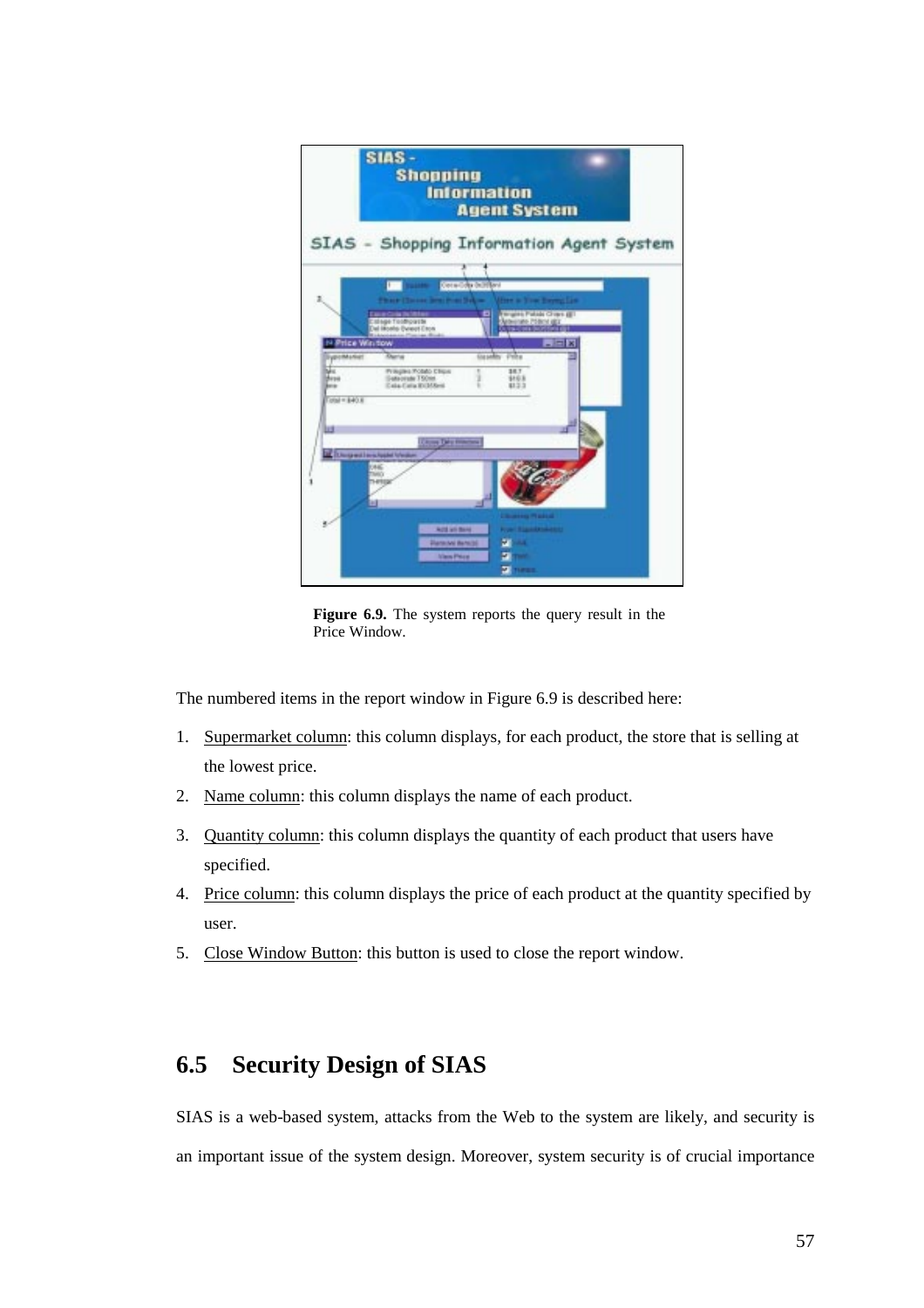to applications in an electronic marketplace, where money transaction is concerned. This section describes the security challenges of SIAS, and presents a simple but original approach to solve the problems.

SIAS is a mobile agent system, and is therefore subject to all kinds of attacks described in Chapter 3. Both host security and agent security would be issues of SIAS. However, since we have built SIAS using the Java programming language, which provides strong security mechanisms to protect hosts against malicious programs or agents through the use of Java Virtual Machine (JVM) and sandbox, the host security problem is very much simplified and solved. On the other hand, agent security needs much more concerns. In what follows, only agent security of SIAS against malicious hosts would be discussed.

### **6.5.1 Security Problems of SIAS**

We start our discussion by giving a set of security requirements for SIAS. There are three primary requirements:

- 1. *Integrity*: the query results reported by an agent must truly represent the market prices of the products and at the quantities specified by the user.
- 2. *Confidentiality*: information collected from a store by an agent should not be revealed to other hosts or agents.
- 3. *Authenticity*: an agent must visit and collect information truly from the list of stores specified by users.

Without special design, all these requirements can be violated by actions of a malicious host. There are four possible types of such attacks to agents that can compromise the security of the system, namely modification of the query products of an agent, modification of the query quantities of an agent, spying out and modification of query results, and modification of the itinerary of the agent.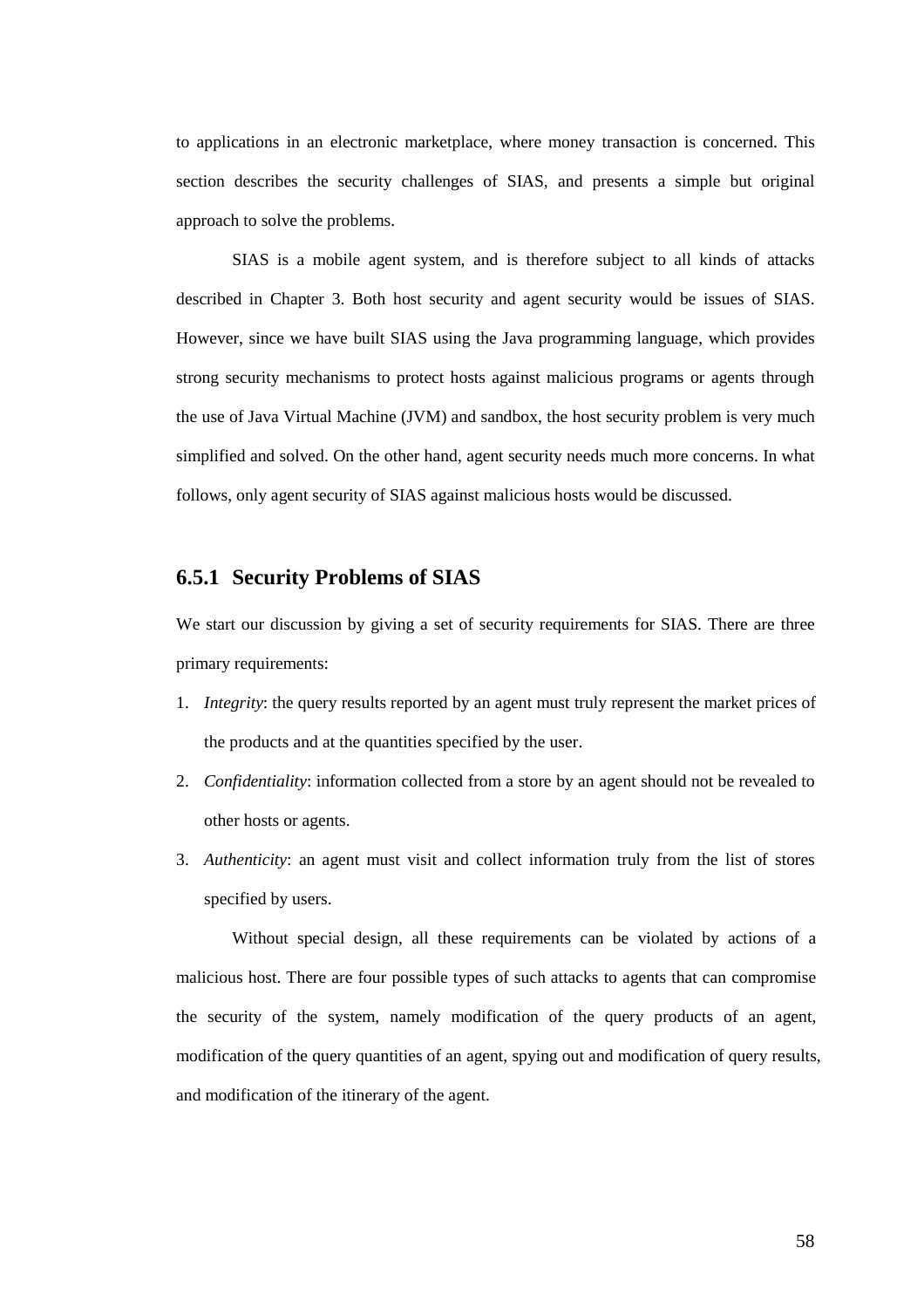#### ?? **Modification of query products**

The list of products specified by user is stored as the product ID list attribute of an Agent object, in plain text form. When an agent goes to a malicious host, the malicious host can change the product list the agent wants to query. When the agent later go to another host, the later host will respond to the changed products of query and report wrong information. This violates the integrity of the queries.

#### ?? **Modification of query quantities**

Similar to the modification of query products, when an agent goes to a malicious host, the malicious host can change the quantities of products the agent want to query, which is simply in plain text form. When the agent goes to another host, the later host will respond to the modified quantities of query, and report wrong information. This also violates the integrity of queries.

#### ?? **Spying out and modification of query results**

Agents carry query results also in plain text form. Therefore, when an agent goes to a malicious host, the malicious host can spy out and modify the results that the agent has collected from previous hosts in such a way that the changed results would favor the malicious host itself. For example, a malicious host may raise the prices quoted by other hosts, to convince the user that it is selling at the lowest price, which is not true. This violates the confidentiality and integrity of query results

#### ?? **Modification of itinerary of an agent**

The itinerary of an agent is accessible to hosts that have control over the Concordia platform where the agent lands and executes. When an agent goes to a malicious host, the malicious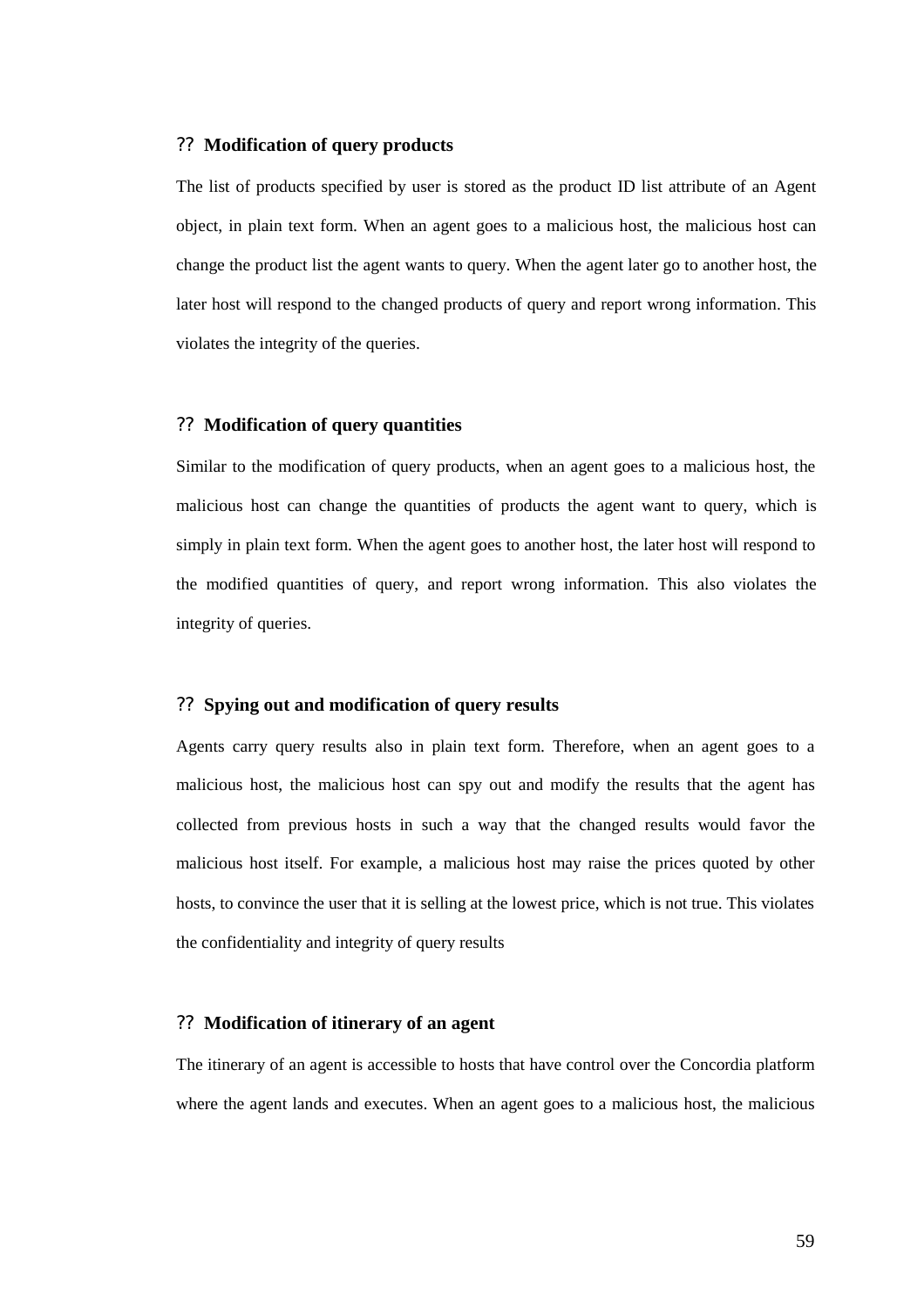host can modify the path of the mobile agent so that the agent will go to a host not specified by user. This violates the authenticity requirement of the system.

The above attacks are only a subset of possible attacks. There are other attacks such as replaying of query results and masquerading of hosts. However, these attacks are more complex, and require more efforts for both attack and defense. For the time being, we consider the four simple attacks only.

#### **6.5.2 Our Solutions to the Problems**

Having figured out the four system vulnerabilities described above, we have to implement mechanisms to protect our systems against exploitation of these vulnerabilities. As stated in Chapter3, there is currently no good solution to mobile agent security in general. Therefore, we have to devise our own mechanisms to defend against possible attacks.

We develop a simple approach to protect agents in SIAS against attacks from malicious host, based on protected agent states (see Chapter 3). It is actually a hybrid approach of the solutions, i.e., *establishing a closed network, agent tampering prevention and agent tampering detection*, discussed in Chapter 3.

?? *Closed network*: we introduce a new object, namely key server or KeyServer, into our system, which provides a public key infrastructure for agents and hosts in the system. Each agent or host should have a public key certificate registered to the key server for encryption or decryption purposes later on. The Launch Server generates a pair of keys for each agent created, and registers the public key of the agent with a unique agent identification number to the key server at run-time. On the other hand, each host must identify itself and register its public key to the key server before, by such means as a formal paper writing. This in effect establishes a closed set of hosts registered and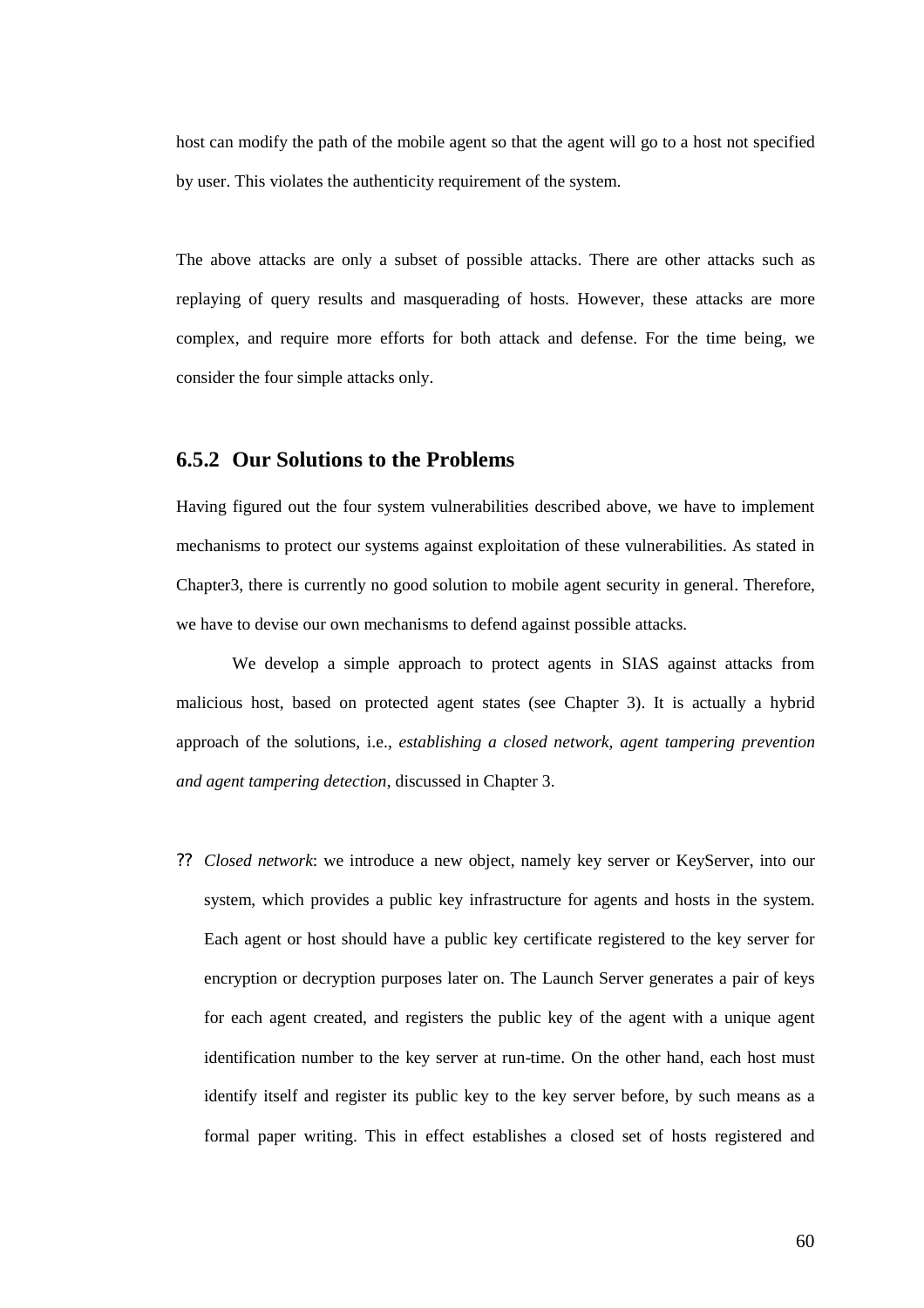known to the key server. Agents are then confined to travel among a closed network form by these hosts.

?? *Agent tampering prevention*: to protect query integrity, an agent can digitally sign its list of products and quantities using its private key, before it is launched. A host receiving the agent should verify the product and quantity lists with the signatures. Since only the Launch Server possess the private key for the agent, malicious hosts would not be able to fake the signature of the product and quantity lists.

Moreover, each host should encrypt the query results returned to the agent with the public key of the agent. Therefore, only the Launch Server can decrypt the query result, and confidentiality of query results is achieved. Furthermore, each host should digitally sign the query result it provides to the agent to ensure integrity and authenticity of the query result returned.

?? *Agent tampering detection*: the itinerary of an agent is an variable hidden by the Concordia system and normally not accessible. However, hosts can actually have access to the itinerary of an incoming agent by controlling the execution of the Concordia agent transporter. A malicious host would be able to change the itinerary of the agent. As before, the straightforward method of protecting the itinerary is to encrypt it. However, this requires modification of the agent transporter of Concordia, which is not desirable to us.

We work around the problem by making the itinerary of an explicit attribute of an agent. When an agent arrives at a host, the host should read the itinerary of the agent, and encrypt the itinerary using its own private key to form encrypted itinerary  $EI_1$ . Then when the agent arrives at a second host, the second host should encrypt, with its own private key,  $EI_1$  concatenated with the itinerary it reads from the agent. This keeps on to form a chain of encrypted itineraries. When the agent returns to the Launch Server, the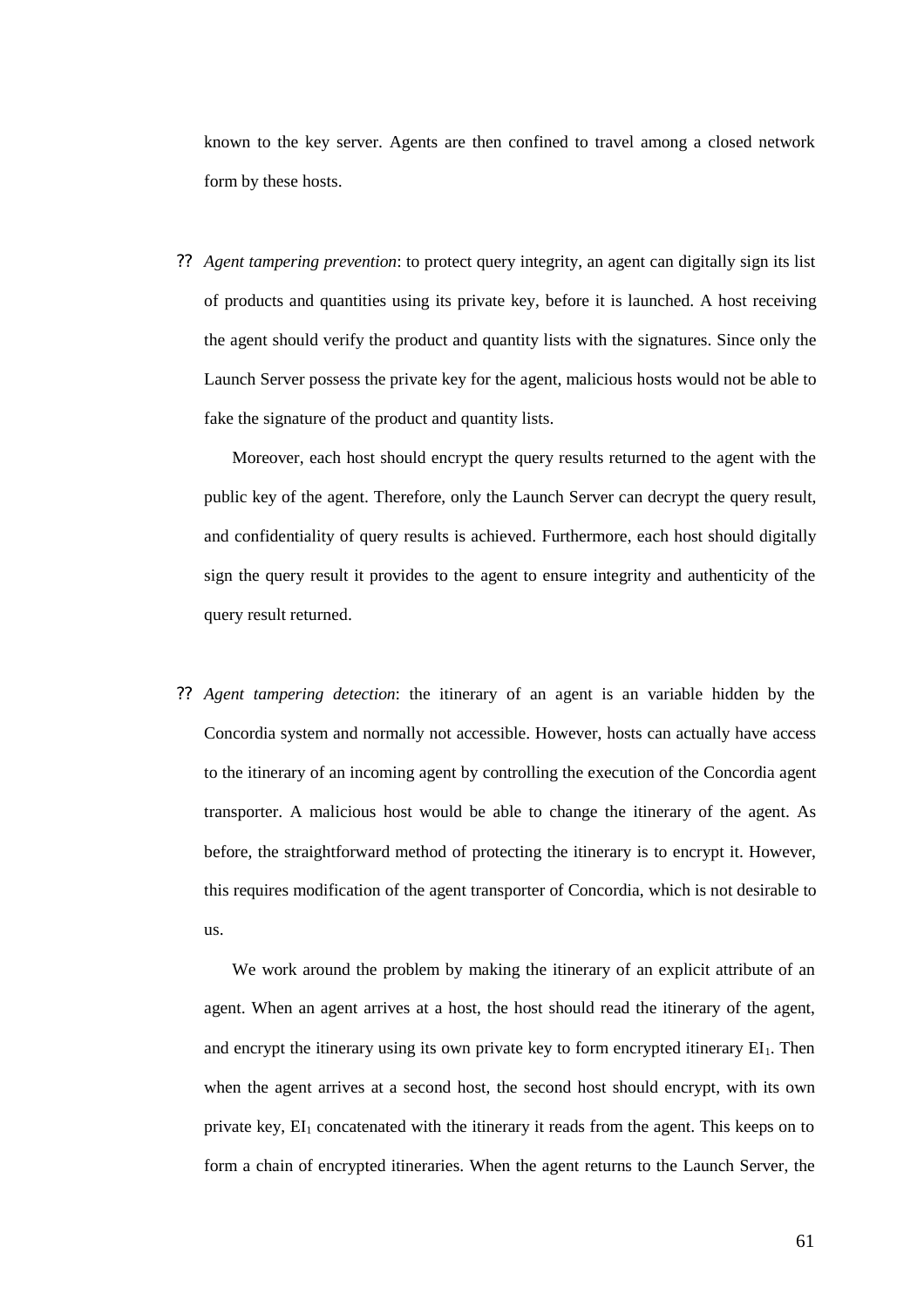Launch Server will decrypt the chain of encrypted itineraries using the public keys of the hosts to check the consistency of all itineraries and check with a copy of the original itinerary it saves before launching the agent. If a malicious host ever changes the itinerary of the agent, it is likely to be reflected in the encrypted itinerary chain and detected finally.

 Figure 6.10 illustrates the changes introduced to SIAS for the security solutions described above, and Figure 6.11 illustrates the control flow of security-enhanced SIAS. Note that the encryption algorithm chosen is the most common RSA algorithm [RSA78].

| {Product ID list} <i>changed to:</i><br>Ι.                                                                                                     |  |  |  |
|------------------------------------------------------------------------------------------------------------------------------------------------|--|--|--|
| {Product ID list} $\cdot$ sig <sub>A</sub> ({Product ID list})}                                                                                |  |  |  |
| П.<br>{Product Quantity list} <i>changed to:</i>                                                                                               |  |  |  |
| {Product Quantity list} $\text{sig}_A(\{\text{Product Quantity list}\})$                                                                       |  |  |  |
| III. {Query result} <i>changed to:</i>                                                                                                         |  |  |  |
| $D_A({\text{Query result}}) \cdot \text{sig}_{H}({\text{Query result}}))$                                                                      |  |  |  |
|                                                                                                                                                |  |  |  |
| IV. New attribute (chain of encrypted itineraries):                                                                                            |  |  |  |
| $E_{HN}(E_{HN-1})(E_{H2}(E_{H1}(Itinerary at Host 1)) \cdot Itinerary at Host 2) \cdot $<br>Itinerary at Host $N-1$ ) •Itinerary at Host $N$ ) |  |  |  |
|                                                                                                                                                |  |  |  |
| Key                                                                                                                                            |  |  |  |
| A: agent;                                                                                                                                      |  |  |  |
| H: host:                                                                                                                                       |  |  |  |
| $H(k)$ : k-th host visited by the agent;                                                                                                       |  |  |  |
| $sigX(Y)$ : digital signature of Y using the private key of X;                                                                                 |  |  |  |
| $E_X(Y)$ : the ciphertext of Y encrypted by the private key of X;<br>$D_X(Y)$ : ciphertext of Y encrypted by the public key of X.              |  |  |  |
|                                                                                                                                                |  |  |  |

Figure 6.10. Changes introduced to secure SIAS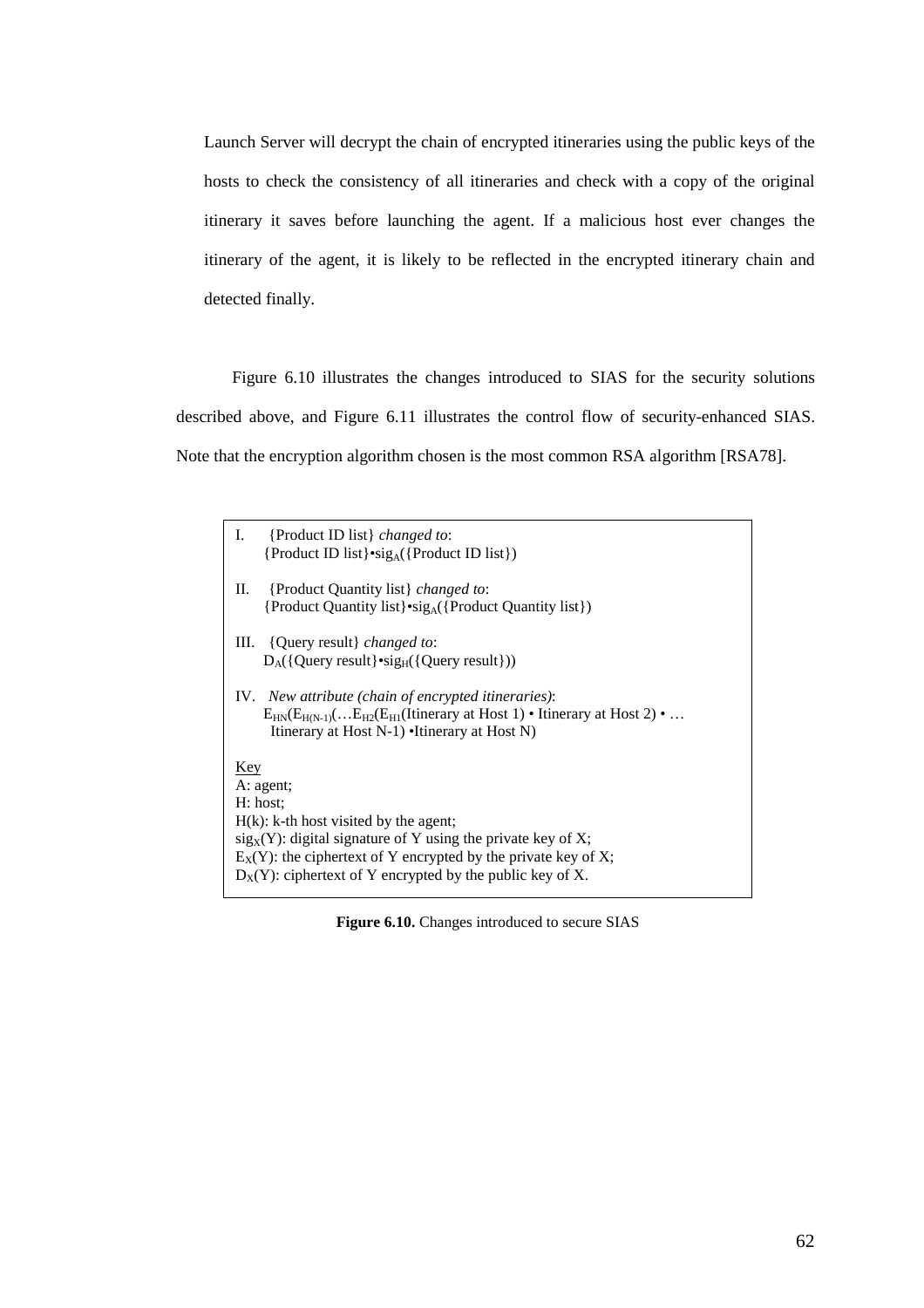

Figure 6.11. Control flow of security-enhanced SIAS.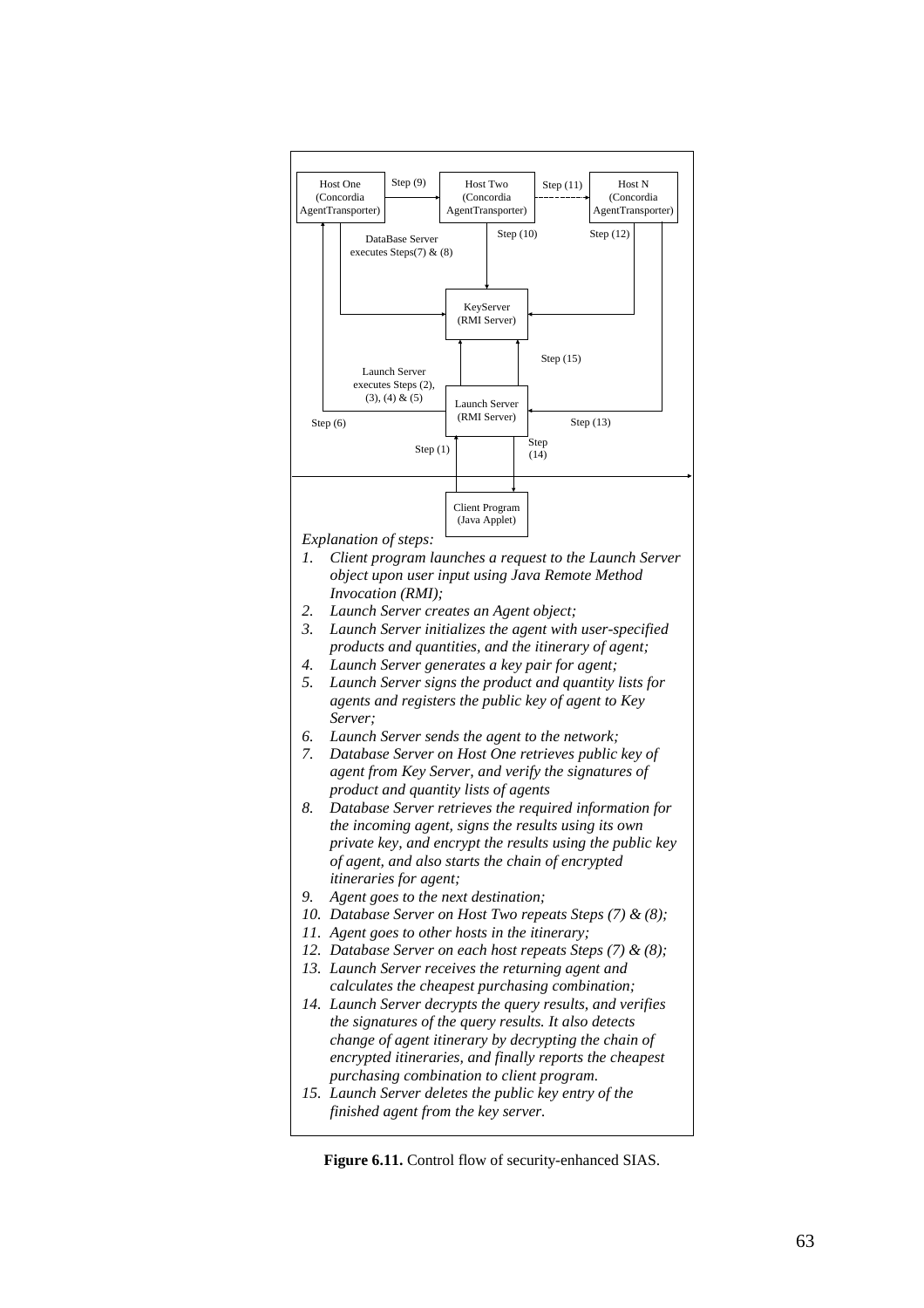## **6.5.3 Evaluation of the Secure SIAS**

In this subsection, we evaluate the security design we implemented in previous subsection. There are two aspects to evaluate. First, we analyze the security provided to SIAS by the additional measures. Then, we measure the performance overhead introduced to the system by such measures, according to different sizes of query carried by an agent, and also to different number of hosts in the system.

#### **6.5.3.1 Security Analysis**

The security of the additional measures lies mainly on the introduction of a key server that facilitates the use of public key cryptography. Assuming the key server and the communication channel with the it are secure enough, which can be justified by the popularity of Kerberos [MIT99b] and Secure Socket Layer [FKK96], the closed network we want can be built effectively.

Furthermore, if the keys of agents are managed properly, the prevention of modification of the signed product and quantity lists of an agent by a malicious host is supported by the security of the RSA encryption algorithm, of which the difficulty to break is equivalent to the factoring problem. The time complexity for breaking the system depends on the length of the key in number of bits. The longer the key is, the more secure would be the system. In our implementation, we have chosen a key length of 128 bits. This would be sufficiently secure for domestic purpose.

Similarly, a malicious host would understand or modify the encrypted query results collected by an agent from another host at the same complexity. Therefore, integrity of queries, and confidentiality and integrity of query results, as described in Section 4, can be achieved by prevention of tampering.

For the detection of modification to itinerary of an agent by a malicious host, suppose there is only a single malicious host, out of N hosts, that wants to modify the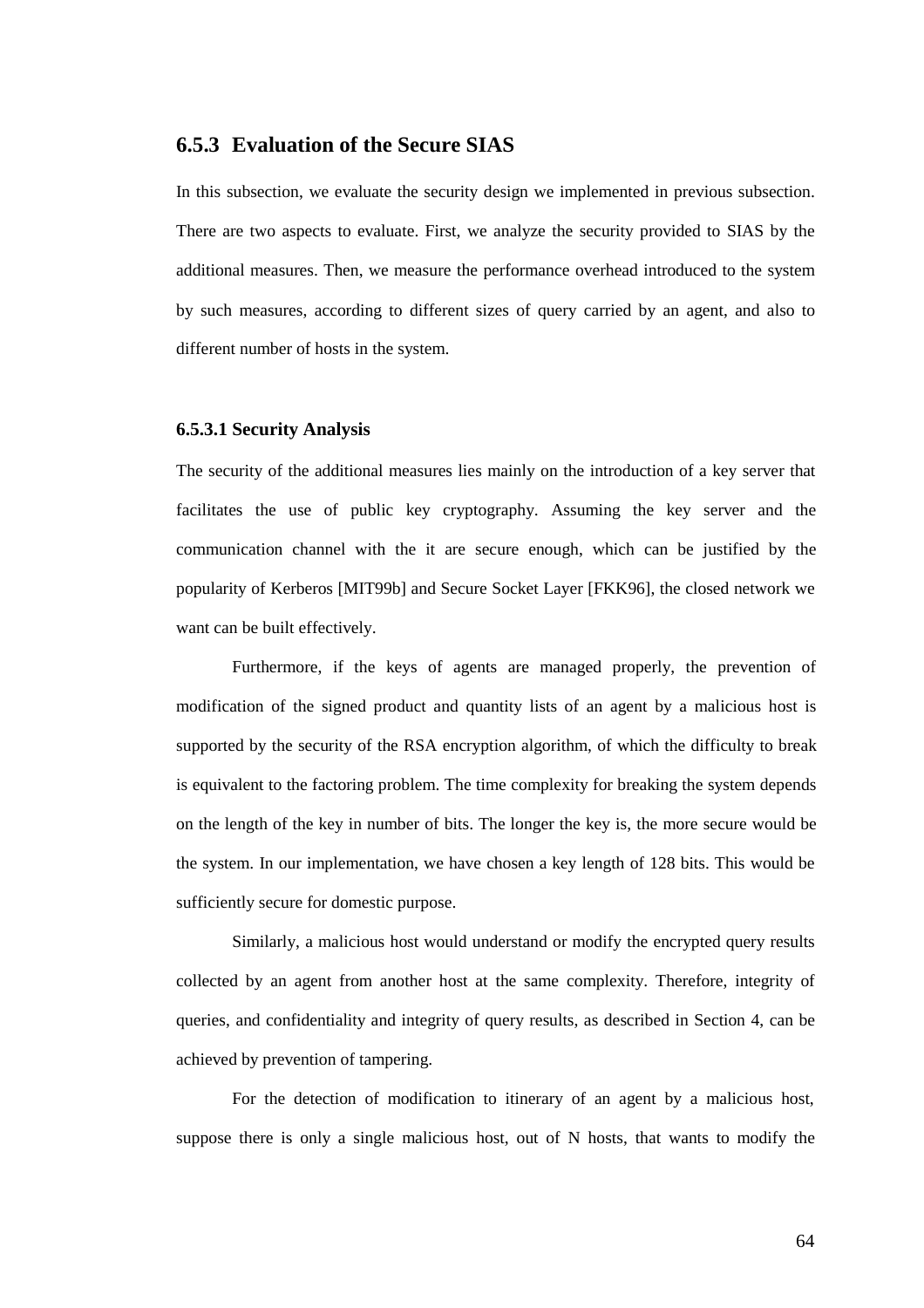itinerary of an agent. Since the encrypted itineraries are chained together, with one encapsulating another, the malicious host would need to fake all the (N-1) encrypted itineraries from other hosts to avoid being detected, which would be too complex to an ordinary attacker. Therefore, the itinerary of the agent can be assured, and authenticity achieved.

However, as mentioned in Chapter 3, there do exist other attacks that we have not considered completely, such as replaying attacks, timing attacks, and repeated cipher-text attacks. Protection against these attacks would be a direction for future work on SIAS.

#### **6.5.3.2 Performance Vs Query Size**

We have tested the times for SIAS to launch a single agent before and after implementation of the security mechanisms described in Section 4. Round trip times (RTTs) required for an agent to travel around an electronic market, consisting of three hosts, are measured under different situations. Queries of different sizes (number of product items) have been tested. RTTs measured are plotted against the query sizes in Figure 6.12.

Figure 6.12(a) shows the results for the SIAS implementation without security measure implemented. The RTT increases very slightly with the size of query. The overhead introduced by each additional item in average is only about  $250/6 = 41.7$  milliseconds. This can be explained by the small change in delay of database query with different query sizes.

On the other hand, Figure 6.12(b) shows that for the security-enhanced SIAS, the RTT increases very fast and linearly with the size of query. The overhead introduced by each additional item of query is about 250 milliseconds, which is about six times the overhead of the system without security measure. This can be explained by the extensive use of the RSA algorithm to encrypt and decrypt each item, which is time consuming, especially when the key is long. However, a longer key gives stronger protection to the system. Therefore, we see a trade-off between performance and security for SIAS.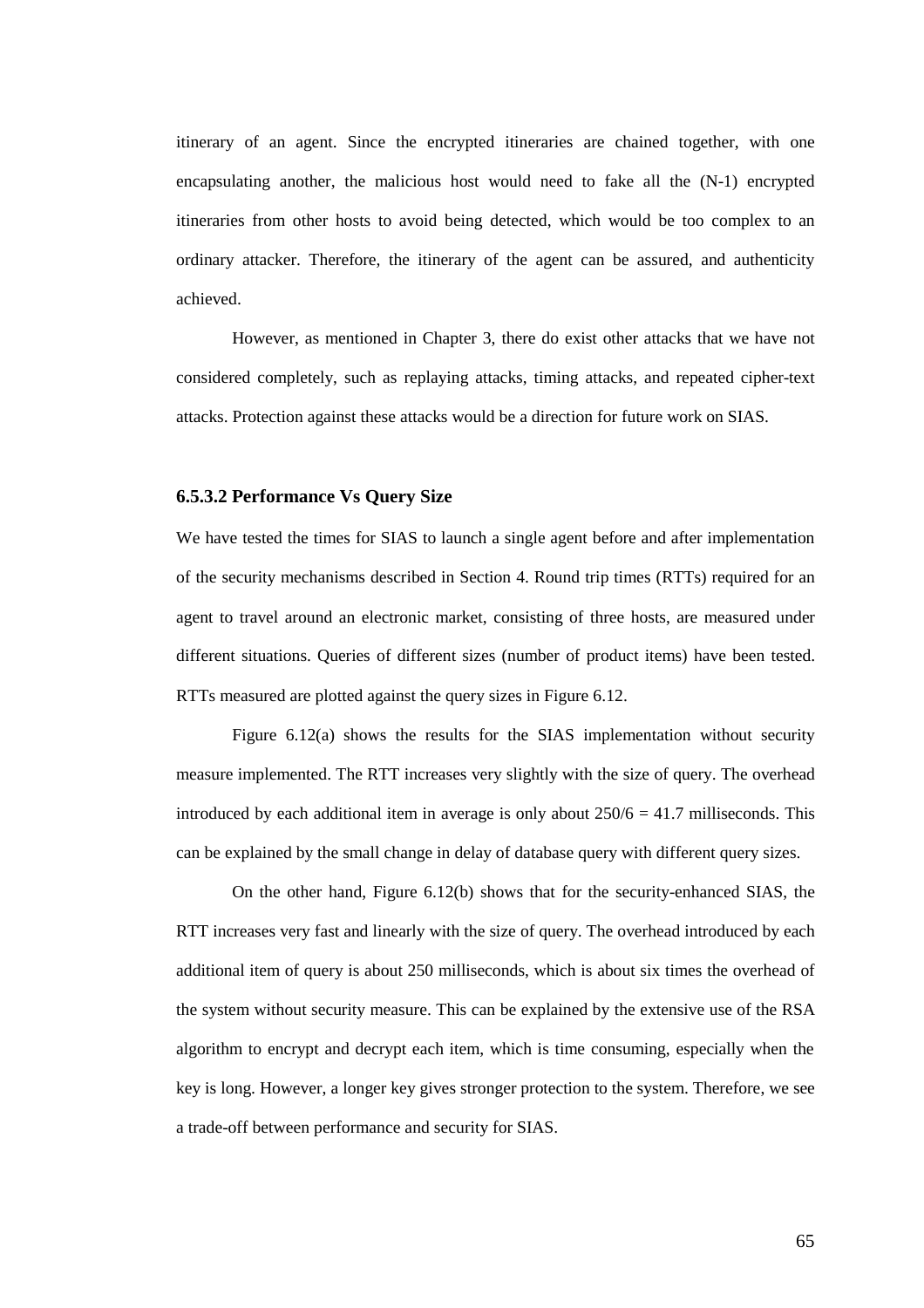In addition to measuring the performance overhead introduced by the security measures, we also simulate malicious hosts trying to modify the product list and itinerary of an agent in SIAS, and measure the overheads introduced by the actions of malicious hosts.



**Figure 6.12.** Round trip time measurements for an agent in SIAS with different configurations.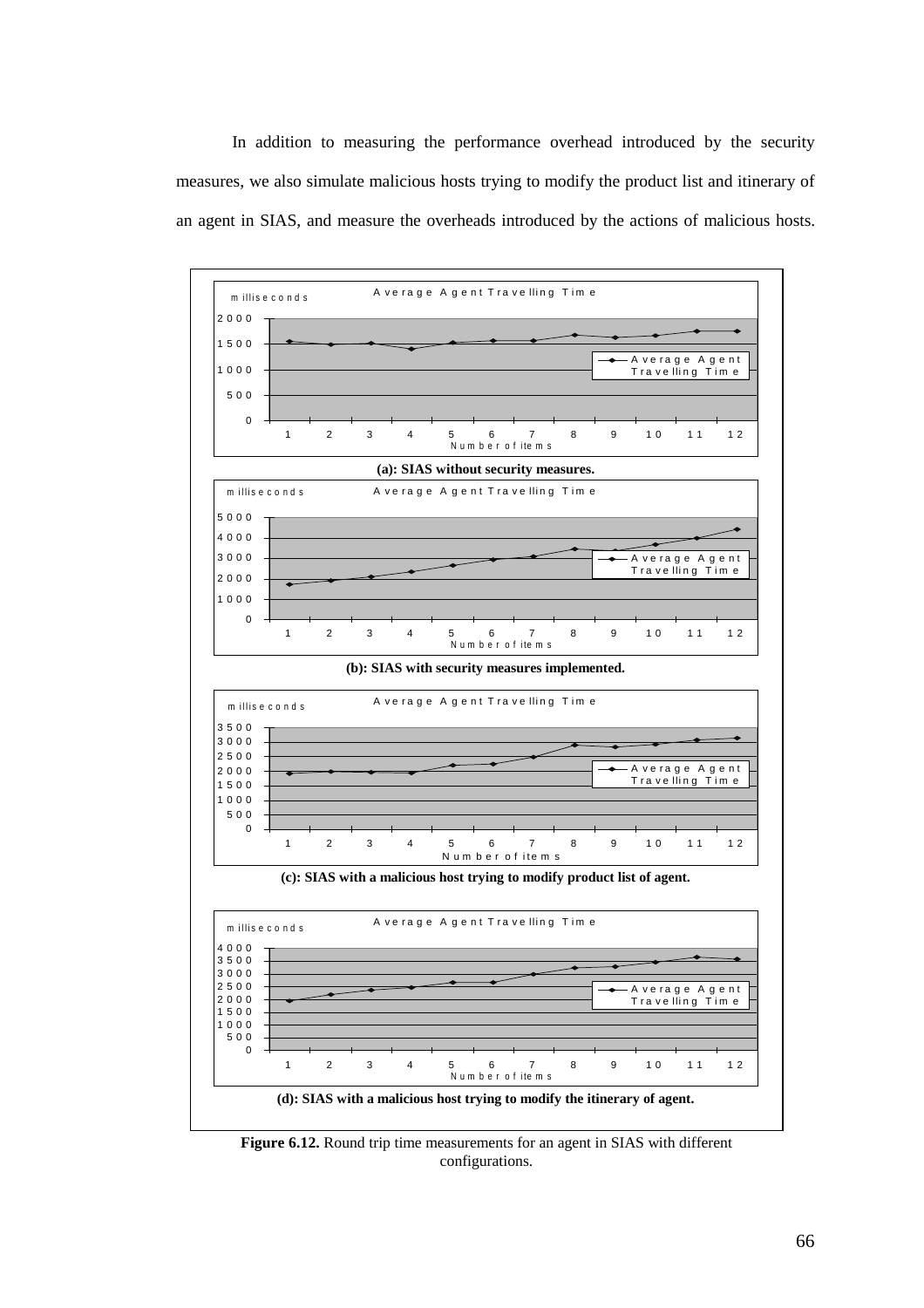The results are reported in Figures 6.12(c) and 6.12(d).

 Both graphs show that an agent takes more time to travel around when there is attack from malicious host, compared with the measurements in Figure 6.12(a). The RTTs in (d) is slightly larger than those in (c) in general, because agent itinerary is actually an internal property of an agent, and it takes the malicious host extra time to access the itinerary. The delays of agents by malicious hosts suggest that the agent round trip time may also be used as a measure for tampering detection.

#### **6.5.3.3 Performance Vs Number of Hosts**

To evaluate the performance of SIAS against the scale of the system, the times required for an agent to travel around an electronic market of different number of hosts, with and without security enforcement, are measured respectively. Queries of different sizes (number of product items) have been tested. The results are plotted in Figures 6.13(a) (without security) and 6.13(b) (with security).

 Results show that, the RTT for an agent to travel in SIAS changes more or less linearly over the number of hosts in the system. This is due to the additional time to travel an additional host, and the overhead for each additional host is more or less the same. Moreover, the RTT is also linearly increasing as the number of products of the query increases. This can be explained by the increases in number of database transactions and time to transport an agent.

As an alternative to traditional client/server system, it is interesting to compare the performance of a mobile agent system with an equivalent system deploying client/servers. However, we have not built a client/server equivalent for SIAS, though it is an easy task. This is because we are running SIAS on a network of SUN Sparc machines all connected high speeds. In this case, it is obvious that a simple RPC equivalent can run much faster than SIAS, because the comparatively time-consuming agent interpretation and execution by the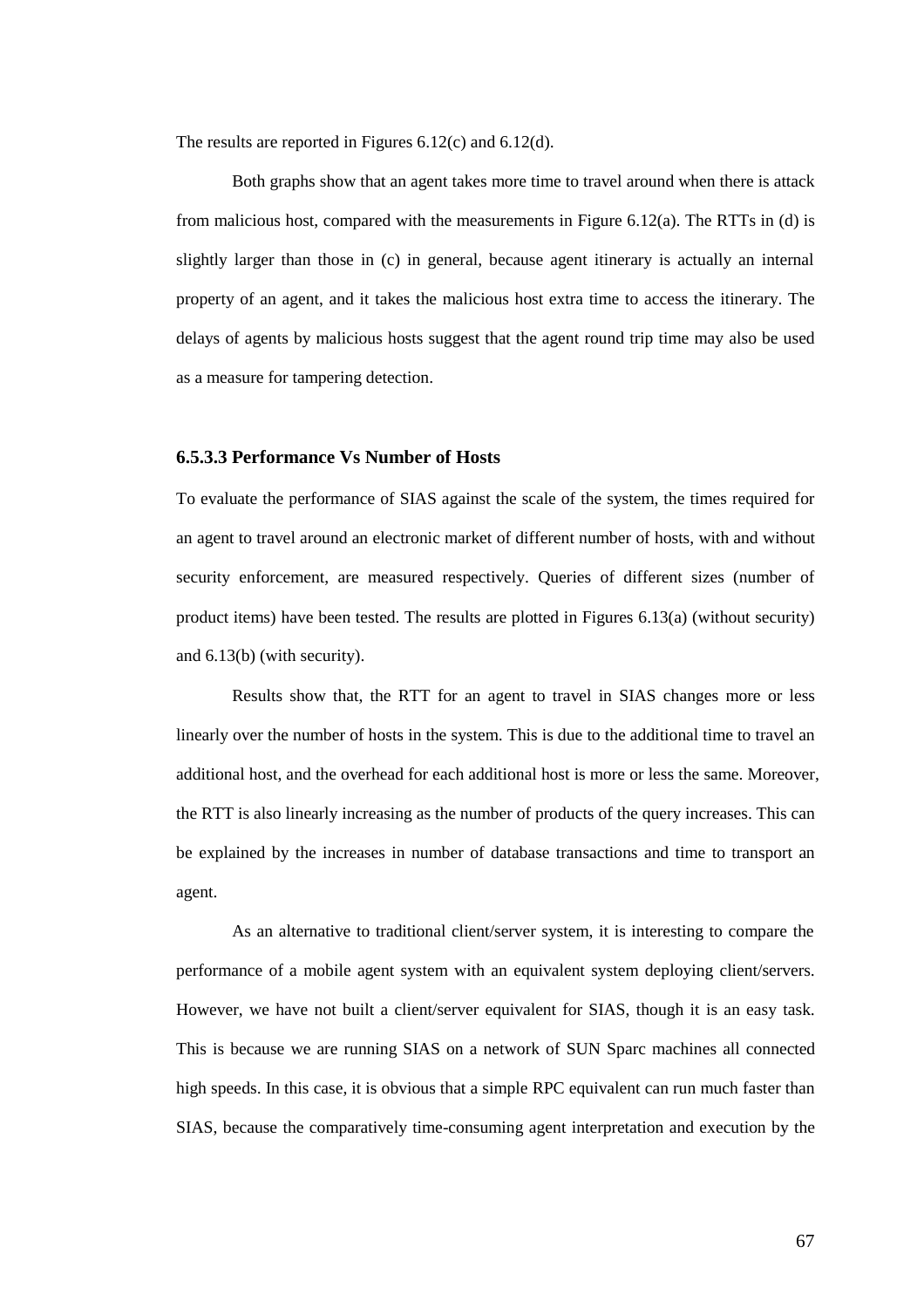







Concordia platform and the underlying Java Virtual Machine can then be skipped. It will be more meaningful to compare the system performances with a client-server equivalent when the communication link between the user and the servers are slow, for example, with a wireless device. In this case, mobile agents (SIAS) can run faster because it can save time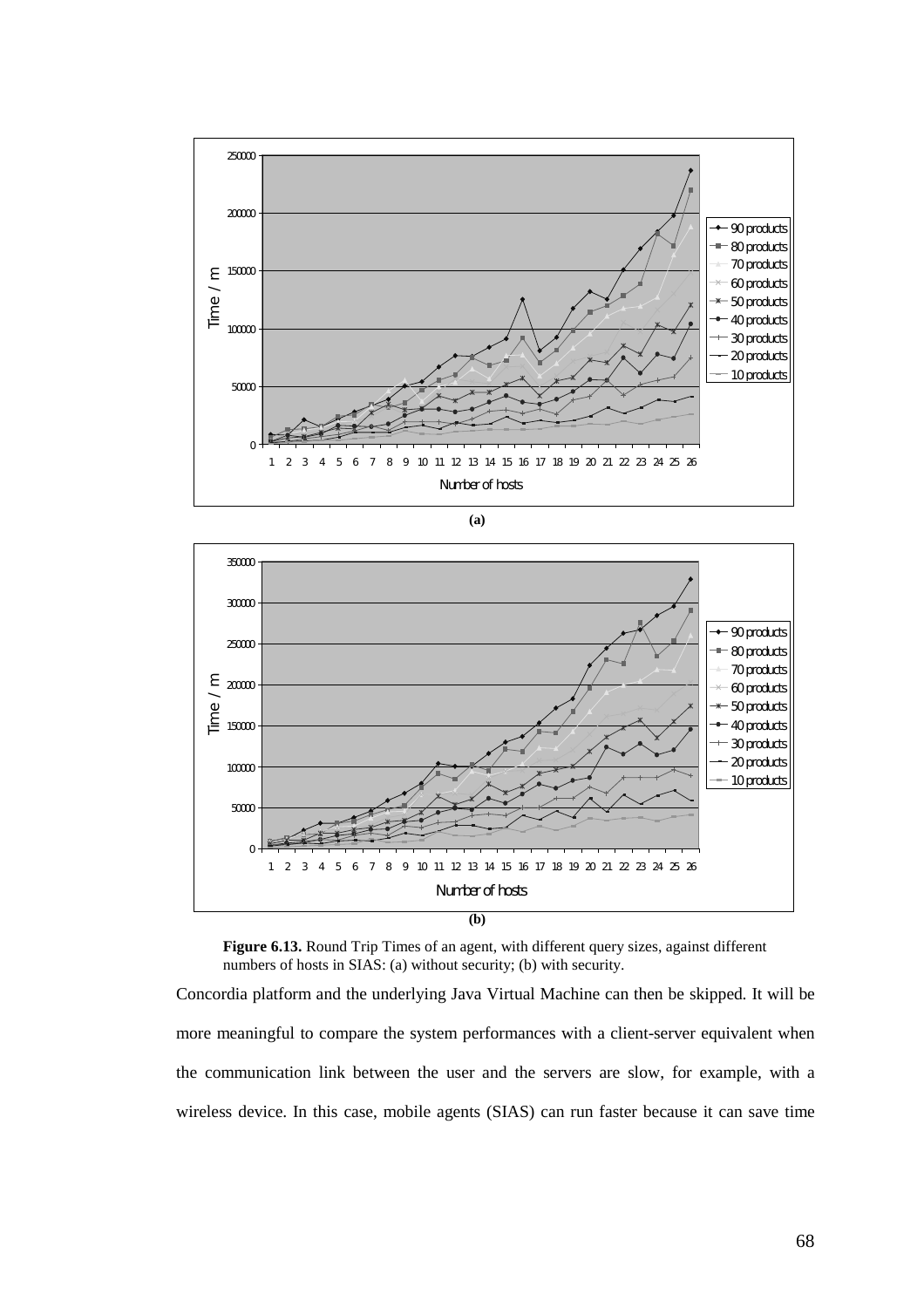from frequent client-server communication using the slow link. In fact, we are considering this as a direction for future work.

When security is enforced, the RTT increases in general. For the maximum scale of 26 hosts, and maximum size of 90 products in query, the RTT increases by 100 seconds, from 230 seconds to 350 seconds. This can be explained by the extensive use of the RSA algorithm to encrypt and decrypt each item, which is time consuming, especially when the key is long. Therefore, again, we see a trade-off between security and performance in SIAS.

## **6.6 Reliability Design of SIAS**

As stated in the introduction, it was first not our primary interest to study mobile agent reliability, when SIAS was first developed. However, after some times for which the security experiments reported in the previous section was run, it happened that, to our surprise, SIAS fails quite frequently. This made our security experiment could not carry out smoothly, and so we started to tackle the reliability problem of SIAS.

### **6.6.1 Reliability Problems of SIAS**

When we investigated into the problem, we found that the frequent failure of SIAS was actually due to the frequent failure of the Concordia server. When the Concordia server on a particular host fails, there can be two consequences, as described in Chapter 3:

- ?? If the agent we sent is residing on the host with the failing Concordia server, the agent is lost, and any query result carried by the agent will also be lost. Concordia does not provide agent persistence or recovery automatically, so even when the failed server becomes up again, the mobile agent cannot be recovered.
- ?? If the agent we sent is not residing on the host with the failing Concordia server, the agent can keep alive. However, if the agent is going to visit the host with the failed Concordia server, the current host of the agent will still send the agent to the failed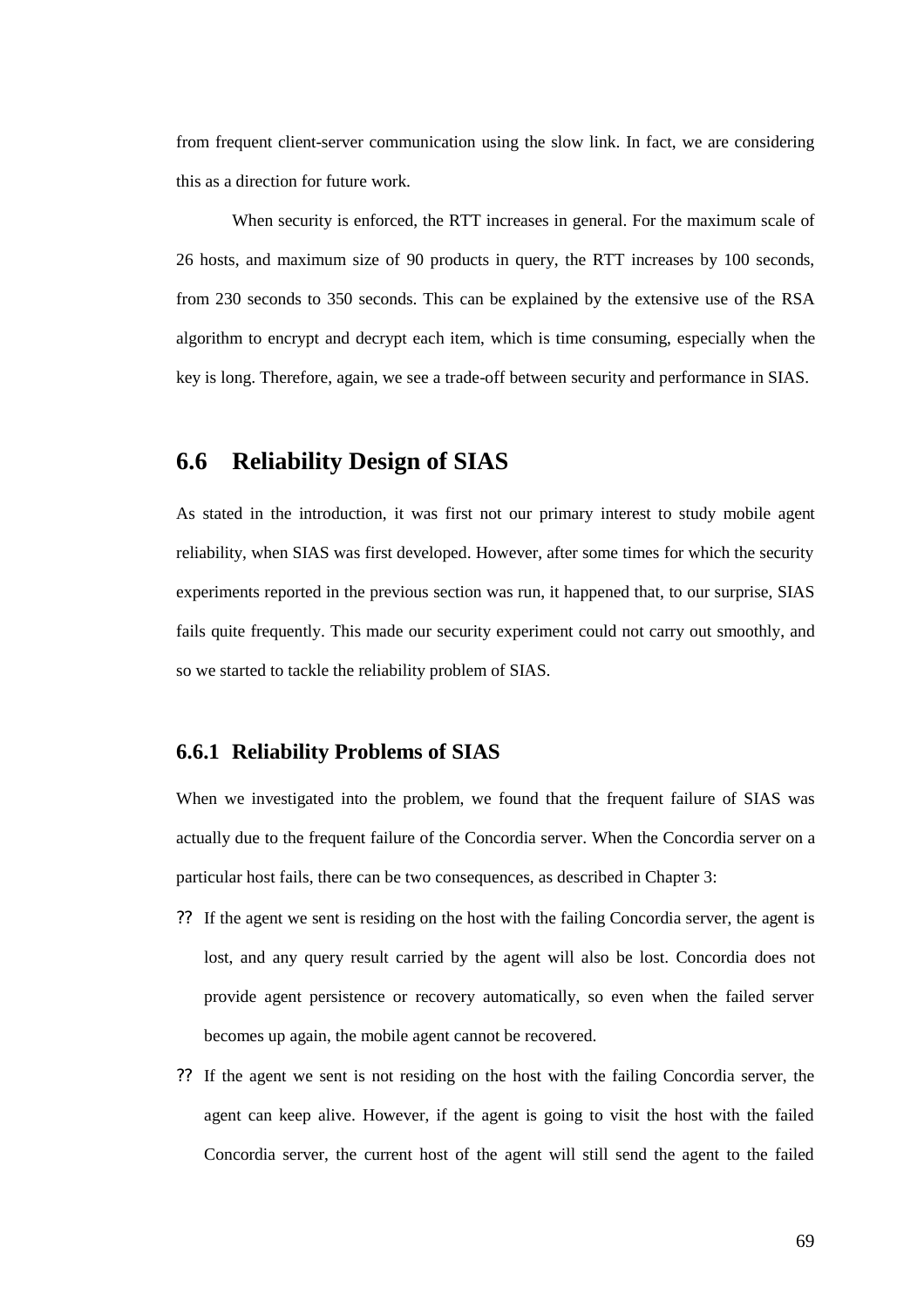server, without asking for an acknowledgement from the receiving server. Then, the sending server would erase the copy of the agent on the original host, even though a new copy of the agent is not created on the receiving host, due to failure of the Concordia server.

In both cases, the agent does not return to the user, and the SIAS system has failed. This motivated us to build our solutions to make SIAS more fault-tolerant.

## **6.6.2 Our Solutions to the Problems**

We have implemented two measures to make SIAS more fault-tolerant:

#### ?? **Forward-echo by agent**

Before an agent is transported to the next destination, the agent sends an "echo" message to the Concordia server on the next host. If there is a reply from the receiving Concordia server, the agent transmission goes on; otherwise, the agent will re-do the echo until the Concordia server replies. This prevents the sending server from mistakenly sending the agent when the receiver is not ready, which makes the agent erased without a new copy created. However, this does not prevent the agent from waiting indefinitely for the receiving server to goes up again.

#### ?? **Periodic scan by server**

To prevent an agent from waiting indefinitely due to failure of the receiving server, we implemented a server monitoring system. It is really a shell script running on one of the hosts. The shell script periodically scans each host to see if the Concordia server is running properly on it, similarly to the "echo" by agents. If any host is found with its Concordia server not responding, the script will automatically log into the host, and restart the Concordia server on that host. This ensures that the Concordia server on each host will be at least restarted periodically. Therefore, the chance of indefinite wait of agent for a failed server would be decreased.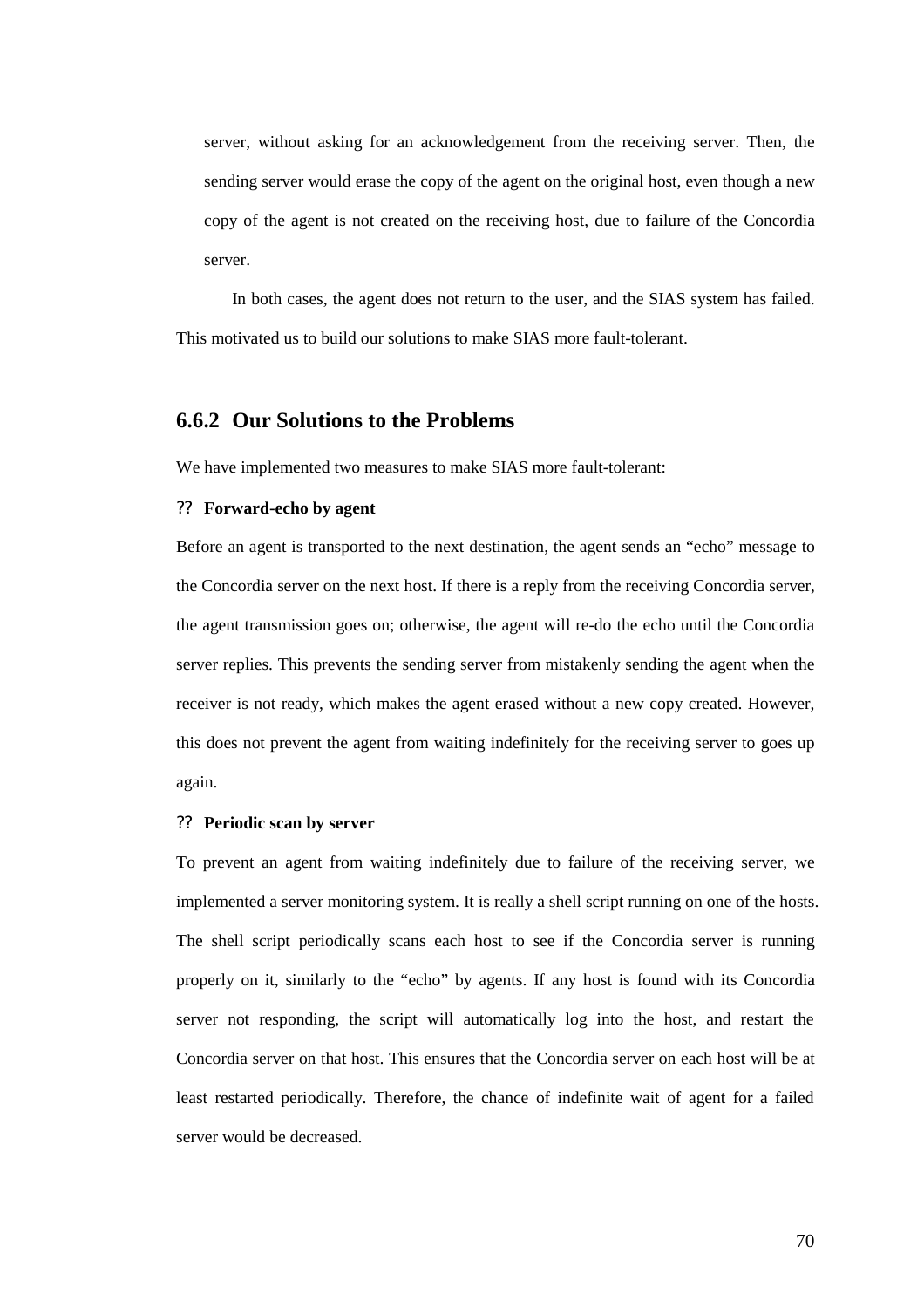These two measures are simple and easy to implement. Moreover, they do not require the agent to change its pre-determined itinerary. There can be other measures to further increase the reliability of SIAS. For example, when an agent finds that the server ahead is not running, it should choose another host to visit; or more complicated ones like replication and logging of agents. There is active research in this area, too. However, for our system, SIAS, as we will see in the next section, these measures already brings a major reliability improvement.

### **6.6.3 Evaluation of the Reliable SIAS**

To evaluate the reliability gain due to the fault-tolerance measures (forward-echo and periodic scan) implemented, we perform an experiment and plot the *reliability curve*, as defined in Section 4.5, of the system. Although it has been found that SIAS fails quite frequently, it may take on average about an hour for 1 out of 20 Concordia servers to be found failed. To exaggerate the failure rates of the system such that the experiment can be carried out faster, we simulate a higher failure rate for the Concordia servers. For each Concordia server, we run a background job every 2 minutes to pick a random integer between 1 and 10. Whenever we get a 10, we terminate the server on that host. Therefore, the failure rate of each Concordia server is about 1/10 per 2 minutes, that is 1/20 per minute. This is really a non-practically high failure rate, and we can see that the saturated failure rate of the system can go up to 100%. However, this does not matter in this experiment, as we are only interested in how much reliability gain can be earned from the measures implemented.

 From the results, plotted in Figure 6.14, we see that, neglecting the final bursts, the saturated reliability for the system without reliability implementation is 100%, while that for the system with reliability implementation is decreased to only about 60%. Therefore, there is a 40% increase in reliability.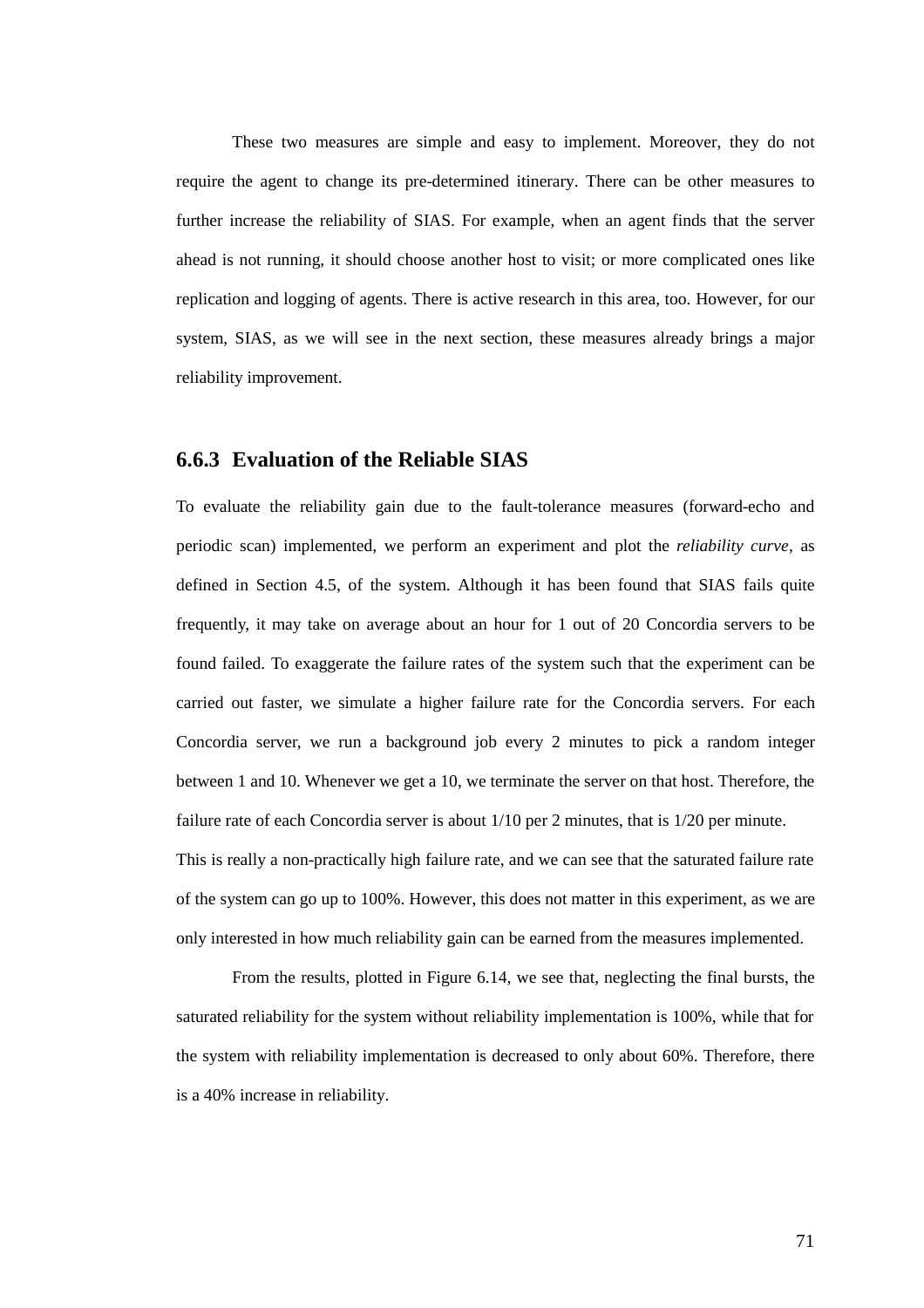

**Figure 6.14.** Reliability curves of SIAS with and without reliability implementation.

 However, the saturated reliability of 60% is still a high value, despite the fact that we have intentionally increased the failure rate of the servers. This can accounted to the notsmall possibility that the server hosting the agent has failed. In this case, our measures could not recover the agent, and SIAS will still fail.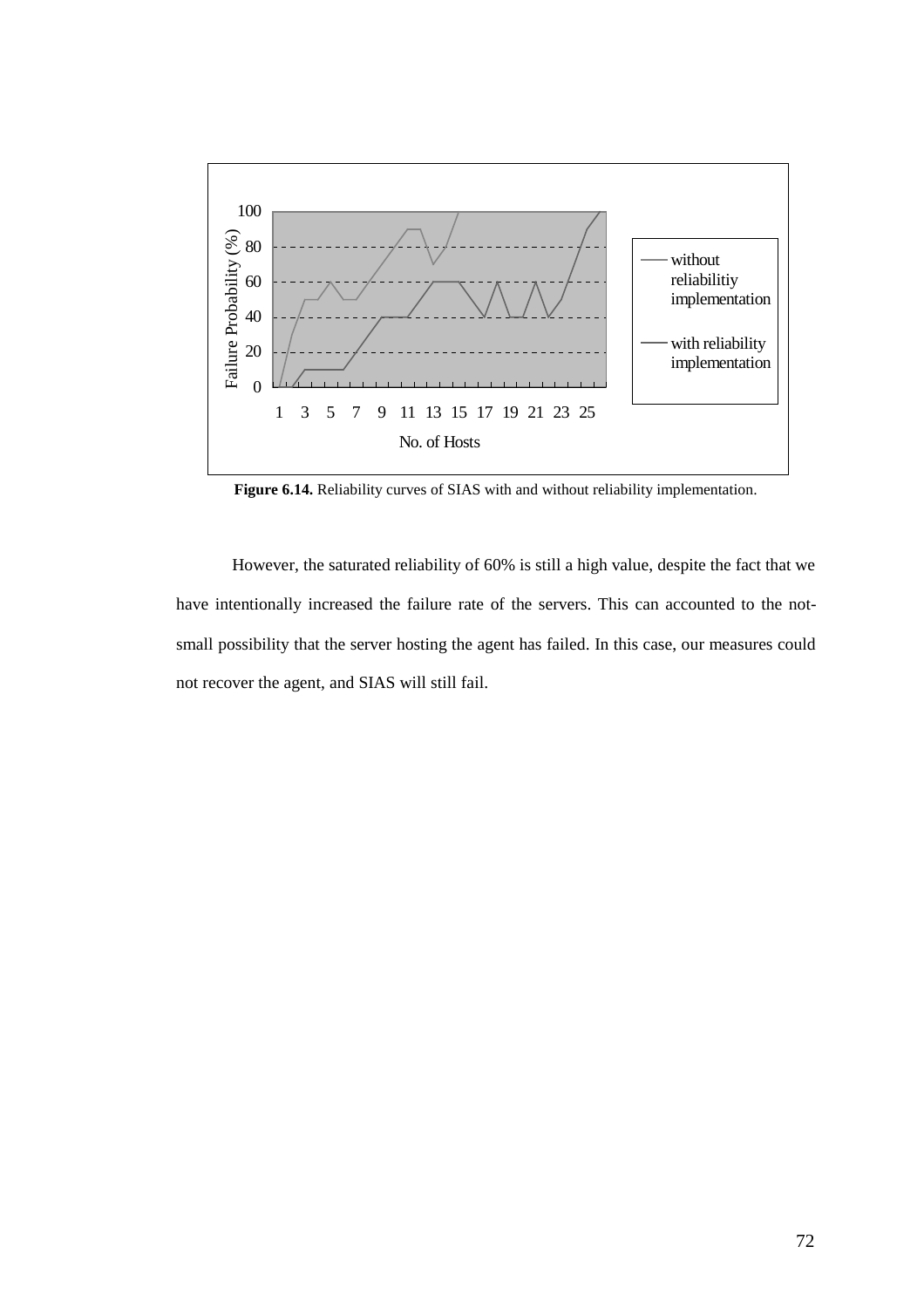## **Chapter 7**

# **Conclusions and Future Work**

This thesis has attempted both theoretical and practical aspects of security and reliability issues of mobile agents. On the theoretical side, a security model and a reliability model were derived for mobile agent systems respectively. On the practical side, an experimental electronic commerce application, SIAS, is developed using mobile agents. The security and reliability problems of the particular application have been studied, and specific solutions to the problems have been devised and implemented.

 Modeling is a successful technique for software reliability engineering. It is expected to be more or less directly applicable to mobile agent systems as well. For instance, the simple model for mobile agent reliability developed in this thesis has been applied to analyze the reliability improvement of the fault-tolerance mechanisms implemented for SIAS. However, it is not as simple to apply modeling in the are of security. Effort has been spent on applying the security model to analyze the security mechanisms of SIAS, but it has not been successful. The difficulty is how to capture the attack behavior of malicious hosts.

 There has been an opinion that human behavior cannot be modeled, especially true for malicious or irrational behaviors. I agree with this, but I am still optimistic in applying modeling to solve some practical security problems. Although human behaviors are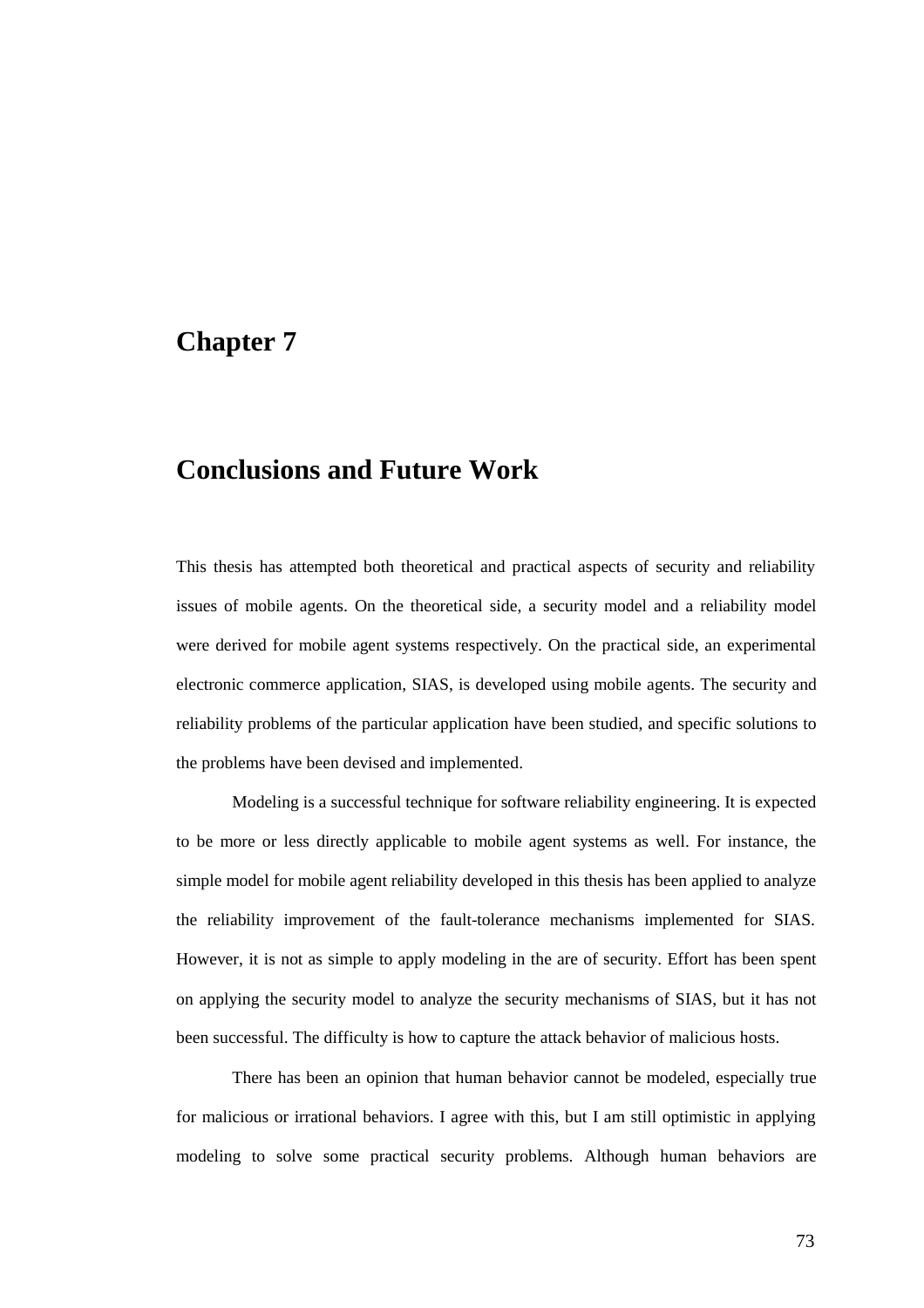sometimes unpredictable, the majority of human beings, as a part of society, act according to some social norms. We cannot predict what abnormal behavior might happen, but we can predict how probable abnormal behavior occurs, based on statistics.

 For non-critical applications, or not the most critical applications, from a user's point of view, it suffices to make a bet on security for convenience, if there is enough evidence that the risks can be balanced by the expected benefits. Popularity of trust evaluation in current electronic bidding systems solidifies this idea. Users of such systems do not know exactly whether the other party in a transaction is trustworthy or not, but they count their expectation on continuous mutual evaluation from other users. It is interesting to extend this idea to mobile agent systems. The trustworthiness of each host and agent may be obtained by evaluation from other agents or hosts. This is one direction of my future work.

 Besides, as we have seen from Chapter 6, it has not been shown, although it is believed, that a mobile agent application can be more efficient than a client/server equivalent. It is interesting to port SIAS to a mobile computing environment, and then build a client/server equivalent to compare the performances of both paradigms. Before the resources are available for this to be done, simulation results should be done to give further evidence for advantages of mobile agents.

 Concordia was first chosen as the implementation technology mainly because of its simplicity. This was justified when there was not much knowledge about mobile agents. After more than a year working with Concordia, it turns out that it is neither reliable nor powerful enough for our experiments. Moreover, it does not comply with standards like FIPA and MASIF. To scale up the research on mobile agents, another mobile agent platform should be chosen. One recommendation is Grasshopper, which support both FIPA and MASIF, and is also available in a mobile computing environment, on the Microsoft Windows CE operating system.

 In conclusion, mobile agents are going to complement many client/server applications. Enhancing reliability of mobile agent systems surely boost the process, and it is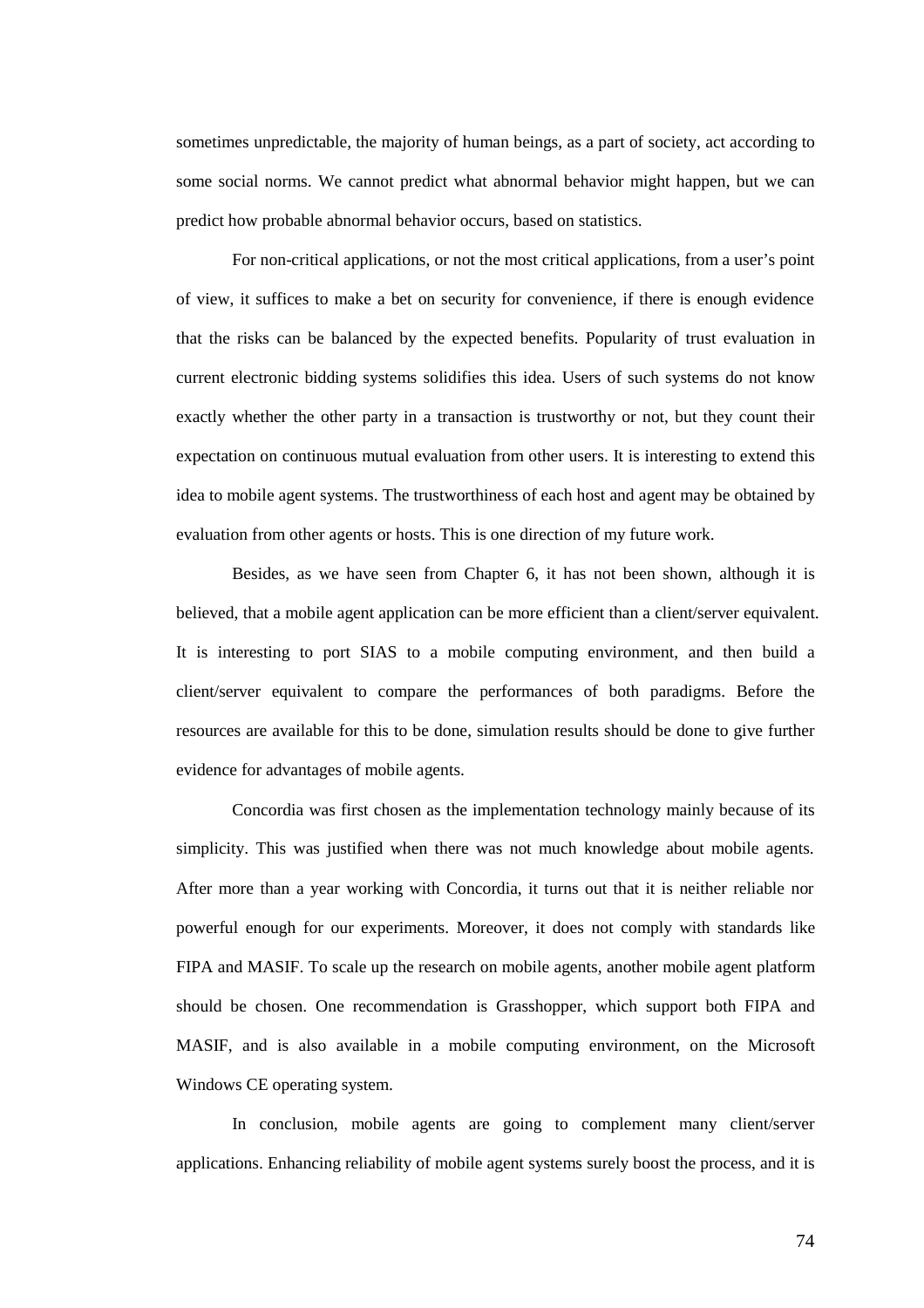already taking place actively. On the other hand, mobile agents can be much more useful if the security problem can be tackled. No one can come up with a complete solution for protecting mobile agents, yet no one has proved that this is unsolvable. As more efforts are being spent in this topic, it is believed that the problem can be at least simplified, if not totally solved.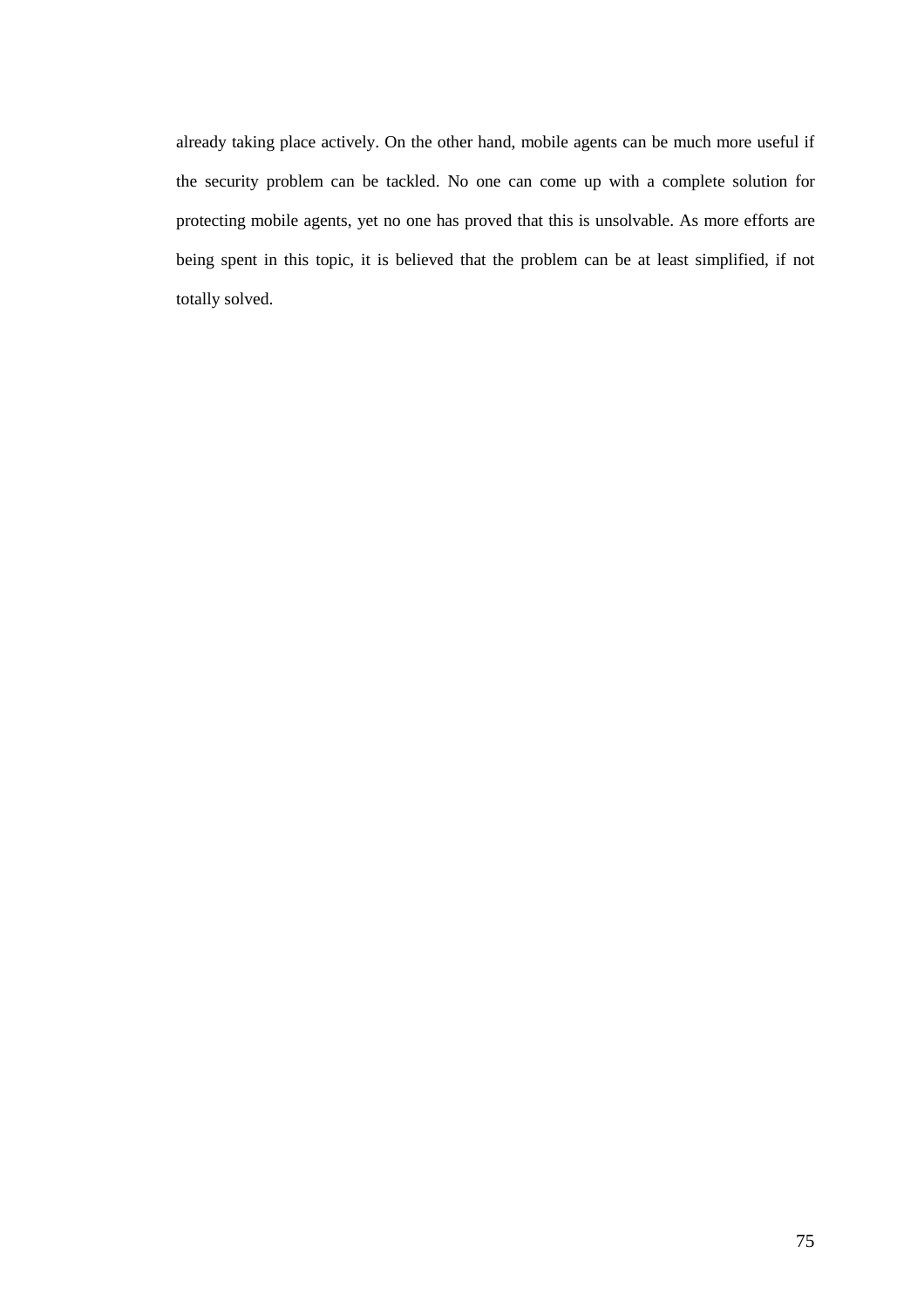# **Bibliography**

- [AS98] The Agent Society. "Agent Code Available for Download". http://www.agent.org/pub/code.html, 1998.
- [BGP97] M. Baldi, S. Gai, and G. Picco. "Exploiting code Mobility in Decentralized and Flexible Network Management". In Kurt Rothermet, Radu Popescu-Zeletin, editors, *Mobile Agents, First International Workshop, MA'97, Berlin, Germany, April 1997, Proceedings, LNCS 1219*, p. 13-26. Springer, 1997.
- [Bir96] Kenneth P. Birman. *Building Secure and Reliable Network Applications*. Manning, 1996.
- [BLOJ94] Sarah Brocklehurst, Bev Littlewood, Tomas Olovsson and Erland Jonsson. "On Measurement of Operational Security". In *Proceedings of the Ninth Conference on Computer Assurance (COMPASS'94): Safety, Reliability, Fault Tolerance and Real Time, Security*, p.257-266.
- [BP98] L. Bernado, P. Pinto. "Scalable Service Deployment Using Mobile Agents". In Kurt Rothermel, Fritz Hohl, editors, *Mobile Agents, Second International Workshop, MA'98, Stuttgart, Germany, September 1998, Proceedings, LNCS 1477*, p. 261-272. Springer, 1998.
- [CL99] Anthony H. W. Chan and Michael R. Lyu. "Security Modeling and Evaluation for the Mobile Code Paradigm". In P. S. Thiagarajan, R. Yap (Eds.): *Advances in Computing Science - ASIAN'99 Proceedings of 5th Asian Computing Science Conference*, Phuket, Thailand, December 1999, pp. 371-372, Springer-Verlag (LNCS 1742), 1999.
- [CL00] Anthony H. W. Chan and Michael R. Lyu. "The Mobile Code Paradigm and Its Security Issues". In Gilbert H. Young (Ed.): *World Wide Web: Technologies and Applications for the New Millennium*, p.353-357, CSREA Press, 2000.
- [CWWL00a] Anthony H. W. Chan, T. Y. Wong, Caris K. M. Wong, and Michael R. Lyu. "SIAS: A Secure Shopping Information Agent System". In Carles Sierra, Maria Gini, and Jeffrey S. Rosenschein (Eds.): *Agents 2000 - Proceedings of the Fourth International Conference on Autonomous Agents*, p. 257-258, ACM Press, 2000.
- [CWWL00b] Anthony H. W. Chan, Caris K. M. Wong, T. Y. Wong, and Michael R. Lyu. "Design, Implementation, and Experimentation on Mobile Agent Security for Electronic Commerce Applications". To be published in the 2000 International Conference on Parallel and Distributed Processing Techniques and Applications (PDPTA'2000), Monte Carlo Resort, Las Vegas, Nevada, USA, June 26-29, 2000.
- [CWWL00c] Anthony H. W. Chan, Caris K. M. Wong, T. Y. Wong, and Michael R. Lyu.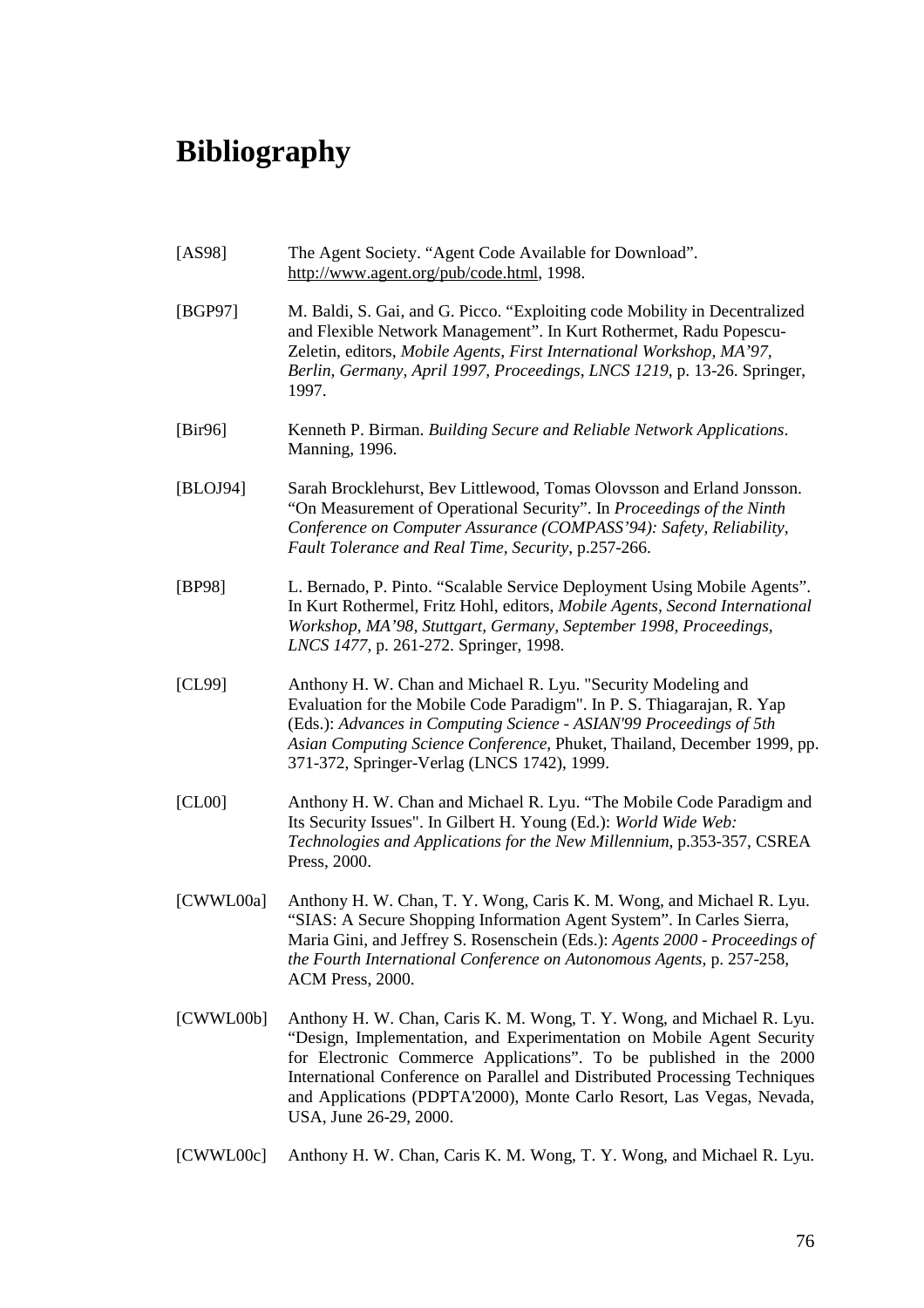"Securing Mobile Agents in Electronic Commerce: an Experiment". To be published in the 15th Internatioanl Conference on Information Security (SEC2000) of the World Computer Congress 2000 (WCC2000), Beijing, China, August 21-25, 2000.

- [FKK96] Alan O. Freier, Philip Karlton, and Paul C. Kocher, "The SSL Protocol Version 3.0". Internet Draft. http://home.netscape.com/eng/ssl3/draft302.txt, November 18, 1996.
- [GLT98a] S.S. Gokhale, M.R. Lyu, and K.S. Trivedi, "Reliability Simulation of Component-Based Software Systems". In *Proceedings of Ninth International Symposium on Software Reliability Engineering (ISSRE'98), Paderborn, Germany, November 4-7 1998*, p. 192-201.
- [GLT98b] S.S. Gokhale, M.R. Lyu, and K.S. Trivedi. "Software Reliability Analysis Incorporating Fault Detection and Debugging Activities". In *Proceedings of Ninth International Symposium on Software Reliability Engineering (ISSRE'98), Paderborn, Germany, November 4-7 1998*, p. 202-211.
- [GO79] A.L. Goel, and K. Okumoto. "Time-Dependent Error-Detection Rate Model for Software and Other Performance Measures". In *IEEE Transactions on Reliability, vol. R-28, no.3, August 1979*, p.206-211.
- [GV97] Carlo Ghezzi and Giovanni Vigna. "Mobile Code Paradigms and Technologies: A Case Study". In Kurt Rothermet, Radu Popescu-Zeletin, editors, *Mobile Agents, First International Workshop, MA'97, Berlin, Germany, April 1997, Proceedings, LNCS 1219*, p. 39-49. Springer, 1997.
- [Hoh98a] Fritz Hohl. "Time Limited Blackbox Security: Protecting Mobile Agents from Malicious Hosts". In Giovanni Vigna, editor, *Mobile Agents and Security, LNCS 1419*, p. 92-113. Springer, 1998.
- [Hoh98b] Fritz Hohl. "A Model of Attacks of Malicious Hosts Against Mobile Agents". In *Fourth Workshop on Mobile Object Systems (MOS'98): Secure Internet Mobile Computations*, http://cuiwww.unige.ch/~ecoopws/ws98/papers/hohl.ps, 1998.
- [Hoh98c] Fritz Hohl. "Mobile Agent Security and Reliability". In *Proceedings of the Ninth International Symposium On Software Reliability Engineering (ISSRE'98), page 181*. IEEE Computer Society, 1998.
- [IBM99] "IBM Aglets Software Development Kit Homepage". http://www.trl.ibm.co.jp/aglets/
- [IPV98] IPVR, University of Stuggart. 'The Home of Mole". http://www.informatik.uni-stuttgart.de/ipvr/vs/projekte/mole.html, 1999.
- [Jon97] Erland Jonsson. "A Quantitative Model of the Security Intrusion Process Based on Attacker Behavior". In *IEEE Transactions on Software Engineering, Vol. 23, No. 4*. IEEE, April 1997.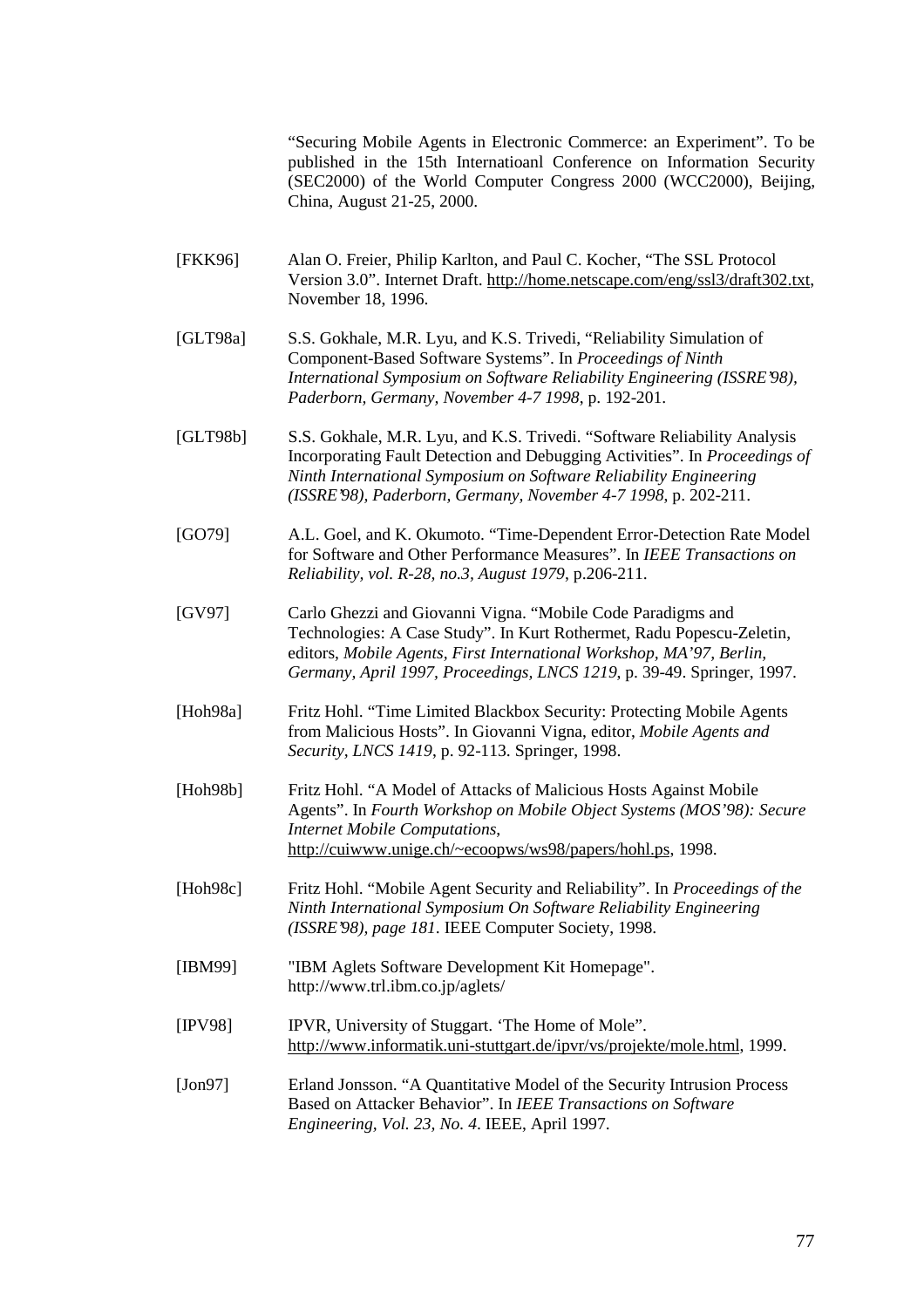- [Jon99] Erland Jonsson. "An Integrated Framework for Security and Dependability". http://www.ce.chalmers.se/staff/jonsson/paradigms\_nspw98.fm55.pdf, 1999.
- [KT99] Neeran M. Karnik and Anand R. Tripathi. "Security in the Ajanta Mobile Agent System". Technical Report, Department of Computer Science, University of Minnesota, May 1999.
- [Mit99a] Mitsubishi Electronics ITA. "Concordia Java Mobile Agent Technology". http://www.meitca.com/HSL/Projects/Concordia/
- [MIT99b] Massachusetts Institute of Technology. "Kerberos: The Network Authentication Protocol". http://web.mit.edu/kerberos/www/
- [LO99] Danny b. Lange and Mitsuru Oshima. "Seven Good Reasons for Mobile Agents". In *Communications of the ACM*, p.88-89, 1999 March.
- [ODK97] R. Ortalo, Y. Deswarte and M. Kaaniche, "Experimenting with Quantitative Evaluation Tools for Montoring Operational Security". In *Proceedings of DCCA-6*, Grainau (D), March 5-7, IEEE CS Press, *Series on Dependable Computing and Fault Tolerant Systems, vol.1*1, pp. 307-328.
- [Ohb84] M. Ohba. " Software Reliability Analysis Models". In *IBM Journal of Research and Development, vol. 21, no. 4, July 1984*, p. 428-443.
- [OOC97] L. A. G. Oliveira, P. C. Oliveira, and E. Cardozo. "An Agent-based Approach for Quality of Service Netgotiation and Management in Distributed Multimedia Systems". In Kurt Rothermet, Radu Popescu-Zeletin, editors, *Mobile Agents, First International Workshop, MA'97, Berlin, Germany, April 1997, Proceedings, LNCS 1219*, p. 1-12. Springer, 1997.
- [PK98] Vu Anh Pham and Ahmed Karmouch, "Mobile Software Agents: An Overview". In *Volume 367, IEEE Communications Magazine*. IEEE Press, July 1998.
- [RN95] Stuart Russell and Peter Norvig. "Intelligent Agents". In *Artificial Intelligence, A Modern Approach*, p.31-50. Prentice Hall, 1995.
- [RSA78] R. Rivest, A. Shamir, and L. Adleman. "A Method for Obtaining Digital Signatures and Public Key Cryptosystems", *Communications of the ACM*, 1978 Feb.
- [Sch96] Bruce Schneier. *Applied Cryptography*. Wiley, 2<sup>nd</sup> edition, 1996.
- [ST98] Tomas Sander and Christian F. Tschudin. "Protecting Mobile Agents Against Malicious Hosts". In Giovanni Vigna, editor, *Mobile Agents and Security, LNCS 1419*, p. 44-60. Springer, 1998.
- [Sun99] Sun Microsystems. "Java Security Architecture". http://java.sun.com/products//jdk/1.2/docs/guide/security/spec/securityspecTOC.fm.html